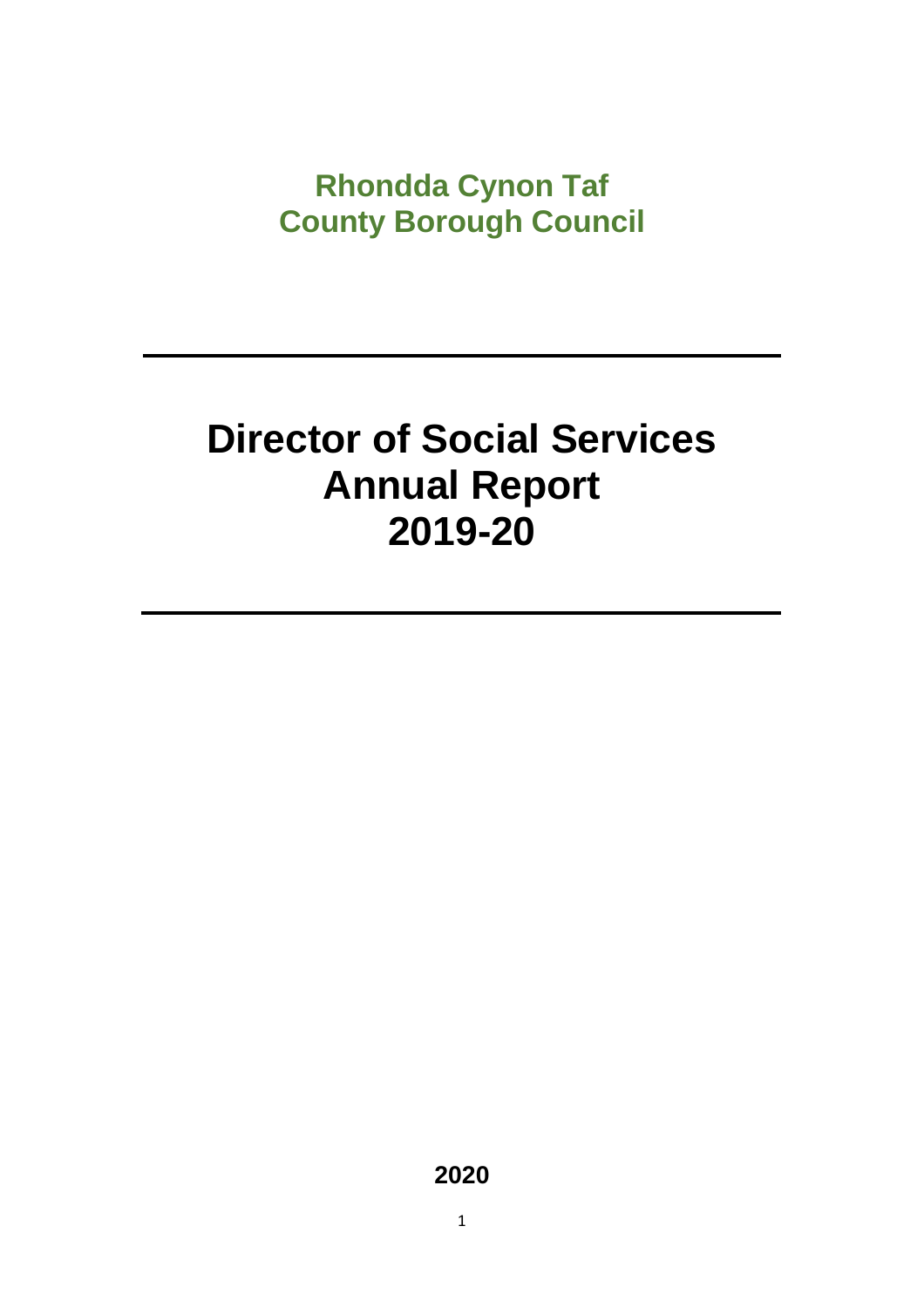# **Contents**

|                |                                                                                                                                                                      | Page      |
|----------------|----------------------------------------------------------------------------------------------------------------------------------------------------------------------|-----------|
| 1              | Introduction                                                                                                                                                         | $3 - 4$   |
| $\overline{2}$ | Director's summary                                                                                                                                                   | $5-6$     |
| 3              | How are people shaping our services?                                                                                                                                 | $6 - 11$  |
| 4              | Promoting and Improving the well-being of those we help                                                                                                              |           |
|                | (a) Working with people to define and co-produce<br>personal well-being outcomes that people wish to<br>achieve                                                      | $12 - 25$ |
|                | (b) Working with people and partners to protect and<br>promote people's physical and mental health and<br>emotional well-being                                       | $25 - 29$ |
|                | (c) Taking steps to protect and safeguard people from<br>abuse, neglect or harm                                                                                      | 30-33     |
|                | (d) Encouraging and supporting people to learn, develop<br>and participate in society                                                                                | 33-36     |
|                | Supporting people to safely develop and maintain<br>healthy domestic, family and personal relationships<br>(e)                                                       | 36-37     |
|                | Working with and supporting people to achieve greater<br>economic well-being, have a social life and live in<br>(f)<br>suitable accommodation that meets their needs | $37 - 40$ |
| 5              | How we work                                                                                                                                                          |           |
|                | (a) Our workforce and how we support their professional<br>roles                                                                                                     | 41-43     |
|                | (b) Our financial resources and how we plan                                                                                                                          | 43-44     |
|                | (c) Our partnership working, political and corporate<br>leadership, governance, and accountability                                                                   | 44-46     |
| 6              | Accessing further information and key documents                                                                                                                      | 47        |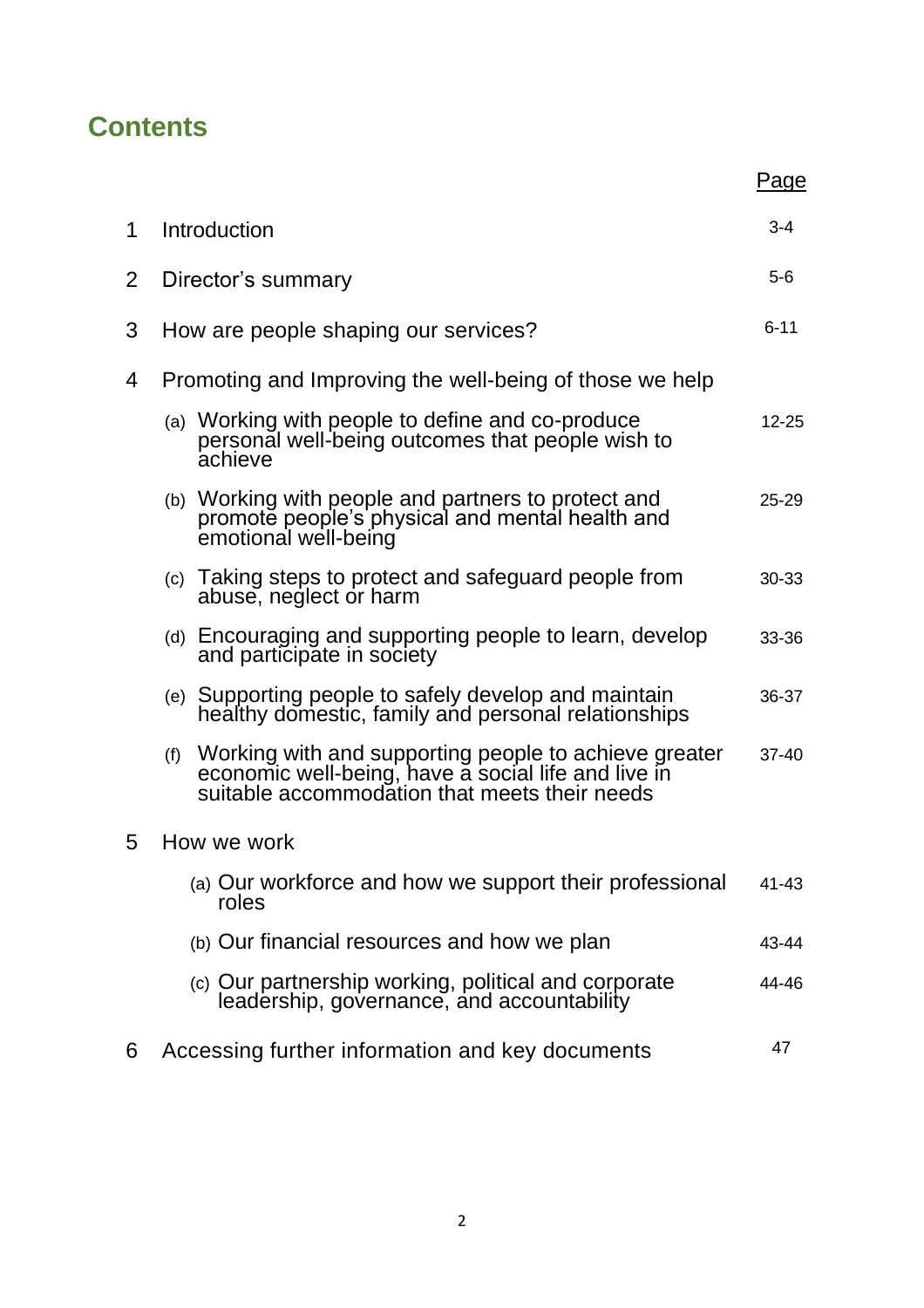# **1. Introduction**

- 1.1 I am pleased to present my Annual Report for Rhondda Cynon Taf's Social Services Department for the 2019-20 financial year. The report explains our performance throughout the year and the progress made in further developing and improving services. It summarises developments against the priorities set out in my last annual report and, as part of our rolling programme of work, it highlights the priorities we have set for 2020-21.
- 1.2 Delivering high quality social care for adults and children is one of the Council's most important responsibilities. We have a skilled and experienced workforce committed to providing services to meet the needs of our residents, some of whom find themselves in difficult circumstances.
- 1.3 Our aim is to keep people safe and improve their well-being. We help people to live safely and independently in their own home for as long as possible and we help children and young people to get the best possible start in life to be able to fulfil their potential.
- 1.4 My report is different this year in view of the outbreak of Covid-19 and the extensive action taken to respond to the crisis. The Council has put in place a range of financial and practical support to people, businesses, and communities in Rhondda Cynon Taf. In Social Services, we have focused our effort on minimising the impact on the most vulnerable, working hard to build community resilience by recruiting local volunteers, and engaging with our third sector organisations who are at the front line.

# **Our priorities and where we are heading**

- 1.5 A significant part of our work is governed by law. It includes the Social Services and Well Being (Wales) Act 2014 and the Wellbeing of Future Generations (Wales) Act 2015, both of which focus on wellbeing, prevention, partnership, and collaboration between organisations and integration, and involving people. Working with other organisations, we have also assessed the needs of the population.
- 1.6 We are committed to meeting the care and support needs of all those who need our help, and the wider community. We have an emphasis on helping:
	- People with learning disabilities
	- Older people with complex needs and long-term conditions, including dementia
	- Carers, including young carers
	- Families and individual members of families
	- Children with complex needs due to disability and illness
	- People with physical impairment and / or sensory impairments
	- People who have experienced adverse childhood experiences
- 1.7 We know the following are important to people:
	- Helping to meet people's needs and doing what matters to them
	- Preventing problems from happening in the first place or preventing problems from escalating and getting worse
	- Providing people with good quality information, advice and assistance
	- Helping people to access services and support and to connect with their community and other people
	- Seamless services i.e. different organisations working together as one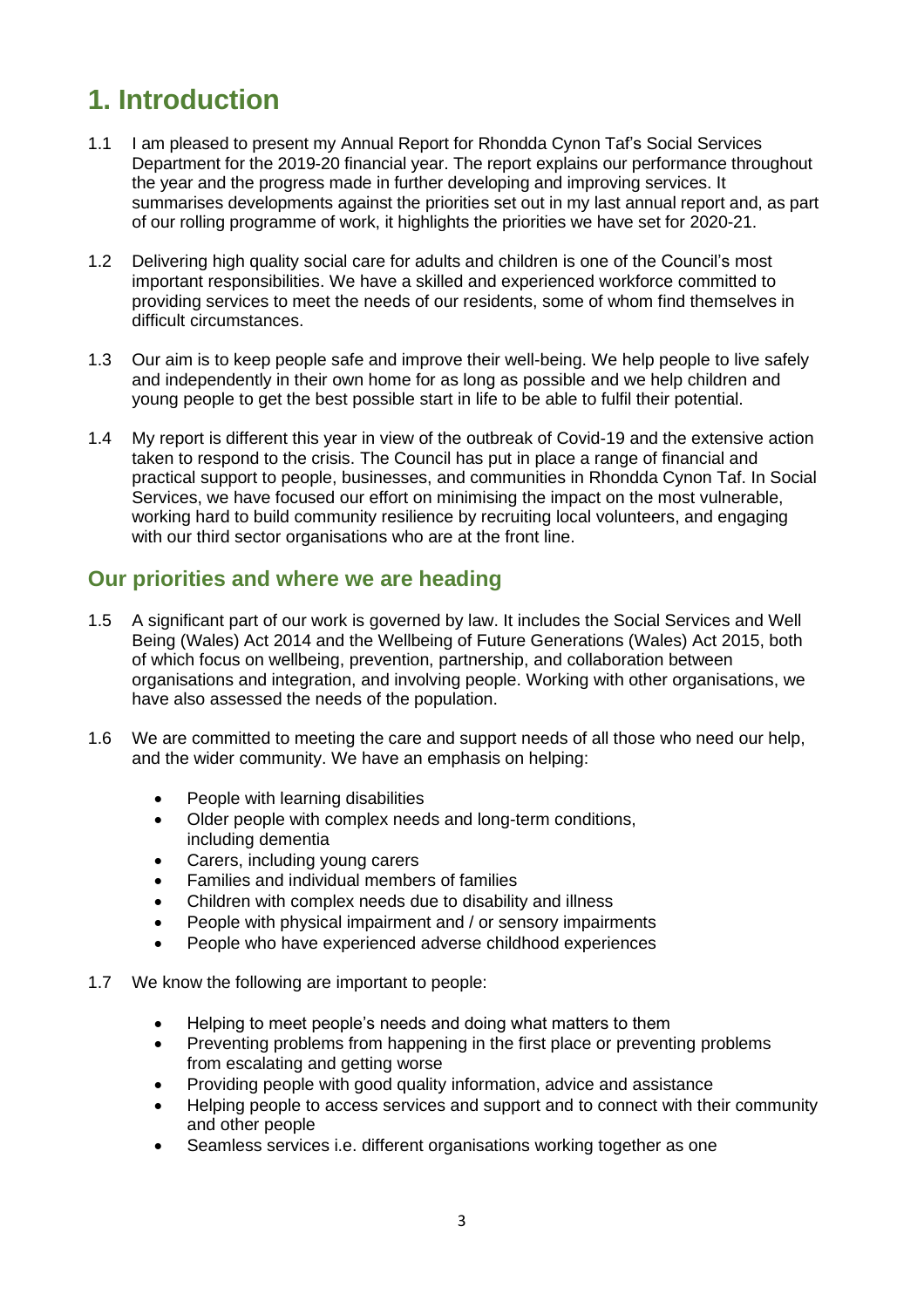- 1.8 Our goal is to minimise the need for intervention and to maximise people's independence to prevent problems in the first place or to stop them from getting worse. We do this by working with other organisations and by developing more integrated services. Ensuring more young people with complex disabilities can live in their own homes is a priority, as is creating opportunities for them to engage in education, training, culture, and the arts, thus helping them to grow in independence. Overall, the Council aims to help our residents to be active and healthy, benefitting from our leisure facilities, theatres, libraries and heritage sites, parks, and open spaces.
- 1.9 Ensuring children have the best start in life and opportunities to fulfil their potential is particularly important to us, particularly for children looked after. Our values are:
	- All children have a right to a family life.
	- Where possible, this should be within the child's birth family.
	- Where it is not possible for children to live with their birth parents, alternatives within their wider birth family or family friends should be explored.
	- Where children need to be looked after by the local authority, the aim should be for them to be placed with a safe, stable and loving alternative family.
	- Where possible children will be placed with their siblings
	- When decisions are made about the permanent placement of children the child's ethnic origin, cultural background, religion and language will be respected.
	- Permanence and stability ought to give a sense of belonging.
	- Permanence and stability relate to the continuity of relationships as well as the continuity of where the child lives.

# **What is in this report?**

- 1.10 This report summarises our performance in 2019-20. It explains our performance in the day-to-day delivery of services and describes what we have done against the priorities for action we set out in last year's report. We are accountable to the residents of Rhondda Cynon Taf and this report helps us to fulfil this by being open about what we are doing and why, and what we have achieved.
- 1.11 **Part 2** summarises the performance of our Adult Services and Children's Services. **Part 3** explains how people are shaping our services and what we do.
- 1.12 **Part 4** reports on action we have taken to improve people's well-being. It explains how we work with people to help them achieve the outcomes they want and what we have done to protect and promote people's physical and mental health and well-being. This part of the report also says what we have done to protect and safeguard people from abuse, neglect and harm, and to help people develop and maintain healthy domestic, family and personal relationships.
- 1.13 **Part 5** explains how we operate as a department including our workforce, our financial resources and how we plan, and our partnership working with other organisations. **Part 6** provides sources of information for further reading if required.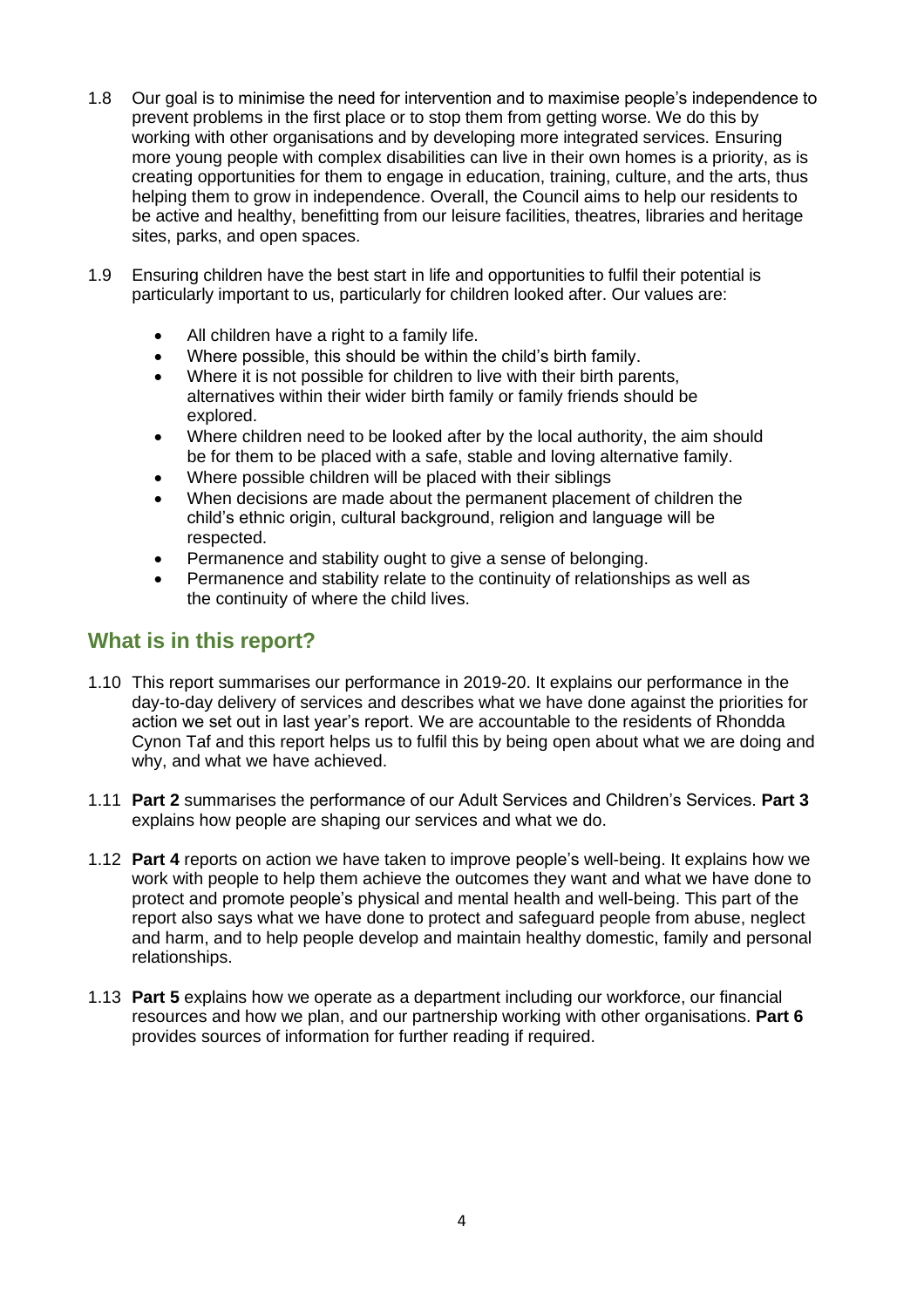# **2. Summary of performance**

- 2.1 As the Director of Children and Community Services I am pleased to report that our dedicated and committed workforce have continued to deliver high quality and well-regarded services to people needing care and support. We have done this in partnership, working with many local, regional, and national organisations to help people to improve their wellbeing and to live safely and as independently as possible.
- 2.2 The first eleven months of the year saw us deliver a significant amount of services. At the same time, we also made significant progress on the priorities we set out in my previous annual report. Both are featured later in this report. The highlights are:
	- Developing new accommodations models for adults
	- Continued development of Community Hubs
	- A 24-hour mobile response service to support people in their own homes by responding to non-medical emergencies.
	- A new Quality Assurance Framework in Children Services
	- Improving our Residential care options for children and young people
	- Enhanced recruitment arrangements for foster carers
- **2.3 We have been under no illusion about the impact of Covid-19 on children, families and adults who rely on a range of services for support. I must pay tribute to our staff for their incredible response to the crisis. They have shown incredible commitment, resilience & compassion & have worked tirelessly throughout what has been a very difficult & challenging period of time to ensure that essential support has continued to reach the most vulnerable people across the County Borough. Through everyone's efforts we have been maintaining our key support services. We have worked with providers to sustain our care home and domiciliary care services and have been able to coordinate the supply of protective equipment to staff working for the council and our external care providers.**
- 2.4 We established Resilience Hubs to support those who were self-isolating, those who were over 70 years of age, had a pre-existing health conditions, were pregnant or displaying symptoms of the virus. The hubs combined Council Staff, Community Resilience Volunteers, alongside the third sector, to support between 10,000 and 15,000 vulnerable people who were advised to self-isolate
- 2.5 Covid-19 has also had a significant impact on our statutory care services. In adult social care our services and our providers are supporting over 4,000 vulnerable people in their homes and in care settings every day. As the outbreak has progressed, services have been disrupted and inevitably, this will impact on the sort of priorities we will need to focus on for the next 12 months. Maintaining essential services with our partners and providers is vital but we will also continue to look to the future to continually develop our workforce, our services and our community resilience.
- 2.6 Our main priorities during this crisis have been to
	- Keep our most vulnerable people, with care and support needs, safe and well in the community.
	- Develop a community service that can respond quickly to help people who may be isolated and in need of support, such as the new hubs.
- 2.7 What this crisis means however, is that we are continually refocussing our priorities. We will need to continue to respond effectively to the immediate and ongoing impacts and consequences of this pandemic. Much of our response will be in line with every other local authority but where possible we will also seek to tailor our response to the specific needs of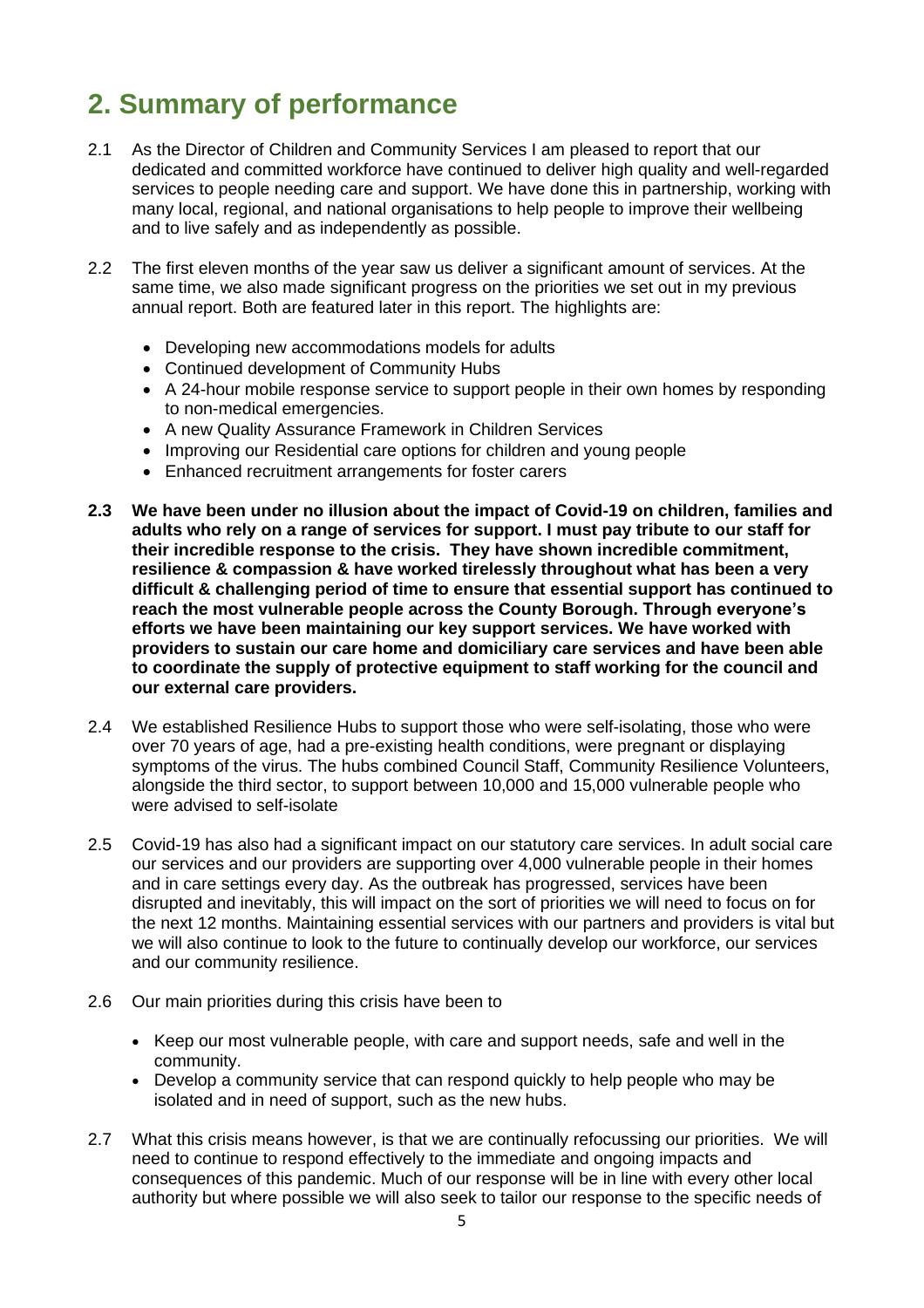our residents. We want to do all we possibly can to continue to support people at their time of need.

# **3. How are people shaping our services?**

- 3.1 During the year we have reached out to people who use our services and to the public more widely to understand their experiences and to get their input on our ideas for the future. We continue to use a range of approaches including information and awareness raising, social media, surveys, meetings with people who use services and feedback questionnaires.
- 3.2 We welcome feedback whether positive or negative. We also welcome feedback from other organisations with whom we engage regularly in the course of our work and the regulatory bodies.

#### **Inspection**

- 3.3 In its annual letter CIW summarises the strengths and areas for improvement in line with principles of 2014 Act. The strengths and priorities for improvement are identified by the Care Inspectorate Wales under the four underpinning principles of the Social Services and Wellbeing Act. The four themes are:
	- Well-being
	- People Voice and choice
	- Partnerships and integration (co-production)
	- Prevention and early intervention
- 3.4 **Well-being:** CIW highlight the strong corporate support for social services in Rhondda Cynon Taf County Borough Council and referenced plans to change the delivery model for supporting disabled children prior to their inspection of this service. These included greater support for siblings of disabled children and increased assessment of parent carers. CIW expressed confidence in practitioners and managers who were promoting the legal rights of parents to assessment of their needs for support. However, they also found assessments of disabled children and care leavers could be improved by focussing more on the strengths of the child, and their family where appropriate, and the wishes and feelings of the child. Young care leavers valued their personal advisors; but there were resource pressures on this service.

The local authority has begun to introduce innovative practice in relation to support for carers of adults in response to our inspection of services for older adults in March 2019. In March 2020, we could see proactive efforts to support those caring for people in the community through 'carers' conversations' which can form the basis of assessments for support. At the time of our visit, senior managers were about to evaluate the impact of the new approach; our findings were positive.

The local authority continues to review care packages for adults where two care workers are delivering domiciliary care. The local authority has achieved considerable success in identifying additional equipment or techniques to allow a single care worker to deliver the same level of care. This has resulted in promoting people's independence as well as freeing up capacity to care for other people, where demand is high. Senior managers continue to review their care home provision and plan to further reduce capacity while establishing more extra care facilities.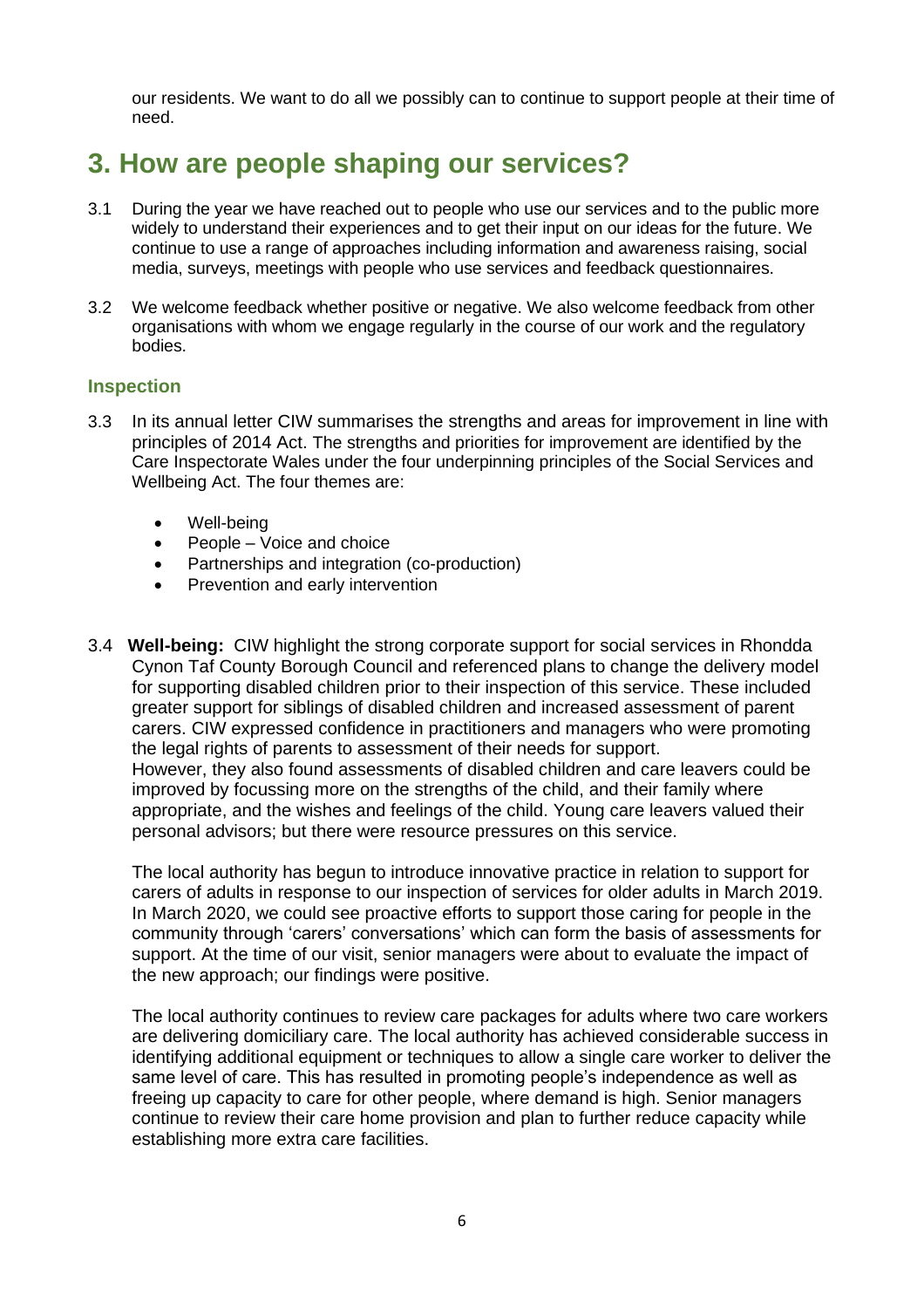The local authority has tried to meet demand for care placements for children with very complex needs and has registered a care home for emergency placements. The local authority is endeavouring to create a therapeutic approach within its placements and has trained staff accordingly. The therapeutic team, comprising psychologists and family therapists, supports children receiving early intervention and prevention services as well as care experienced children. The local authority has also been innovative in employing four practitioners to undertake life story work using digital technology and a proactive model of work.

As with all local authorities, Rhondda Cynon Taf County Borough Council wishes to reduce the number of children in care where safe to do so. A recent rise was due to an increase in babies being made subject to Care Orders and senior managers were ensuring vulnerable women were receiving the support they need in pregnancy.

#### **People**

Parents have found it difficult to employ personal assistants for their disabled children. Senior managers in children's and adult services are looking to review how direct payments are promoted and used across Rhondda Cynon Taf County Borough Council. The local authority has improved its provision of advocacy services for older people since our inspection last year. We identified take-up of advocacy services for disabled children as an area for improvement and, generally, more could be done to ensure the voice of the child is central to decision making.

The local authority has consulted people about the development of its services. Staff have undertaken structured engagement with carers to understand their views about the carers' assessment format and process. This has influenced a new approach. Managers have also undertaken an extensive staff consultation exercise this year about remodelling teams to support disabled children.

CIW found positive and committed staff when they visited children's services this year. Recruitment remains a challenge and recent improvements to salaries and other financial benefits for some staff has led to a more comprehensive review across the wider workforce.

#### **Prevention**

During its inspection of children's services, CIW noted an improved initial response to enquiries and referrals at the 'front door'.

The Children with Additional Needs Service (CANS) delivered support focused on family strengths and personal outcomes for disabled children and their families. A planned review of commissioned services should ensure provision meets the needs of families and will map future demand and help shape the market. The 'sitting' service was clearly valued and senior managers were planning to develop alternative approaches to the more traditional model of respite care/short breaks.

#### **Partnerships**

The multi-agency safeguarding hub (MASH) is well established and evidences good joint working arrangements. Rhondda Cynon Taf County Borough Council is a strong and committed partner to the regional safeguarding board and other regional fora. The local authority entered into new regional working arrangements in April 2019 due to realignment of health board boundaries. There was considerable work to establish new operational and strategic partnerships across Bridgend County Borough Council, Merthyr Tydfil County Borough Council and Cwm Taf Morgannwg University Health Board (CTMUHB). Senior managers in the local authority wished to use the opportunity to strengthen and build on joint working arrangements with the health board.

CIW also highlighted the need for the local authority and health board to reach greater resolution on eligibility for continuing care arrangements for children with complex needs. This is an outstanding challenge that results in intra-agency discussions, which can be time consuming. It is important to note, however, that we did not see this impact on provision of services for children.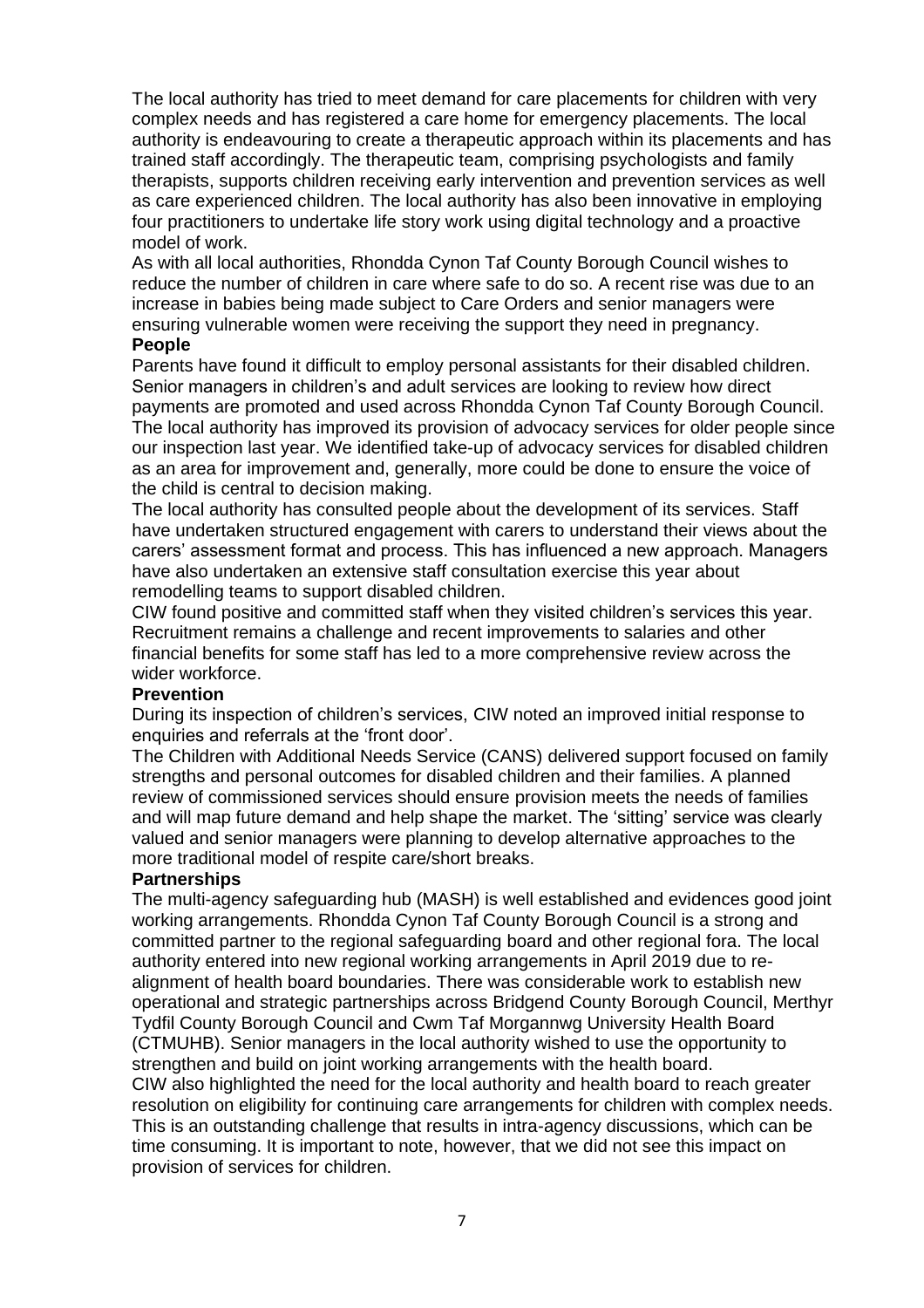The local authority is establishing an emotional well-being service with CTMUHB, which is a positive example of joined up working that is designed to meet the needs of children in the region.

An improved offer to care leavers may be achieved by a more pro-active approach from the local authority's housing department.

- 3.5 In March 2019, our service was inspected by the Care Inspectorate Wales, working with the Healthcare Inspection Wales as part of a national review of how well local authorities and health boards work together to promote independence and prevent escalating needs for older adults. It looked at the experiences of older adults as they use, and move through, social care services until the time they may need to enter a care home. The report was published in June 2019<sup>1</sup>. Overall, the findings of the inspection were positive. Many strengths were identified. Where areas for improvement were required, and these are welcomed as opportunities to get even better at what we do, many were consistent with what we had identified in the self-evaluation assessment we had undertaken towards the end of the previous financial year.
- 3.6 As well as the usual identification of service priorities presented throughout this document the specific action plans will be implemented in response to the areas on improvement identified during inspections. These will be monitored through the formal scrutiny processes.

## **Engagement**

- 3.7 During the year, we engaged with people in many ways: For example:
	- Engagement with people with learning disabilities and their families in July 2019 for the development of a housing and accommodation strategy, and events to showcase the new Penllew Court supported housing scheme in Aberdare.
	- Our "Voices for Care" project is a joint project with Voices from Care Cymru. We have developed a framework which supports and consults with care experienced young people on their educational experiences. It also provides them with the opportunity to influence national policy, practice, and guidance. In 2019-20, we engaged with 32 care experienced young people.
	- Service user event as part of a review of our Direct Payments to help us explore the barriers for people taking up the scheme. The feedback is informing a review of our policy and support service contract
	- Our Council-wide County Youth Forum and local fora across the area are managed by our Youth Engagement and Participation Service. It has led to several projects during the year including one which seeks to prevent and reduce the number of young people affected by homelessness. There was also a roll out in July 2019 of the "Young People's Vote which was linked to "Make Your Mark". The top three themes for action were raising awareness and supporting positive mental health, tacking youth homelessness, and exploring the fear of knife crime.
	- Our Youth Forum has been active in Welsh Government consultations including the development of a Welsh Parliament and the review of Extending Entitlements. The Forum has identified mental health and anti-bullying as priorities to be addressed, and sub-groups have been established.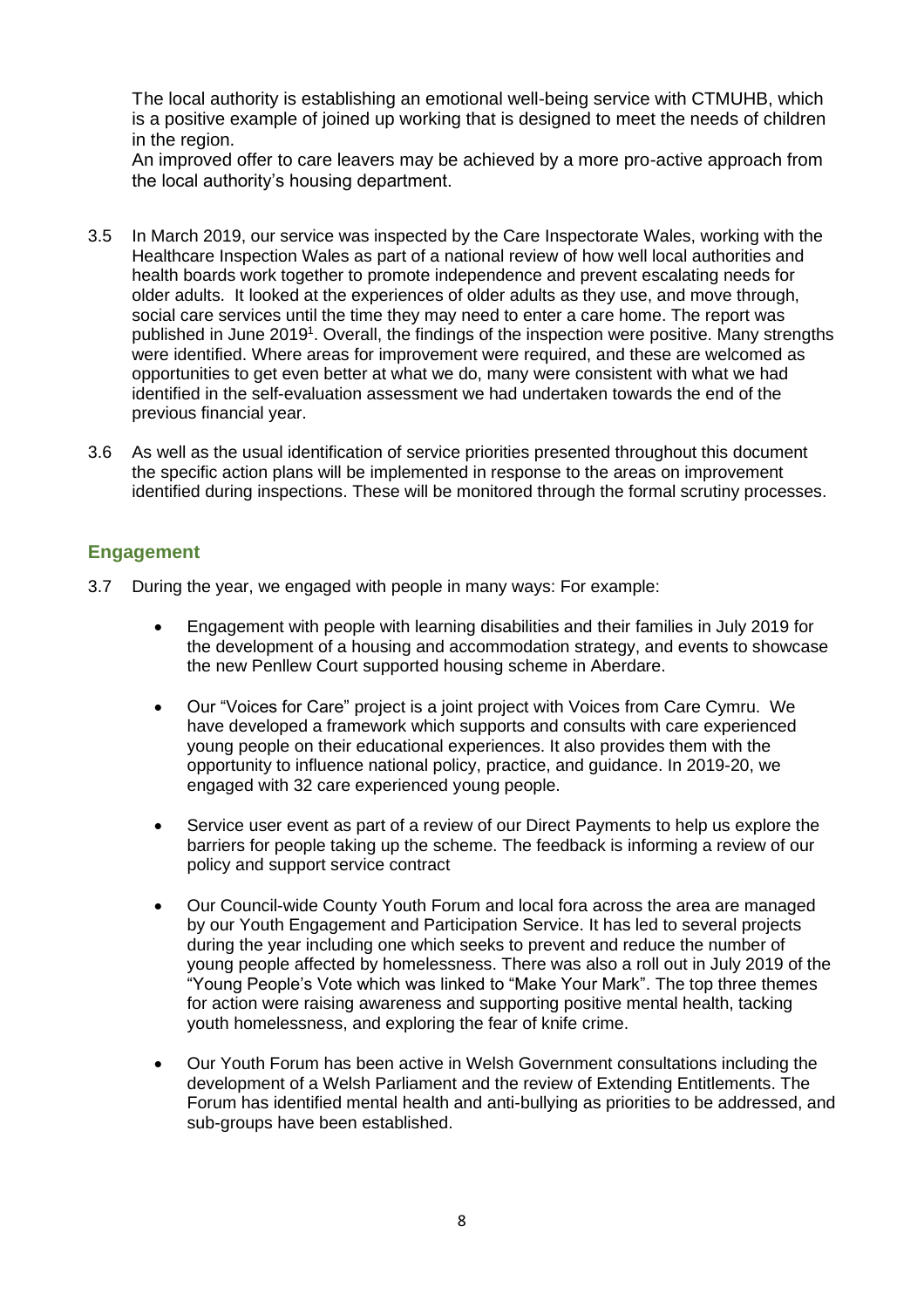- Service users contributed to a discussion on advocacy we agreed the circulation of information and publicity to clarify and the development of a champion network across all teams
- We commissioned an extensive, independent, consultation with residential and day service staff, care home residents and their families and day centre users on the future delivery model.
- We worked with carers to develop a "blueprint" for what a comprehensive carers service should look like. By doing this, we identified their preferences and their concerns. The feedback *informed* a revised approach to carer assessment and the updated public information
- We undertook a public consultation exercise on the proposed budget for 2020- 21 engaging with people in a variety of ways
- 3.8 Reviewing our services to ensure they meet people's needs and provide value for money is a core feature of the way we work. We analyse the findings of reviews, evaluations, the results of surveys, the views expressed in consultations and people's comments when they contact us with complaints or to compliment us.

#### **What do people think of our services?**

- 3.9 We use a variety of surveys to measure the quality of our services and to determine what outcomes we achieve for people to meet their care and support needs. Periodically, our services are inspected by the Regulator, the Care Inspectorate Wales.
- 3.10 During the year, the Support @ Home Service (Home Care, Intermediate Care and Rehabilitation Service) and Supported Living, was inspected during the year by the regulator, the Care Inspectorate Wales. This was the first inspection since the service was registered under the Regulation and Inspection of Social Care (Wales) Act 2016. It is pleasing to know no areas of non-compliance were identified, and the service met all legal requirements. The Inspectorate made no recommendations for improvement.
- 3.11 The inspection report confirms people seem happy with the support they receive from the service, which is committed to achieving positive outcomes, and people's rights and choices are promoted. People were treated as individuals, encouraged to be confident and independent, and supported with their goals and ambitions. Interactions between people and staff are warm and positive, and staff are familiar with the needs and likes of the individuals. Staff are well trained and feel valued; staff turnover is low. The service provides positive person-centred support.
- 3.12 The inspection concluded that governance, auditing and robust quality assurance arrangements are in place to ensure the service runs smoothly and delivers good quality care. It stated people benefit from a service which is well led and has an ongoing commitment to reflection and improvement.
- 3.13 We use the results of feedback to further improve the services we deliver. Both our Adults Services and Children's Services teams undertake detailed annual self-assessment exercises. These assessments ensure we monitor what we are achieving and where we can improve. The assessments inform priorities for the following year.
- 3.14 The table below provides the results of this year's survey for Adult Services and the two previous surveys in 2016-17 and 2017-18. The survey was based on a sample of adults aged 18 and over who had a care and support plan on the day the sample was drawn. It measures things which people tell us are important to them.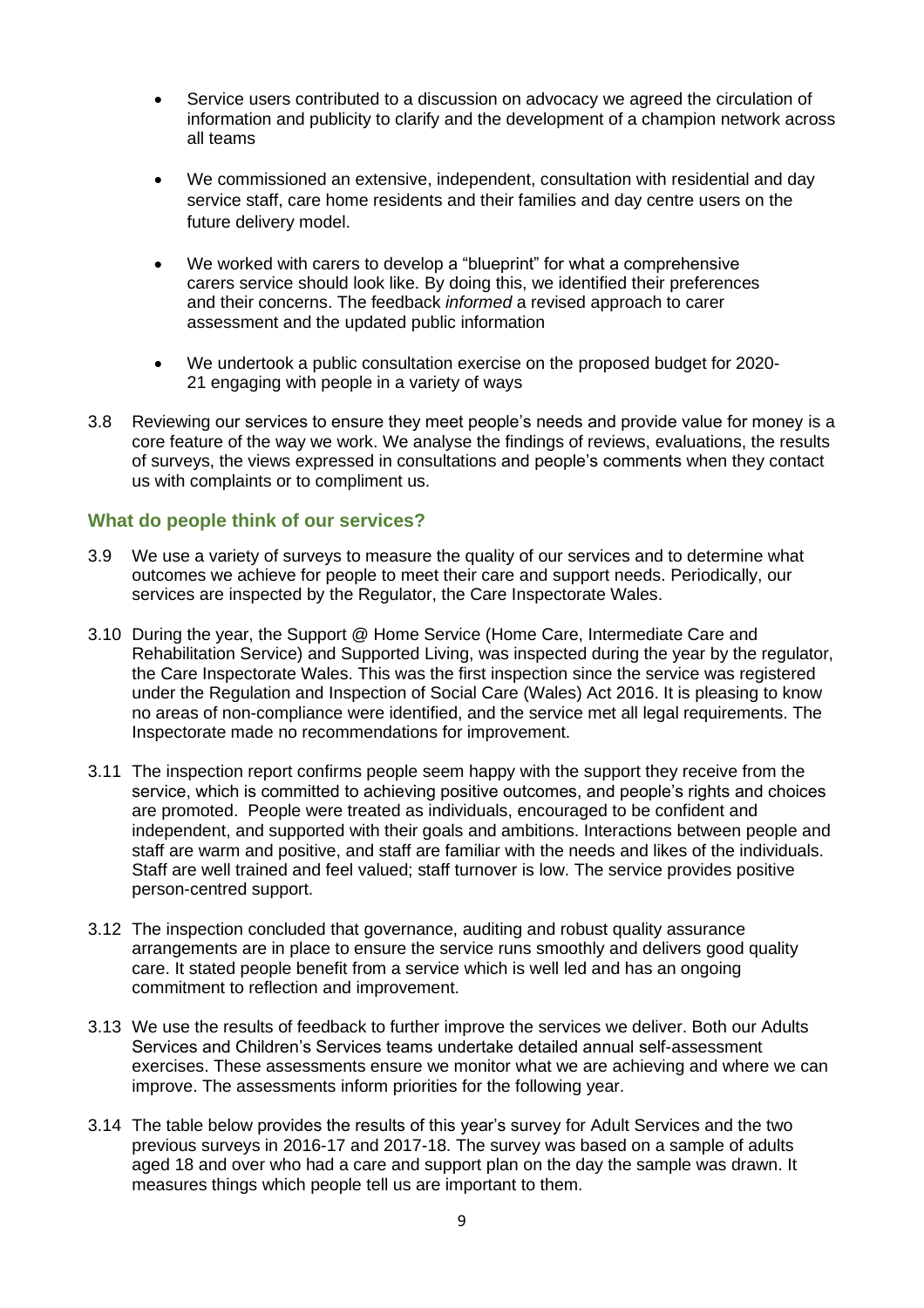|                |                                                                                            |                  |               |               |               | $(\%)$                      |
|----------------|--------------------------------------------------------------------------------------------|------------------|---------------|---------------|---------------|-----------------------------|
|                | <b>Statement</b>                                                                           | $2016 -$<br>2017 | 2017-<br>2018 | 2018-<br>2019 | 2019-<br>2020 | Change<br>this<br>year/last |
| $\mathbf 1$    | I live in a home that supports my wellbeing                                                | 87               | 89            | 93            | 92            |                             |
| $\overline{2}$ | I can do the things that are important to me                                               | 49               | 50            | 77            | 85            |                             |
| 3              | I feel a part of my community                                                              | 52               | 52            | 69            | 77            |                             |
| $\overline{4}$ | I am happy with support from my family, friends,<br>neighbours                             | 84               | 88            | 97            | 96            |                             |
| 5              | I feel safe                                                                                | 76               | 79            | 94            | 95            |                             |
| 6              | I know who to contact about my care and support                                            | 79               | 79            | 83            | 87            |                             |
| $\overline{7}$ | I have received the right information or advice when I<br>needed it                        | 79               | 75            | 91            | 92            |                             |
| 8              | I have been actively involved in discussions about<br>how my care and support was provided | 73               | 78            | 90            | 88            |                             |
| 9              | I was able to communicate in my preferred language                                         | 93               | 94            | 95            | 95            |                             |
| 10             | I was treated with dignity and respect                                                     | 92               | 91            | 97            | 99            |                             |
| 11             | I am happy with the care and support I have received                                       | 84               | 84            | 97            | 97            |                             |
| 12             | It was my choice to live in a residential care home                                        | 67               | 60            | 56            | 57            |                             |

## **Table 1: Key service quality measures, Adult Services, RCT, 2016-17 to 2019-20**

Source: Rhondda Cynon Taf County Borough Council

Note: Percentages based on adults who answered each question with "Yes" or "Sometimes". Figures have been rounded.

- 3.15 The survey results show an improvement on seven of the twelve measures, no change on two and a reduction on three. All the reductions were between 1-2 percentage points.
- 3.16 Table 2 provides the results of this year's survey and the three previous surveys for Children's Services. The survey was based on children who had a care and support plan on the day the sample was drawn.

## **Table 2: Key service quality measures, Children's Services, RCT, 2016-17 to 2019-20**

|   |                                        |                  |               |               |               | (%)                         |
|---|----------------------------------------|------------------|---------------|---------------|---------------|-----------------------------|
|   | <b>Statement</b>                       | $2016 -$<br>2017 | 2017-<br>2018 | 2018-<br>2019 | 2019-<br>2020 | Change<br>this<br>year/last |
|   | llive in a home where I am happy       | 94               | 99            | 98            | 97            |                             |
| 2 | am happy with the people I live with   | 96               | 99            | 99            | 97            |                             |
| 3 | can do the things I like to do         | 97               | 100           | 96            | 96            |                             |
| 4 | feel I belong in the area where I live | 92               | 92            | 92            | 92            |                             |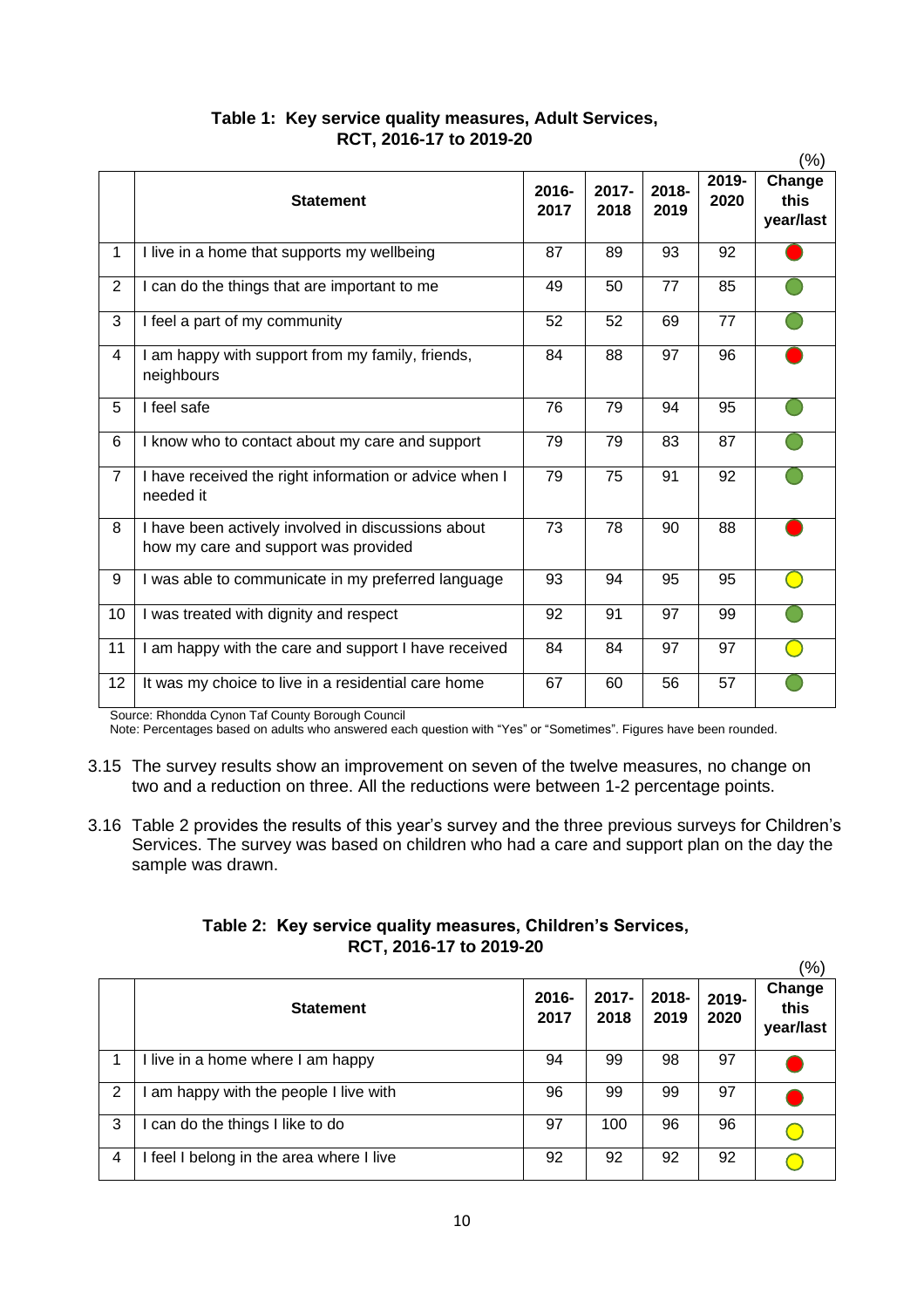| 5              | I am happy with my family, friends, and neighbours                                                   | 97 | 97 | 98 | 95 |  |
|----------------|------------------------------------------------------------------------------------------------------|----|----|----|----|--|
| 6              | I feel safe                                                                                          | 97 | 99 | 96 | 97 |  |
| $\overline{7}$ | I know who to speak to about my care and support                                                     | 97 | 94 | 94 | 95 |  |
| 8              | I have had the right information or advice when I<br>needed it                                       | 94 | 92 | 89 | 90 |  |
| 9              | My views about my care and support have been<br>listened to                                          | 96 | 98 | 93 | 92 |  |
| 10             | I have been able to use my everyday language                                                         | 98 | 99 | 98 | 98 |  |
| 11             | I was treated with respect                                                                           | 98 | 98 | 98 | 98 |  |
| 12             | It am happy with the care and support I have had                                                     | 96 | 97 | 96 | 97 |  |
| 13             | I have had advice, help and support that will prepare<br>me for adulthood (16 and 17-year olds only) |    | 86 | 90 | 77 |  |

Source: Rhondda Cynon Taf County Borough Council

Note: Percentages based on children who answered each question with "Yes" or "Sometimes". Figures have been rounded.

- 3.17 Of the thirteen service quality measures, performance was better this year on four, the same as last year on four, and less than last year on five. With one exception, the differences were between 1-3 percentage points.
- 3.18 More than four out of every five parents (84%) said they had been actively involved in all decisions about how their child's/children's care and support was provided
- 3.19 Over and above the national outcome measures, some of our individual service areas also have mechanisms for collecting feedback. For example, of the 300 people who responded after receiving help from our Support@Home (Intermediate Care and Reablement) service:
	- 92% said they had discussed and agreed targets, goals and outcomes before starting to receive the service.
	- 91% rated the service as "very good" or "excellent".
	- 94% said they had achieved their goals.
	- 95% said they had been able to maintain or improve their independence.

#### **Complaints and compliments**

3.20 Where, occasionally we have not been able to meet people's expectations, we use the feedback to learn what we can do better and where necessary we make changes to do this. The following table summarises the number of complaints and compliments received this year and the four previous years.

#### **Table 3: Number of complaints and compliments received, Adult Services and Children's Services, 2015-16 to 2019-20**

|                   |                               |    |    | 2015-16   2016-17   2017-18 | 2018-19 | 2019-20 |
|-------------------|-------------------------------|----|----|-----------------------------|---------|---------|
| Adult<br>Services | No, of complaints<br>received | 68 | 82 | 51                          | 56      | 54      |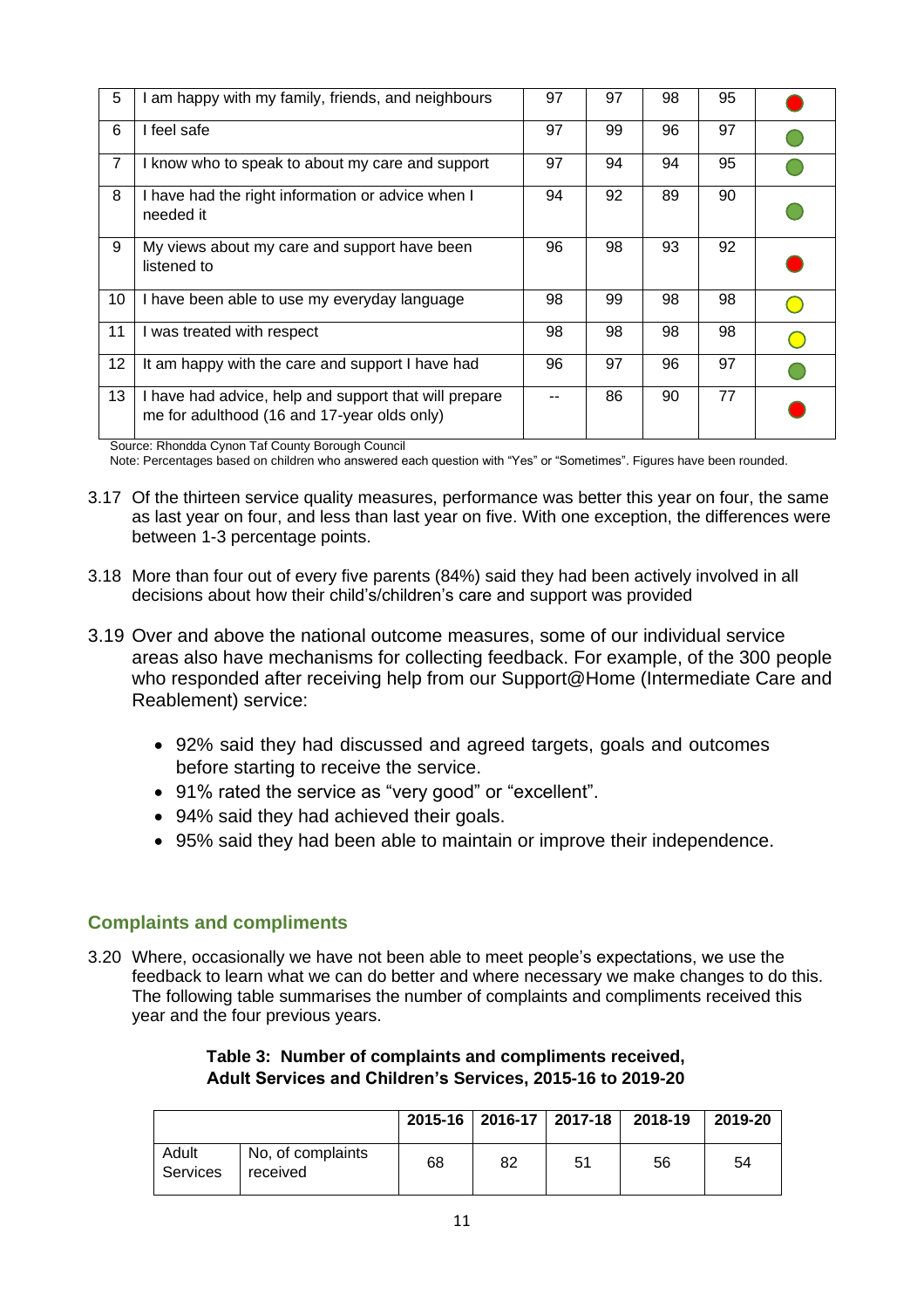|                               | No, of compliments<br>received    | 156 | 102 | 102 | 124 | 93  |
|-------------------------------|-----------------------------------|-----|-----|-----|-----|-----|
| Children's<br><b>Services</b> | No, of complaints<br>received     | 89  | 106 | 114 | 32  | 59  |
|                               | No, of compliments<br>received    | 86  | 62  | 41  | 39  | 59  |
| <b>Total</b>                  | No. of complaints<br>received     | 157 | 188 | 165 | 88  | 113 |
|                               | No. of<br>compliments<br>received | 242 | 164 | 143 | 163 | 152 |

Source: Rhondda Cynon Taf County Borough Council

- 3.21 Overall, the number of complaints was higher than the previous year. A very small reduction in complaints to Adult Services was offset by an increase in the number to Children's Services. While Children's Services received more complaints this year, it also received considerably more compliments.
- 3.22 Complaints are used to improve our services. By way of an example, when issues raised around case transfers and delays in accepting responsibility for cases, a team learning event was held. This explored the issues and as a result, it was agreed to review policy and to consider a protocol with other local authorities on expectations when case transfers occur.

#### **Welsh language**

- 3.23 According to the 2011 Census, nearly 28,000 people in Rhondda Cynon Taf speak Welsh, which is slightly more than 1 in 10 of the population (12.3%). The Welsh Language Standards apply to all local authorities. This means everyone in Wales can expect the same approach to the Welsh Language in services, ensuring it is treated the same as the English language with all Councils offering people the opportunity to receive services from us, as well as from those funded by us, in Welsh.
- 3.24 Our approach is shaped by the requirements of the Welsh Language Standards and the Welsh Government's "Follow-on Strategic Framework for Welsh Language Services in Health and Social Services" but also by our commitment to delivering services which meet people's needs. In line with our commitment to continuous improvement, we said in 2019-20 we would:
	- Ensure compliance on Welsh language preference at review when the core data is checked and ensure the Welsh Community Care Information System is updated
	- Work with external providers via the contract terms and conditions to ensure Welsh language requirements are met
- 3.25 The Council's Recruitment and Selection Procedure and Policy has been updated to include a language skills assessment for all new vacancies. Welsh Language Level 1 Skills is an essential criterion on all job descriptions where a Level 2-5 is not required. Introductory lessons are provided to new staff who do not have Level 1 skills upon appointment. This increases basic knowledge and further encourages an Active Offer in our services. We ensure an active offer at the first point of contact, asking clients whether they wish to receive a Welsh Language service as part of the assessment / review process and then recording accordingly on their electronic file. Where capacity allows, a Welsh speaking officer is then allocated the caseload.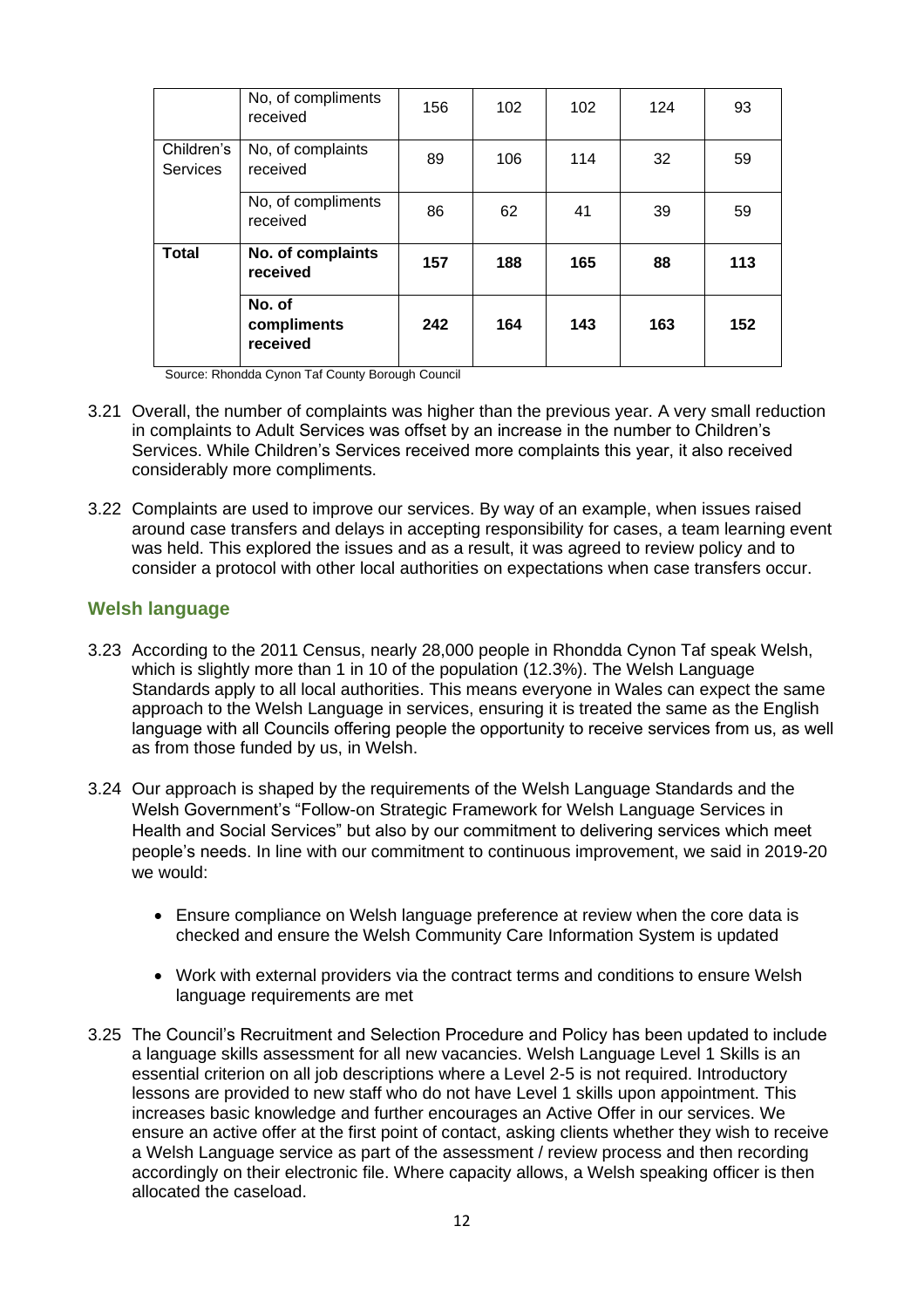- 3.26 Each year, the Council runs four campaigns to increase the use of Welsh in the workplace and visibility within our communities. It also employs an internal tutor to ensure we have a flexible, service provision to help our staff to learn.
- 3.27 The Council's tender and contract processes have all been updated to include a list of all the applicable Welsh Language Standards required of any commissioned service. This ensures that the Welsh Language is an integral part of commissioning. Monitoring officers ensure compliance as part of our monitoring of independently run care homes.

#### **What are our priorities for next year?**

- Develop and fully implement, across all Service Areas, a systematic and collaborative process for capturing the views of service users and their families about the impact of our support and services and inform service development and change
- Continue to promote engagement with children and young people and partner agencies to ensure coproduction and that the voice of the child is heard including developing an action plan to meet the needs of young people identified within the Your voice Survey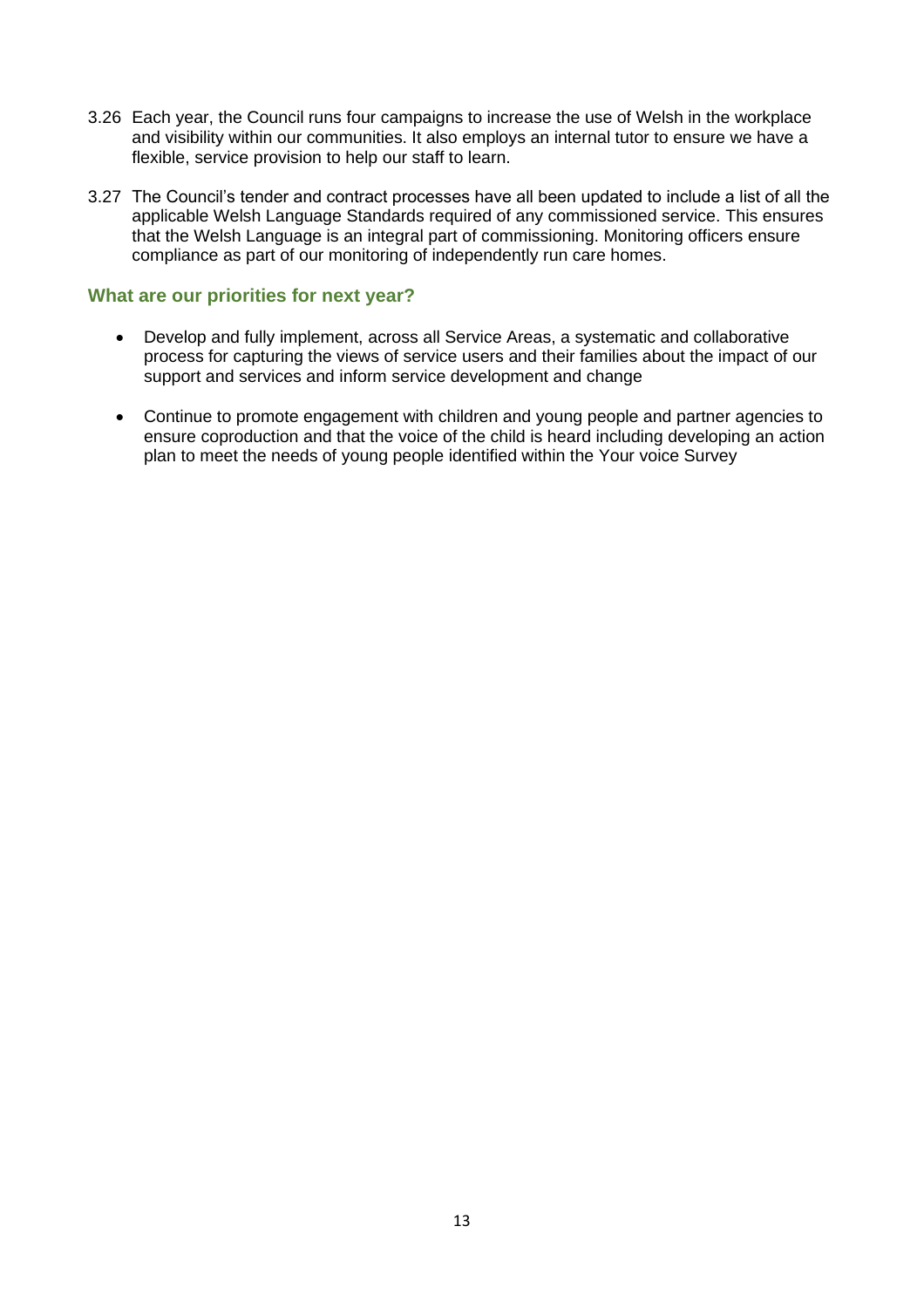# **4. Promoting and improving the wellbeing of people we help**

- 4.1 Working with individuals who need care and support to improve their wellbeing is at the very heart of our work. We cannot do this alone. We work with many other organisations to help vulnerable children, young people, adults, and families.
- 4.2 In discharging our statutory duties and in delivering an extensive range of other services to meet people's needs, we continue to face immense challenges from increasing demands and complexity of needs, and financial pressures. And just before the end of the period covered by this report and as mentioned earlier, we experienced the considerable impact from the outbreak of Covid-19.
- 4.3 Our work is framed by action set out in the Cwm Taf Regional Plan 2018-23<sup>2</sup>, which identifies what we need to do to meet the needs of our population. This part of the report summarises the considerable action we took during the year to deliver services and support and to develop new and improve ways of helping meet people's needs. It also includes the priorities we have set for 2020-21. Reviews undertaken by other organisations also informed what we do.

## **(a) Working with people to define and co-produce personal well-being outcomes that people wish to achieve**

# **What did we plan to do last year?**

- 4.4 We said we would:
	- Strengthen the participation of children and young people in service delivery by continuing to promote engagement specifically with children looked after and partner agencies to ensure coproduction and the voice of the children and young people are heard.
	- Improve local access to information advice and assistance provision for children, young people and families to promote their participation and engagement.
	- Strengthen systems for recognising and supporting the needs of carers. Increase the number of carers assessments completed and offers accepted of support when needed.
	- Remodel the delivery of Early Years as a result of the Regional Early Years Coconstruction Project.
	- Continue to work to reduce the need for statutory services by ensuring that children and families have coordinated integrated family support.
	- Manage the Children and Communities Grant to commission effective integrated early intervention and prevention services.
	- Further develop integrated service delivery to improve early intervention and prevention support informed by Vulnerability Profiling data.
	- Develop and fully implement, across all service areas, a systematic and collaborative process for capturing the views of service users and their families about the impact of our support and services.
	- Continue to embed strengths-based and outcome-focused assessment, support planning and review across Adult Services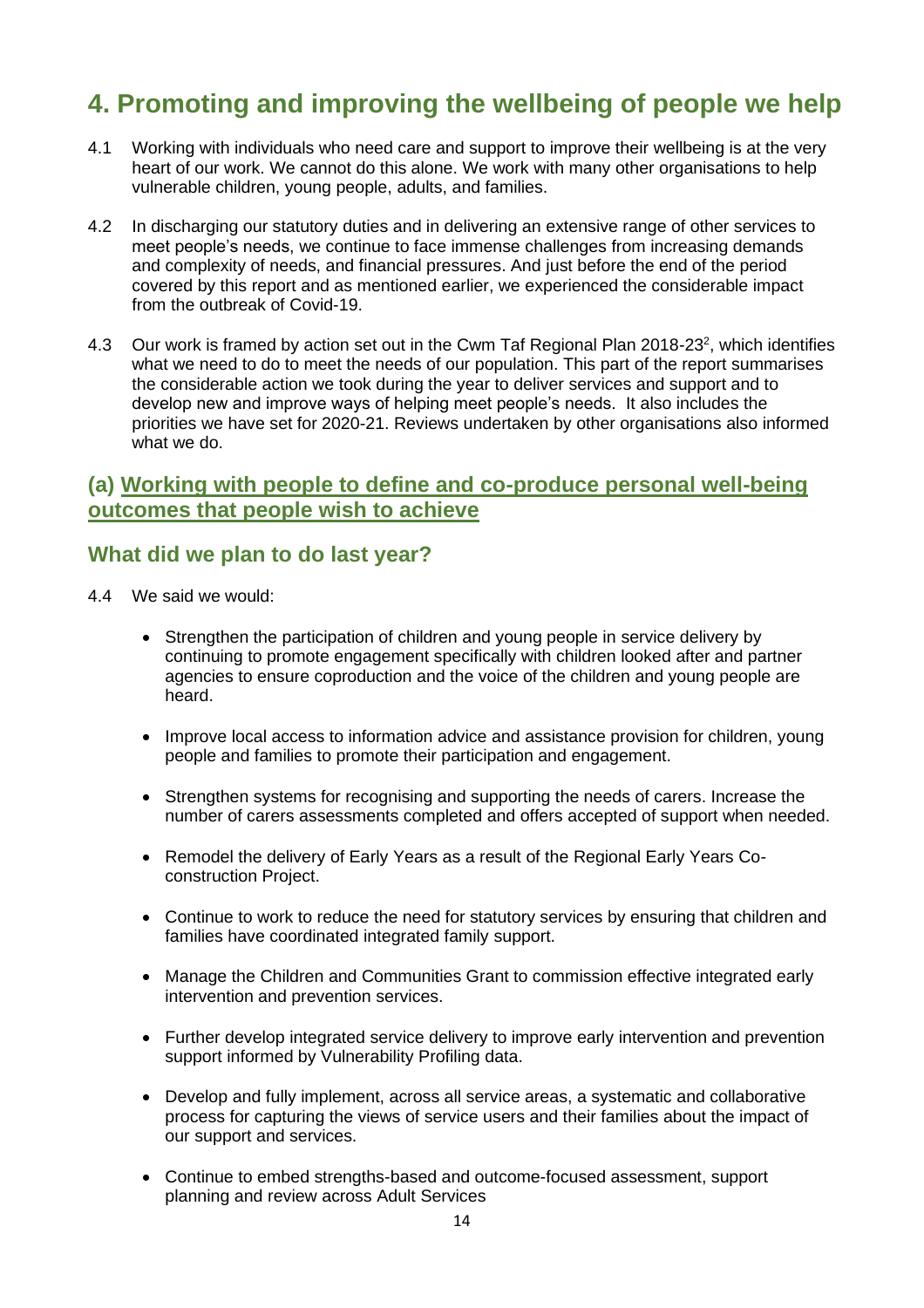# **How far did we succeed and what difference did we make?**

- 4.5 In June 2019, Care Inspectorate Wales published their report into our work and that of the Cwm Taf University Health Board. Our strengths on the theme of well-being are as follows:
	- People can be reassured the local authority recognises adults are the best people to judge their own wellbeing.
	- The local authority can demonstrate a good understanding of its own strengths and areas for improvement through a developing approach to quality assurance and learning across service areas.
	- Professional disciplines work effectively together to support wellbeing. Prompt professional responses are evident at times when people experience acute ill health or crisis, this is integral to help secure independence for people.
- 4.6 Our priorities for improvement were identified as:
	- To consistently recognise carers' roles and to ensure the voice of the carer is heard; with improved support for carers tailored to enable them to achieve their own wellbeing outcomes.
	- Ensure teams working with people with longer term needs satisfactorily manage the volume of work and ensure people's needs are appropriately reviewed.
- 4.7 We recognise the pressure some of our staff are experiencing managing the volume and increasing complexity of caseloads. This is an ongoing challenge particularly where we have seen significant staff turnover. This is covered in Section 5. We have started to remodel our Care and Support service and the Complex Learning Disability Team to create a new expanded Learning Disability Care and Support Team in addition to the existing Care and Support Teams.

#### **Supporting carers**

- 4.8 According to the 2011 Census data, nearly 30,000 people in our area were providing care to a family member, friend, or neighbour. Our figure is slightly higher than the England and Wales average of 10%. We know that people do not always recognise themselves as being a carer and therefore, the true level of informal caring is probably higher.
- 4.9 We identified strengthening the way we recognise and support the needs of carers as one of our priorities for the year. This included increasing the number of carers assessments completed and accepted offers of support
- 4.10 We made a significant contribution to the development of a regional strategy for carers. The key elements of the Cwm Taf Carers Strategy<sup>3</sup> are:
	- (i) Identifying Carers of all ages and recognising their contributions
	- (ii) Providing up to date, relevant and timely information, advice & assistance to Carers of all ages.
	- (iii) Providing support, services, and training to meet the needs of Carers of all ages.
	- (iv) Giving Carers of all ages a voice, with more choice & control over their lives.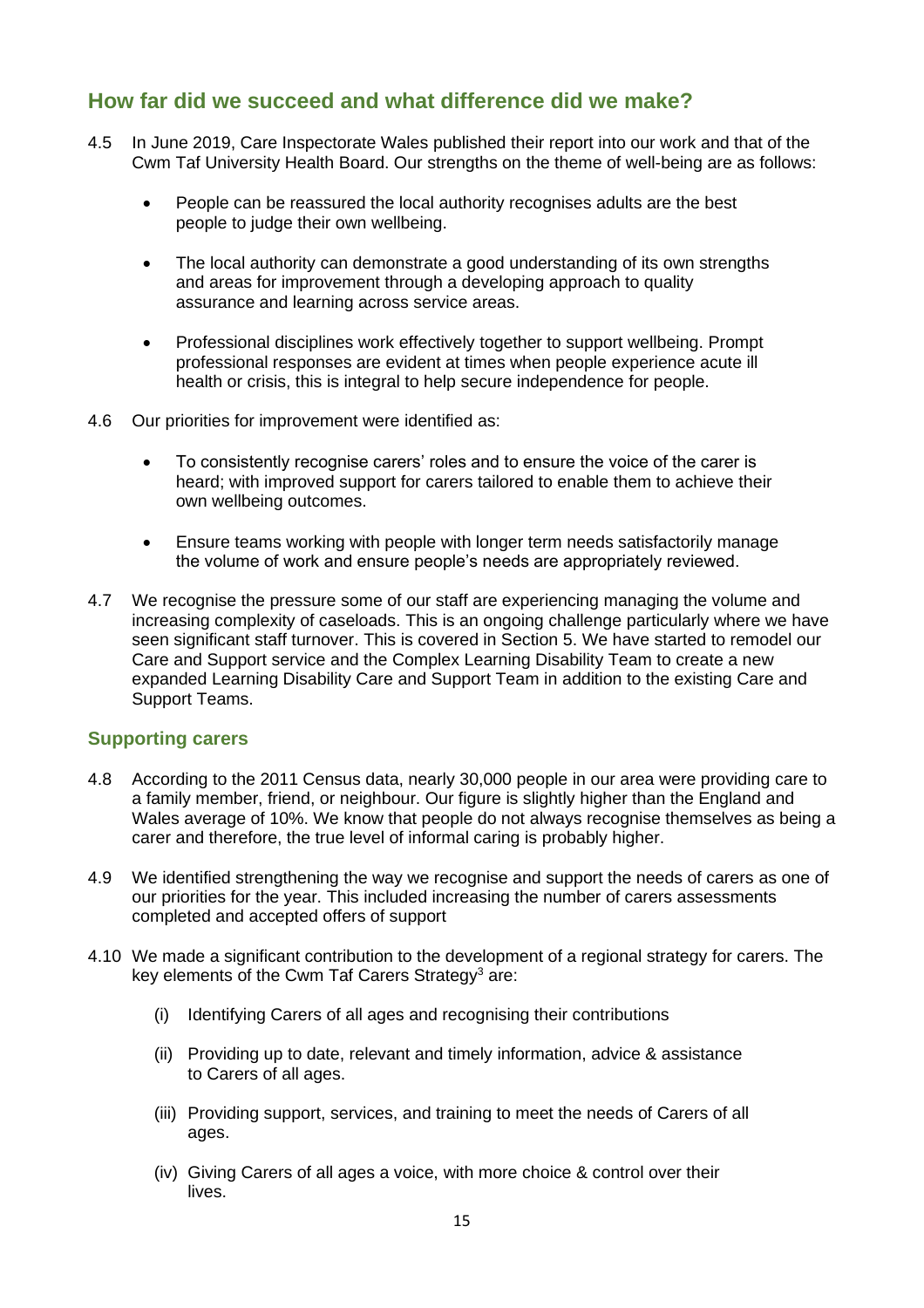- (v) Working together to make the most of our resources for the benefit of Carers of all ages
- 4.11 In implementing the strategy, we were also required to implement three national priorities for 2019-20 set by the Welsh Government. These were:
	- (i) Supporting life alongside caring: all Carers must have reasonable breaks from their caring role to enable them to maintain their capacity to care, and to have a life beyond caring.
	- (ii) Identifying and recognising carers; fundamental to the success of delivering improved outcomes is the need to improve recognition of their role and to ensure they can access the necessary support.
	- (iii) Providing information, advice, and assistance to carers
- 4.12 The Welsh Government also expected identifying and recognising carers and providing information, advice, and assistance to be key areas of action.
- 4.13 We have worked with partners to implement a scheme which supports GP practices to develop their awareness of carers and ways of working to support them. We are implementing an accreditation scheme with Agored Cymru in GP practices.
- 4.14 Discharge from hospital was also identified as an area for improvement. There is a need to improve the information, advice and assistance provided to all carers following discharge from hospital of someone who is cared for. This includes involving carers in developing discharge plans.
- 4.15 On a regional basis, we have worked with our partners to pilot a Carers Hospital Discharge Project. This offers advice and information to carers, be they staff, patients or visitors, to support them in their caring role. During the year, 387 new carers were identified regionally.
- 4.16 We have developed a "blueprint" for a comprehensive carers service. Working with carers we identified their preferences and how to ensure that their needs are prioritised, making sure we work across the council to coordinate our offer.
- 4.17 Our Carers Support project remains the key source of support and information. We have appointed a new Service Manager to strengthen our leadership capacity on helping carers and to implement our "blueprint", achieving a more coordinated approach across the Council.
- 4.18 We have engaged with carers and staff to get a better understanding of the barriers to take up of carer assessments are. As a result, since December 2019, we have been piloting a new approach to carer assessment. This has been evaluated and has informed our plans for 2020-21. The full evaluation could not be completed due to the Covid 19 pandemic. However, there are early indications the Carer Conversation pilot has been an improvement on the previous process. Feedback from council staff who carry out assessments with carers has been positive. Carers gave positive feedback on their experience of the assessment to the inspectors from the Care Inspectorate Wales.
- 4.19 During the year, 331 assessments of need for support for adult carers were undertaken during the year. This is an increase on the 246 undertaken the previous year. Eighty led to a support plan
- 4.20 Requests can be made for care and support plans & support plans for adult carers to be reviewed before the agreed timescales for review. During the year, 1243 requests for early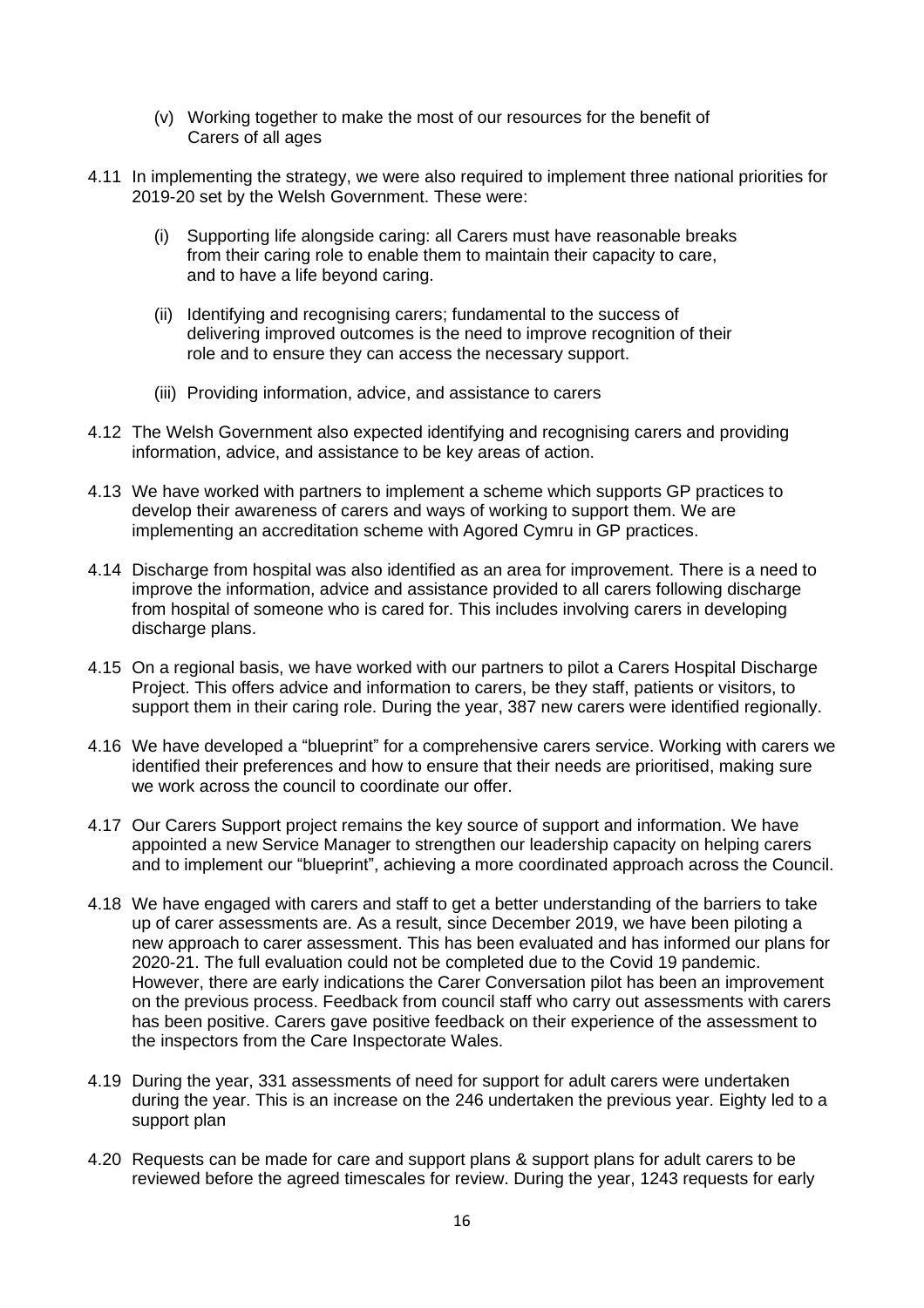review of care & support plans & support for adult carers were made of which 1207 were undertaken. This compares to the 2018/19 figures of 1180 and 1170 respectively.

- 4.21 Helping young carers is also one of our priorities. During the year out team undertook 87 assessments of need for support, which is higher than the 71 undertaken the previous year. Of these, 62 (71%) resulted in the development of a support plan. This compared with 61% in 2018-19.
- 4.22 During the year 4851 care and support plans and support plans for children & young carers were reviewed during the year. Of these, 4157 plans were reviewed within agreed timescales*.*
- 4.23 The total number of requests for repeat assessment of need for care and support and need for support made by a child, young carer or person with parental responsibility during the year was 20 (45 in 2018-19). All these requests for repeat assessment, resulted in an assessment being undertaken and of these 4 (20%) led to a care and support plan or support plan.
- 4.24 The Cwm Taf Carer's Strategy ended in March 2019 when Bridgend became part of the new Cwm Taf Morgannwg University Health Board, joining Rhondda Cynon Taf and Merthyr Tydfil in the region. A new regional Statement of Intent for Carers was produced. At the time of writing this report, our regional steering group was awaiting guidance from the Welsh Government on the development of a new regional strategy or a regional action plan to implement the Welsh Government's proposals.
- 4.25 Our development in response to the three Welsh Government priorities for 2019-20 include:
	- 125 training sessions, workshops and events to adult carers provided by our Carers Support Project, with more than 2,000 attendances from carers. Nearly 1,800 people have registered their interest with the project.
	- We commission a sitting service to allow carers a break from their caring role and an opportunity to pursue their own interests. In 2019-20, this helped 192 carers, 127 for adults & 65 for children.
	- A Carers Hub is being developed in Pontypridd. This creates a dedicated centre for carers of all ages, with publicity to encourage increased self-identification and recognition. The hub will become home to our Carers Support Project and our young carer support service
	- Significant effort put into improving the transition from young carer to young adult carer by providing support for carers aged 16-17, and improving links between support services.
	- One-to-one support and regular group sessions for young carers aged 5-18, including overnight residential, commissioned from Action for Children.
	- Our Carer Conversation pilot project, which is designed to removing barriers to carer assessments to improve uptake. Initial feedback is very encouraging.
	- A dedicated young carer assessor based in our children's services first contact team. This has streamlined the identification of young carers and has resulted in more referrals.
	- An open referral for young adult carers. Some are also identified by peers and through various other council support services. Upon entry, they have a one-to-one conversation with a dedicated support worker and receive a support plan based on their needs.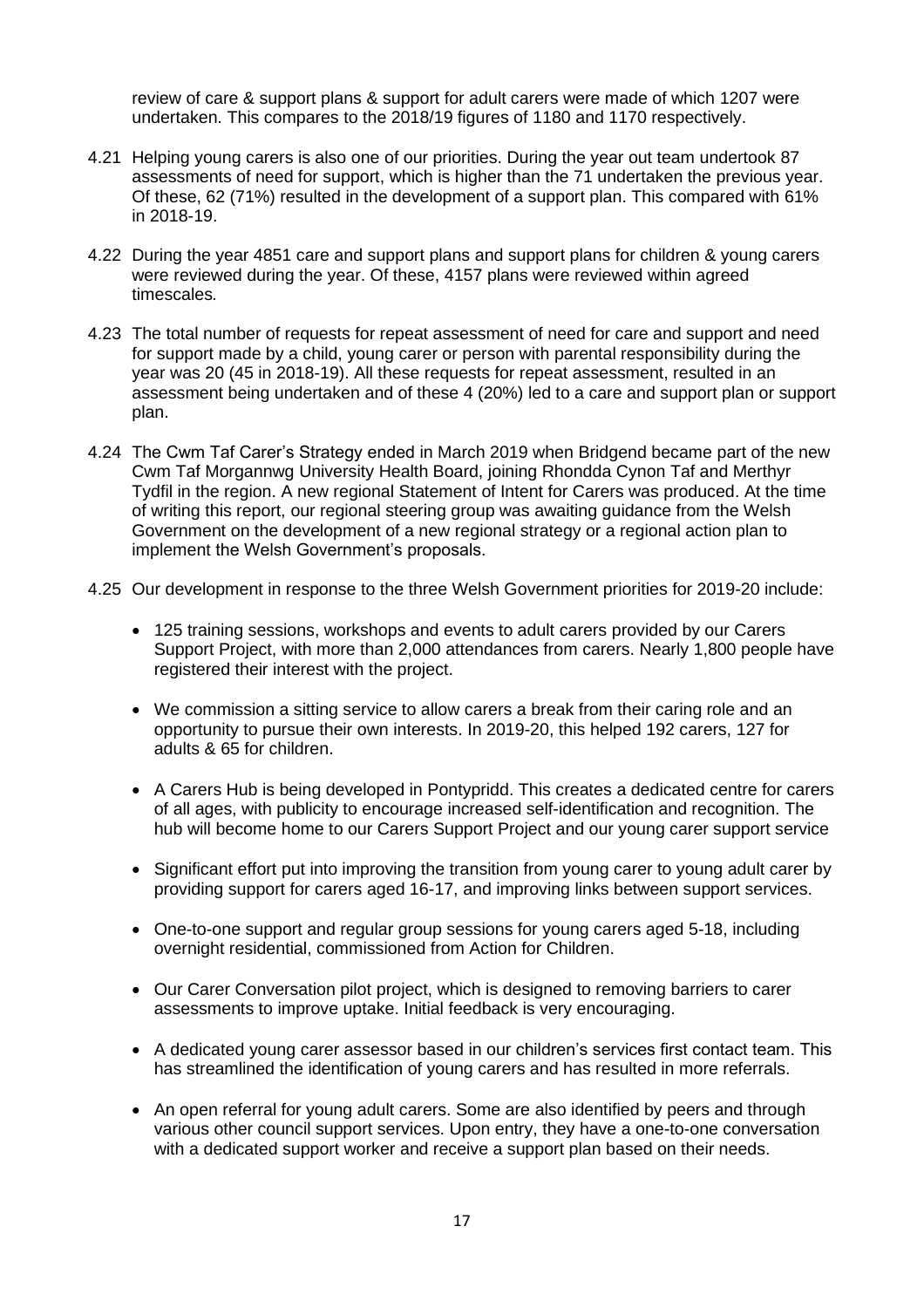4.26 Our Carers Support Project provides a newsletter three times a year for young carers, young adult carers and parent carers. We were pleased the inspection by the Care Inspectorate Wales found evidence of excellent carer information and advice and the first point of contact, as well as throughout the assessment process. During the coronavirus lockdown, the carer's project has issued a newsletter to 2,400 carers in the area and information through social media. The carer's telephone counselling services has also been supplemented by wellbeing calls and issued activity packs etc.

## **Information, Advice and Assistance Services**

- 4.27 Information on our Carer's Support project and our Carer Conversation pilot project earlier in this section demonstrates how we have reached out to people with information, advice, and assistance. Later in this section, we report how our Resilient Families Service has reached out in communities, and developments by our Youth Participation and Engagement Service.
- 4.28 In 2019-20, we provided 6957adults with information, advice and assistance. This is an increase of 2% over the 6,800 adults helped in 2018-19.
- 4.29 During the year, 2299 assessments of care and support needs were undertaken for adults. This compares with 2,990 in 2018-19, which represents a 23% decrease. It follows a 10 per cent increase seen between 2017-18 and 2018-19.

#### **Table 4: Key local performance indicator - Care and Support Plans, RCT, 2019-20**

|                                                                                                | Our    | Our         | <b>Actual vs</b> |
|------------------------------------------------------------------------------------------------|--------|-------------|------------------|
|                                                                                                | target | performance | <b>Target</b>    |
| Percentage of people assessed by<br>adult social care in receipt of a care and<br>support plan | 72.7%  | 70.47%      |                  |

Source: Welsh Community Care Information System (WCCIS)

- 4.30 Of the assessments made, 7 out of every ten (70.47%) led to a care and support plan being prepared. This is a small improvement on the figure of 72.7% the previous year. Our target for the year was 72.7%. We aim for the lower figure as this means we are getting better in helping people to find different solutions to a formal care and support plan.
- 4.31 During the year a total of 3787 care and support plans were reviewed, which was 11% lower than the 4,286 completed the previous year (2018-19), which in turn was higher than 4,013 in 2017-18. Nearly 1203 of the reviews (32%) were completed within an agreed timescale, which is a decrease on the 49.6% completed in 2018-19 and 46.5% in 2017-18.

A programme for remodelling of Care and Support was agreed by management with staff and Trade Unions, but progress has been delayed due to COVID-19 Pandemic and will now be completed in 2020/21.

#### **Table 5: Key national performance indicator - Information, Advice and Assistance Service, RCT, 2019-20**

| Percentage of adults who have<br>received advice and assistance from<br>80.0%<br>the IAA Service and have not contacted |                                       | Our<br>target | Our<br>performance | <b>Actual vs</b><br><b>Target</b> |
|-------------------------------------------------------------------------------------------------------------------------|---------------------------------------|---------------|--------------------|-----------------------------------|
|                                                                                                                         | the service for 6 months (Measure 23) |               | $91.62\%$          |                                   |

Source: Welsh Community Care Information System (WCCIS)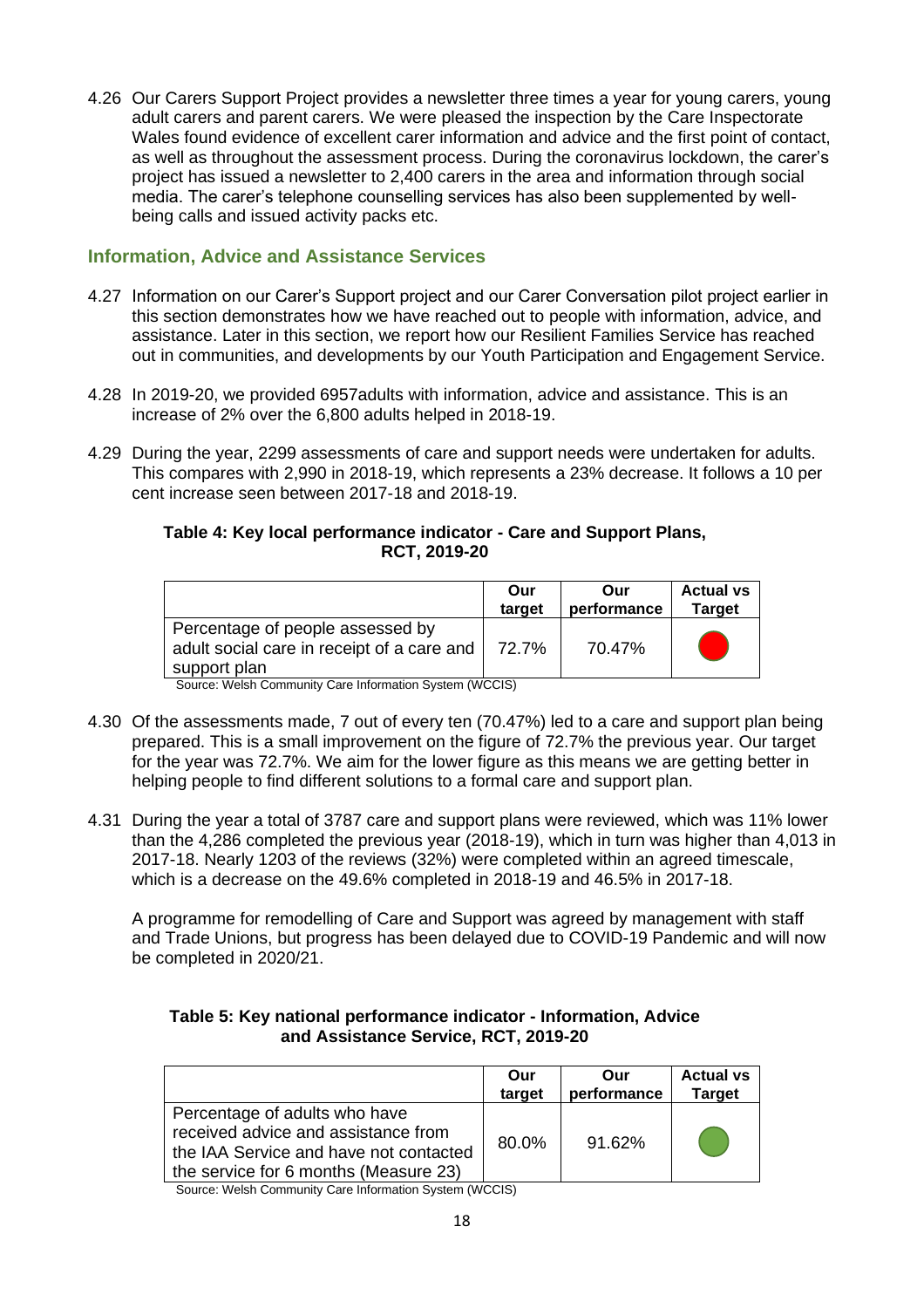- 4.32 As the above table shows, more than 9 out of every ten adults (91.62%) who received information, advice and assistance from our service did not contact us in the 6 months after. We exceeded our target of 80% for this year by a fair margin and improved on the 2018-19 figure of 74.64%.
- 4.33 Our Children's Services provided information, advice or assistance to 5261 children and families. This compares with 5,670 in 2018-19, which represents a decrease of 7 %. A total of 6801 assessments were undertaken this year, down from 7,170 the previous year and 6,488 in 2017-18.

#### **Table 6: Key national performance indicator - Information, Advice and Assistance Service, RCT, 2019-20**

|                                                                                 | Our<br>target | Our<br>performance | <b>Actual vs</b><br><b>Target</b> |  |
|---------------------------------------------------------------------------------|---------------|--------------------|-----------------------------------|--|
| Percentage of assessments completed<br>for children within statutory timescales | 98%           | 88.79%             |                                   |  |
| Source: Welsh Community Care Information System (WCCIS)                         |               |                    |                                   |  |

4.34 Our performance on completing assessments for children within the statutory timescales was 88.79%, which was lower than our target of 98%. This also reflects a reduction on our 2018- 19 performance of 97.14%.

#### **Case Study - Working with people to define and co-produce personal well-being outcomes that people wish to achieve.**

A relative of a young person aged 11 years contacted the Information, Advice and Assistance Team. The young person was living with a mother who had health and physical needs, which impacted upon her parenting ability and her ability to manage the household. Both the young person and the parent had agreed to the relative making contact, and as a result, they both had a `What Matters` conversation. This led to an assessment, which identified him as a young carer.

The outcome was he was referred to the Young Carers project to enable him to socialise and participate in activities with other young people who had similar experiences. In addition, the school was advised of his circumstances and agreed to monitor and support him. He and his mother both reported improvement in their well-being.

## **Voice and Choice**

- 4.35 The inspection of adult services by the Care Inspectorate Wales considered our strengths those of the Cwm Taf University Health Board to be:
	- People who lack mental capacity can be confident assessment and decision making is made in their best interests.
	- Our clear understanding of the learning and development needs of its workforce and has a programme to address those needs.
	- Our workforce is well supported by the management group, with leaders who provide clear direction.
	- We work collaboratively and responsively with the Cwm Taf University Health Board to support people's independence at times of acute ill-health and during their recovery.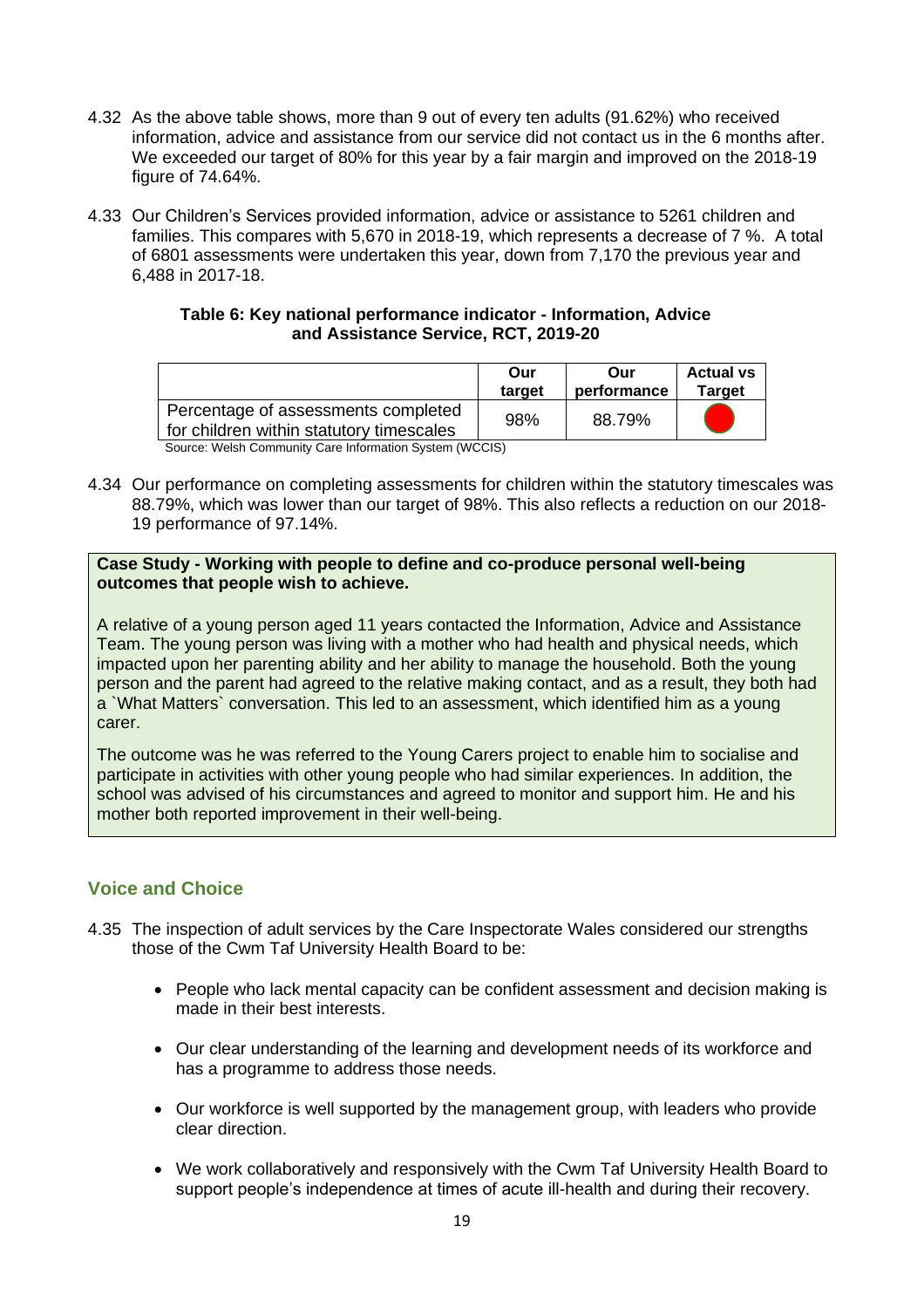- 4.36 The priorities identified for improvement were:
	- To ensure consistent consideration is given to both informal and formal advocacy as outlined in Part 10 Code of Practice (Advocacy).
	- To ensure a consistent approach to reviewing people's needs and if their outcomes are being achieved.
	- To ensure a consistent approach to involving people's networks of significant family and friends' as appropriate so they actively participate and contribute to the assessment, planning and safeguarding process.
	- To ensure a consistent approach to people having choice, control, and improving opportunity for take up of Direct Payments.
	- Develop wider opportunities for people to access assistive technology
- 4.37 During the year, we engaged with staff, service users and providers to determine barriers to the provision of advocacy. This identified increasing demand and the need for more training and awareness raising. We established a Champion network to give staff access to advice, information, and support about advocacy, delivered training to raise its profile. We also revised the information we make available to the public.
- 4.38 We have increased funding available to our commissioned advocacy Providers (Age Connect Morgannwg and Dewis) to employ additional capacity to meet demand and to reduce the risk of people having to wait for help. We have seen an overall increase in referrals and advocacy cases during the year.
- 4.39 The inspection identified a small number of cases where our records did not evidence the view of key family members. We have reviewed our working practice and procedures to ensure family/friends/carers are routinely invited to case conferences with consent or in the adult at risk's best interests. We have improved the recording and have been monitoring this as part as of our ongoing quality assurance processes. During the year, 44 case conferences were held, which is an increase of 70% on the previous year.
- 4.40 We also reviewed our approach to Direct Payments. More information on the progress we have made is set out later in this report.

#### **Integrating services**

- 4.41 We continue to work with many organisations to deliver more integrated services which is a key factor throughout this report.
- 4.42 Care Inspectorate Wales' report considered the strengths of the work undertaken by us and the Cwm Taf Morgannwg Health Board and concluded that together are delivering:
	- Safeguarding coordination and communication across the multidisciplinary group ensures an effective process to safeguard people.
	- Innovative and collaborative thinking by health and social care managers who can influence and demonstrate expertise and shared purpose.
	- Strong relationships and communication between providers and local authority commissioning staff.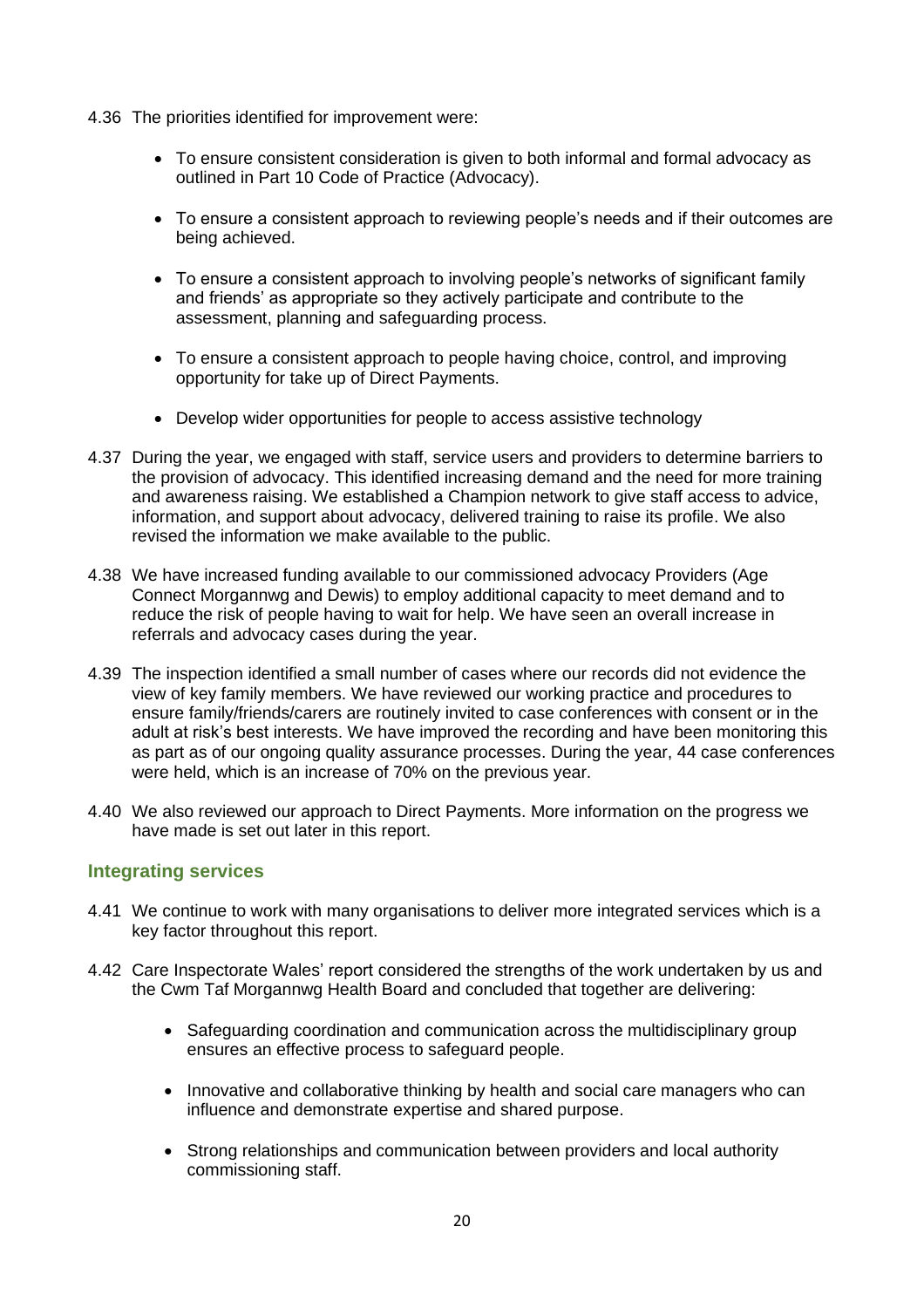- Immediate and short-term response to acute referrals involving prompt multidisciplinary responses.
- 4.43 The priorities for improvement were:
	- Take time for structured joint learning across health and social care.
	- Monitor the timeliness of provision of adaptations and community equipment.
	- Develop more effective links with GPs to improve how community services can be used to reduce the potential deterioration of older people living independently in the community.
- 4.44 We know there is a need for more joint learning between health and social care staff. This will be a priority in 2020-21 as part of a joint evaluation and learning framework for the Welsh Government's Transformation Fund, prior to further roll out as part of a wider workforce development strategy.
- 4.45 We are continuing to work to reduce the waiting times for adaptations and community equipment. The waiting list initially decreased over the summer months but, due to a change of working patterns as part of the second phase of the StayWell@Home service and several vacancies for Occupational Therapists, the waiting list at the end of the year was higher than at the start. This is being addressed. We are working with Care and Repair to process simple equipment orders and additional Occupational Therapy resources have been allocated to address the waiting list. The service continues to prioritise all referrals with an initial triage with all priority 1 cases allocated within agreed timescales.
- 4.46 Since the summer of 2019, we have also been working closely with our partners on the development and implementation of the new Enhanced Community Cluster Team model in partnership with Health and Merthyr Tydfil Council, as part of the Welsh Government's Transformation Fund announced in summer 2019. The development is led by primary care and building on the "virtual ward" pilot in St John's medical practice in Aberdare.

#### **Embedding strengths-based and outcome-focused assessment, support planning and review across Adult Services**

- 4.47 We have continued to develop and implement quality assurance processes across all social work teams. This promotes a culture of learning and development and ensures consistent good practice. New processes and procedures have been implemented in line with a new Quality assurance Strategy, with progress monitored by a Quality Assurance Board
- 4.48 We have used action learning sets to support managers and practitioners in dealing with complex issues. From July 2019, a programme has focused on learning disability practice development. This complements a regional outcomes-based practice development programme to which we contribute, and which has been agreed with Social Care Wales.
- 4.49 We have worked with an external consultancy to review current practice and processes to assess if it delivers the best outcomes for individuals with a learning disability. Adult Services and Health staff have jointly reviewed current arrangements and to inform change.

## **Making better use of technology**

4.50 With the support of the Welsh Government's Transformation Fund, we have developed and implemented a new Assistive Technology model. Operational from mid-January 2020, the new service provides a 24-hour mobile response service to support people in their own homes by responding to non-medical emergencies. It will help us do more to ensure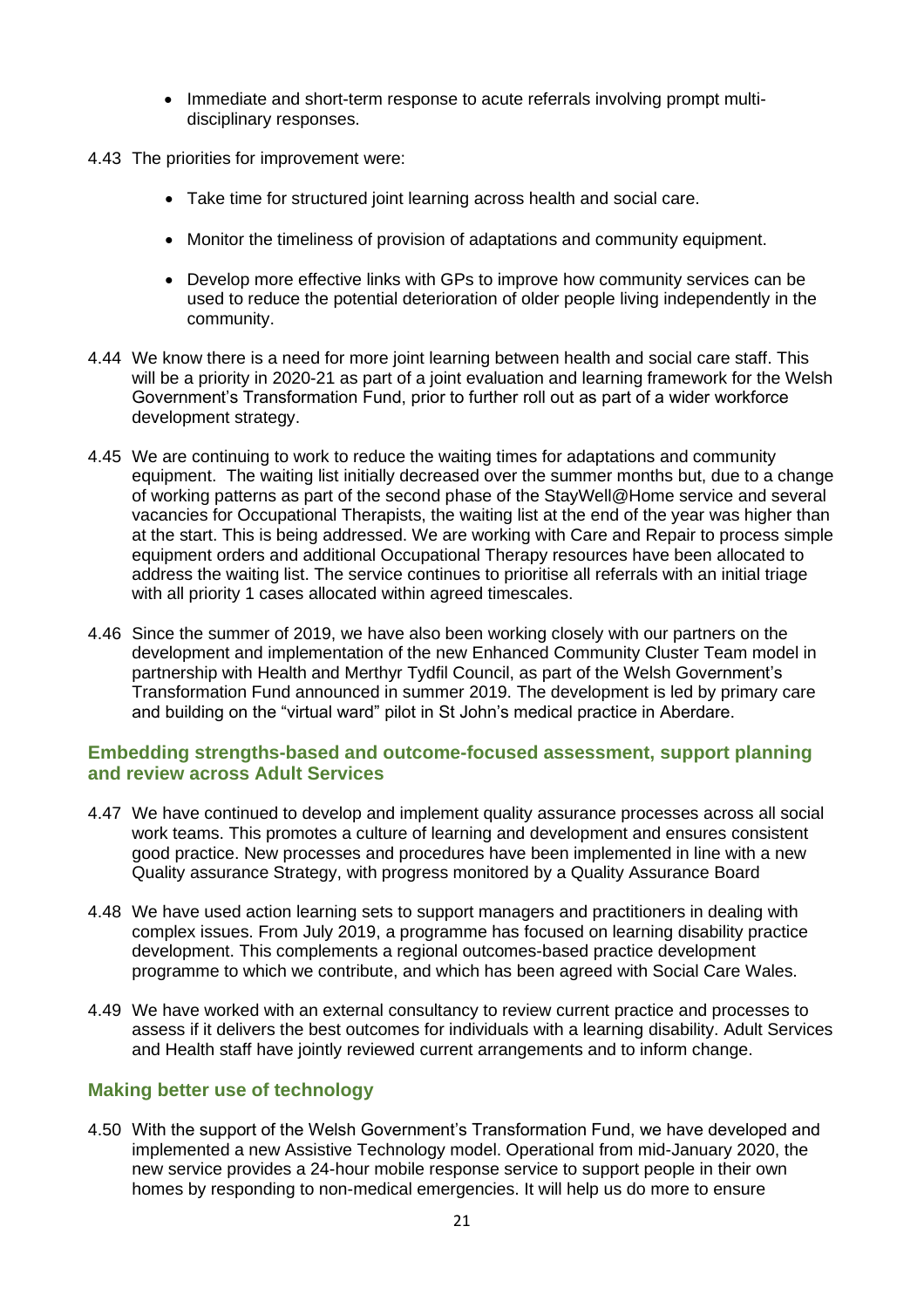individuals have the right equipment to help them to remain living as independently as possible in their own homes and avoiding the need for admissions to hospital.

- 4.51 The new model is a whole system approach. It is responsive in the form of a Mobile Responder Service but later in 2020 it will also introduce well-being assessments and proactive outbound calling to residents to support their independence. Mobile Responders can assist in situations such as falls where no injury is reported, but there is difficulty getting back up, personal care emergencies, and welfare checks. It means unnecessary calls to the Welsh Ambulance Service can be avoided. It can also prevent unnecessary admission to hospital. The introduction of Mobile Responders has proved successful. By the end of March 2020 the Service attended over 700 calls to provide support to individuals.
- 4.52 We are also exploring ways of using new technology to improve the way young people can access help and support and how we support participation and consultation. With our colleagues in Merthyr Tydfil and Bridgend, we have explored the development of an App on a regional basis to gather the views of children and young people using children's services.
- 4.53 We are also considering the potential of utilising the "Orb" software information platform for organising and improving access to online content of all types for children looked after.

#### **Resilient Families Service**

- 4.54 Our Resilient Families Programme plays an important part in responding to people who need help, assessing what help is needed, and delivering family support services, with the aim of reducing the need for statutory services.
- 4.55 We work with several organisations in partnership. Our Families Teams East and West work with families that require support to improve the quality of family life and are employed by Barnardo's. Our own Community Well-being and Resilience services provide early intervention support to build the resilience of families and prevent them from requiring statutory intervention. The Assessment Brokerage and Review Team undertakes assessments with all families referred to the Service, creates an individual plan for every family plan and reviews the plan to ensure the work has been done.
- 4.56 Our Families Plus Team works with families considered to be at the edge of care, for intervention and intensive support to reduce the level of risk within the family. The Children with Additional Needs Service Team works with any family where the learning, physical or neuro-developmental needs of a child within the family is impacting on family life. The Parenting Support Team works with parents and children to develop early language and communication skills through play as well as supporting families to develop their parenting skills to manage their children's needs in a productive and positive way.
- 4.57 The Resilient Families Service has worked hard to promote a presence in the newly established Community Hubs, holding fortnightly drop-in sessions for families to provide information advice and assistance. This is in place at Ferndale Hub and is in the pipeline for Mountain Ash Hub. In Penrhiwceiber, the community partnership is looking to set up a talking café which the Service will visit to offer advice and information to parents.
- 4.58 The Resilient Families Service has also established links with schools. The service aims to have a presence at local job centres so that families can access support when attending their benefit appointments. In the aftermath of Storm Dennis, the Resilient Families service was proactive in liaising with local groups to ensure families were able to access support locally and linked in with church and community groups to target efforts.
- 4.59 Our Youth Engagement and Participation Service workers continue to be based in secondary schools and community venues to provide accessible information, advice and assistance to children and young people. Further development of the services' website wicid.tv and its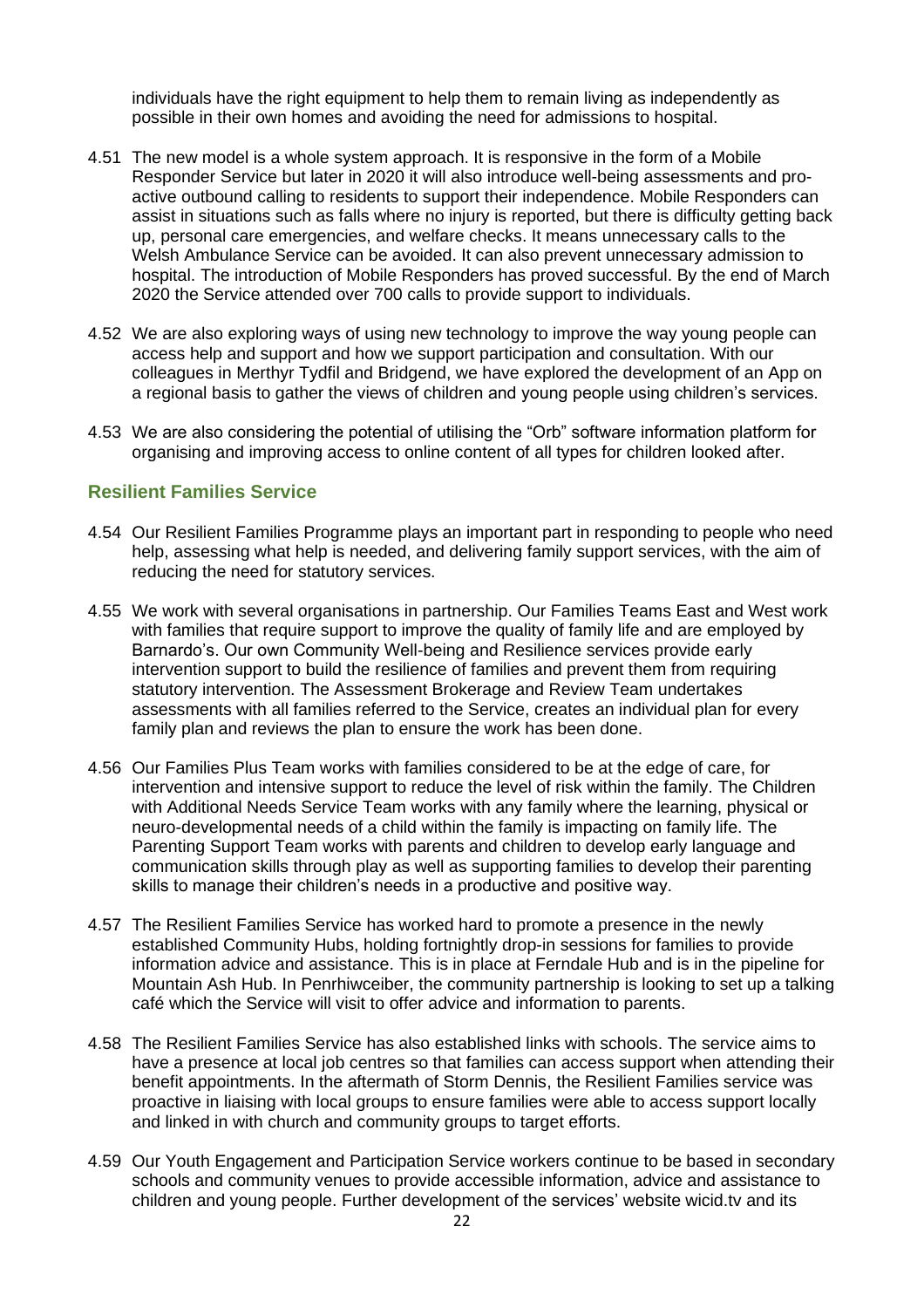social media platforms has supported a comprehensive online information advice and assistance offer which has proved instrumental in enabling the service to continue to provide essential support to children and young people during the coronavirus pandemic.

- 4.60 There were 915 families whose action plan closed, of these:
	- 663 families completed support and completed a follow up resilience assessment.
	- 632 families reported that resilience had improved (69%).
- 4.61 There were 526 families affected by disability whose action plan closed, of these:
	- 395 families affected by disability completed support and completed a follow up resilience assessment
	- 371 families affected by disability reported that resilience had improved (71%)

#### **Case Study – Resilient Families Service**

A self-referral was received from a mother of three young children. The referral was made following two incidents of domestic violence. Both parents work. The father had been using cannabis for several years. The mother blamed the use of cannabis on his mood swings and the domestic violence. The father said he used cannabis as a way of coping with everyday pressures. Their main pressure was affording childcare for two of their children. Both parents expressed concern and regret for their daughter who has witnessed the incidents of domestic violence. She was also being bullied at school. The service undertook weekly support sessions with here to explore her feelings and emotions around what she had witnessed. There was also a referral to 'Comets and Rockets 'for further support. A meeting with the school head and wellbeing officer was conducted to discuss the bullying and a plan was put in place. A referral was sent to 'Safer Merthyr for both parents to have support around domestic violence. Another referral went to 'Barod 'for the father to have support to address cannabis use. Both parents received twice weekly sessions at home to explore triggers to arguments, how they feel they can resolve them and what they can do to avoid violent situations. The parents were also given information on flying start settings. The twins were accepted and therefore removed from private childcare to flying start. This was hugely beneficial to them and a huge relief. They said the pressure they were feeling had gone. The family were extremely happy and grateful with the support given and were very keen to engage with partner agencies.

4.62 Given the voluntary nature of the service, there is always the prospect of families refusing to engage with the support on offer. In 2019-20, our intervention completion rate was 85% (an increase on the 72% reported for 2018/19) suggesting most families opt to actively engage.

#### **More engagement with Children Looked After**

- 4.63 We continue to work with children looked after to strengthen their participation in the way services are delivered and developed. Our work is guided by feedback from our "Bright Spots" survey and our group of young people, the "Blue Print Forum", which continues to meet regularly and is an important means of capturing young people's views. They continue to be members of the Corporate Parenting Board.
- 4.64 The National Advocacy Framework means all children and young people have access to advocacy and have an 'active offer. This is important, it reflects the importance of working with children and young people to ensure they are informed of when and why decisions are made about their care<sup>4</sup>. The Framework ensures all children and young people who become looked after or whose names are on the Child Protection Register are visited by an independent advocate.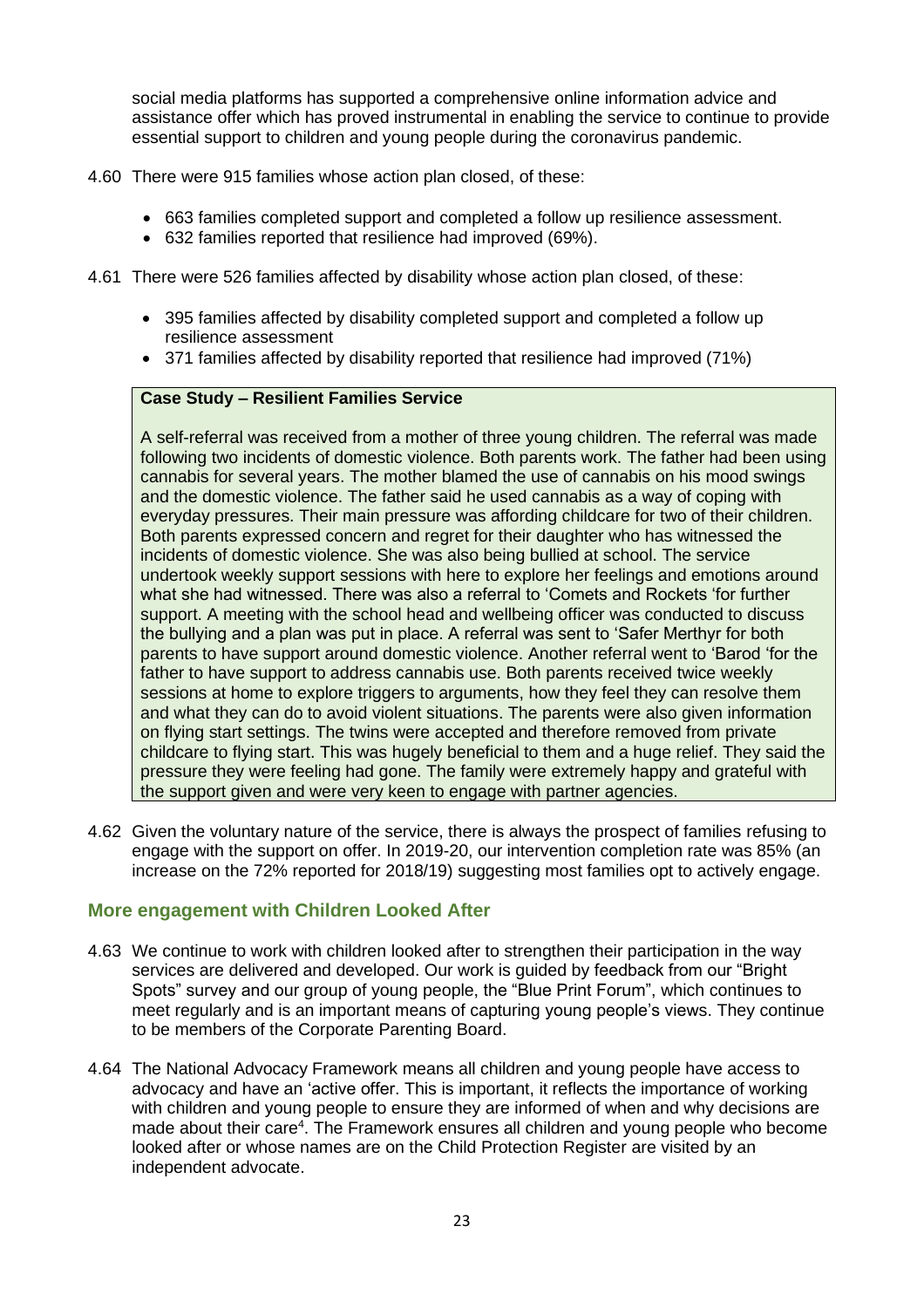#### **Case Study – Advocacy Support**

A young person (G) was referred for advocacy support after being removed from her home and placed into foster care due to allegations made against her father. An "Active Offer" visit was arranged at a time and place convenient to G. The advocate explained the role of an Independent Professional Advocate as well as other types of advocacy. G asked for further support and an Issue Based referral was opened. As a result, G is now using the support of her advocate to express her feelings on what is going on around her. She now feels she has a valid opinion and can affect how decisions are made for her, and is now more vocal and more confident in sharing her wishes and feelings.

- 4.65 During the year, the advocacy service received 195 new referrals, 101 of these related to active offers and 94 were in respect of issues-based advocacy. This compares with 303 new referrals in 2018-19. Of the 94 referrals for issue based advocacy, 61 were for support at meetings & 17 were for support in relation to issues with children's placements.
- 4.66 We are required to conduct a review meeting within 28 days of a child becoming looked after or after having an unplanned change of placement, and further reviews after 3 and 6 months. There are also requirements for children who receive a series of short breaks. Family plans, which are prepared by our Integrated Family Support Service are held three times per year.
- 4.67 For the full year, 1,821 reviews were due of which 1,683 were held on time. Our overall compliance rate was 92%. The reasons for reviews outside the required period vary but include delays to enable the Review to consider key developments in Care Planning (e.g. an imminent Court Hearing) and the unavailability of key people on the date originally set.
- 4.68 Our Independent Review Officer is responsible for monitoring the child/young person's plan and to consult with the child at any time that there is a significant change to it. Our staff must notify any significant change to the child's plan, or of any failure to implement decisions arising from a Review. The Officer can raise concerns within the Council and can escalate concerns where appropriate.

#### **Case Study – Independent Reviewing Officer "Drift in Care Planning"**

In a review in December 2018, it was agreed a parenting assessment should be updated with a view to taking the matter back before the Court to discharge a Care Order. By June 2019, the assessment had still not been updated because the social worker had been on sick leave and her team had not been able to re-allocate the work. The Officer discussed the matter with the Team Manager who confirmed the case had now been reallocated and together, they agreed a realistic timescale not only for the completion of the assessment but for the paperwork to be filed with the court. The Officer followed this up to ensure that the timescales were adhered to. The Officer also brought to the attention of the Team Manager statutory visits had not been undertaken as they should have, and as a result, the Team Manager immediately addressed the issue

4.69 During the year we developed guidance for Social Workers, Foster Carers, Residential and Contact Centre Workers in supporting Life Journey Work. It includes how to complete direct work sessions with children and young people, with suggestions for activities, sample tool kits and life journey letters. An electronic Life Journey FlipBook store is being developed to support the collation of key Life Journey Work documents. A three-month pilot project to test the support, with a cohort of approximately 30 children looked after started in November 2019. Feedback received from all who participated in the pilot was overwhelmingly positive: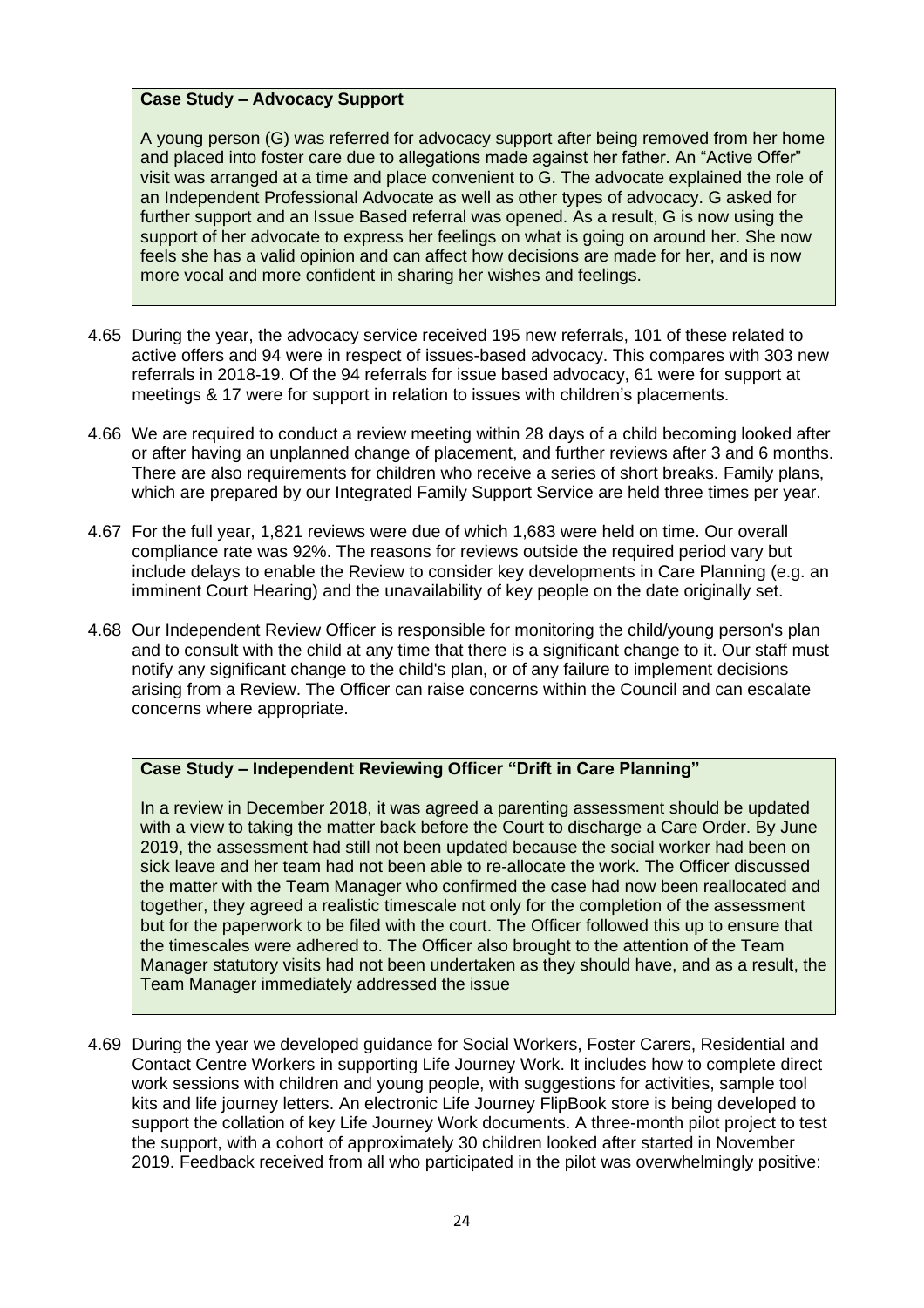Some minor improvements were identified for the implementation of Life Journey Work across Children's Services.

- 4.70 We have continued to promote the Children Looked After Friendly School Quality Mark which is achieved by evidencing a high standard of practice for pupils who are children looked after. The Quality Mark Framework was launched in October 2018 and since then, the following has been achieved:
	- 2017/18 Academic Year- 6 schools achieved the Quality Mark in RCT (1 Gold & 5 Platinum)
	- 2018/19 Academic Year- 8 schools achieved the Quality Mark in RCT (4 Gold & 4 Platinum)
	- 2019/20 Academic Year- currently waiting to assess 10 schools for the Quality Mark in RCT

## **Commissioning effective integrated early intervention and prevention services.**

- 4.71 The Care Inspectorate Wales identified our strengths and those of the Cwm Taf Morgannwg University Health Board on prevention and early intervention as:
	- Staff from across health and social care services reflected a compassionate and shared vision to support people in the community.
	- Health and social care strategic managers promoted a shared approach to prevention.
	- Joint health and social care services, different disciplines and the third sector complement and work effectively together.
- 4.72 Our priorities for improvement were:
	- Ensure there is clarity in health and social care collaborative planning of preventative services (for example in the development of primary care hubs and community hubs
	- Improve engagement with people and communities including third sector partners to help prevent escalation of need.
- 4.73 Our Early Intervention and Prevention Commissioning Team is responsible for commissioning services through a new Children & Communities Grant, which was previously seven grants, and has ensured our service providers were aware of the changes and revised guidance.
- 4.74 We said we would further improve early intervention and prevention support informed by Vulnerability Profiling data. We piloted and implemented an early years vulnerability profiling and appraisal model. The model is primarily informed by the information gathered on the Resilient Families Service Assessment which is used to identify families that would benefit from the completion of a specific early years/childcare appraisal and potentially receive support. We can fully utilise the information already gathered from families and inform the type and level of support required to improve their participation and engagement in childcare activities, and to improve their resilience levels.
- 4.75 We are working with our partners to develop regional plans which will focus on the coordinated development of services, such as Community Hubs, which will help us to achieve our goals for early intervention and prevention. We are also playing a full part in the regional effort to improve community and third sector engagement to maximise the chances of reducing escalating need.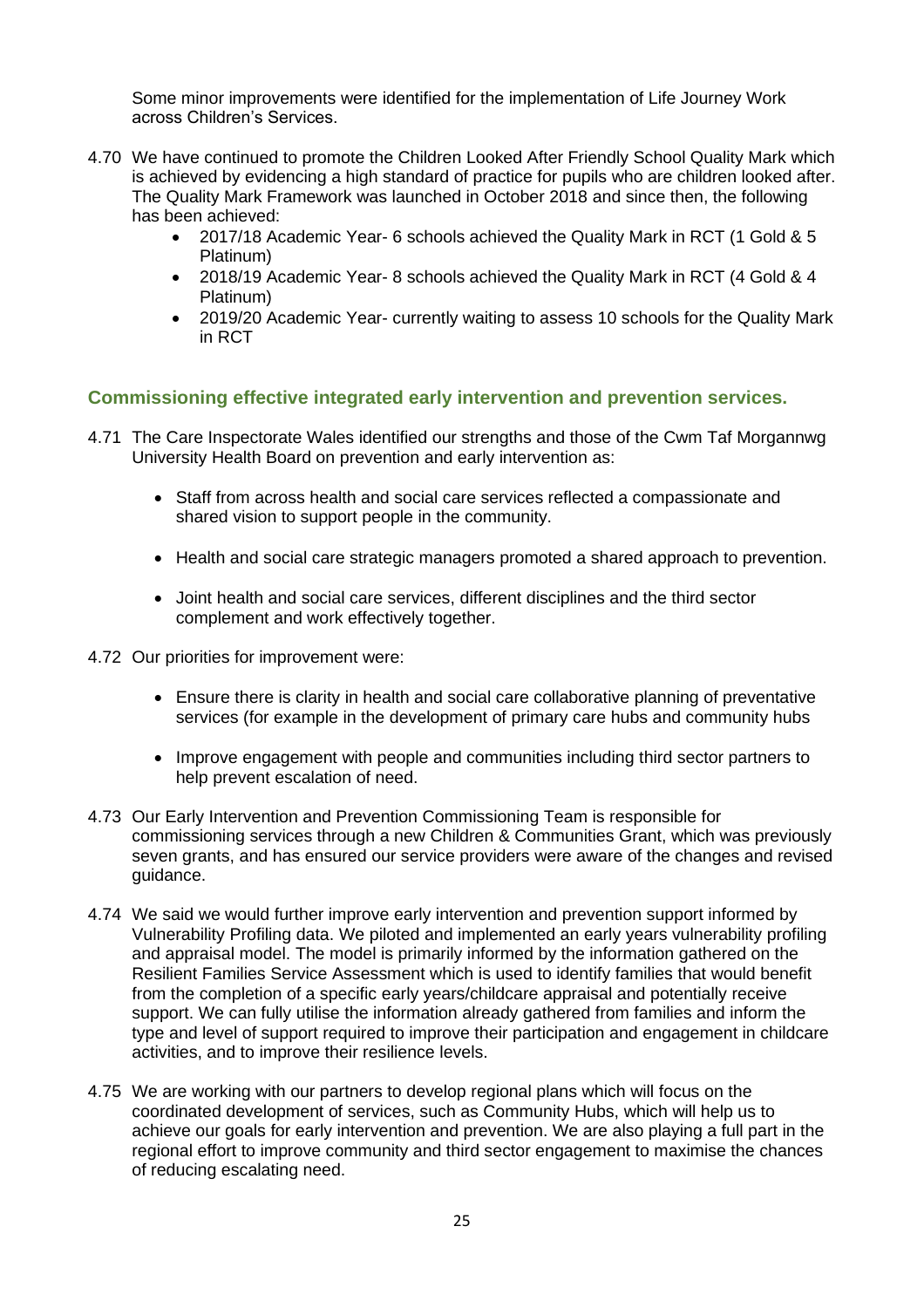## **Ensuring an offer of Direct Payments**

- 4.76 Direct payments give people an opportunity to have more choice, control and independence in managing their own care and support needs. Our role is to promote Direct Payments to help people to take up the option of managing their own arrangements. It doesn't work for everyone, but we have seen a steady growth in the number of people using this option over the last few years.
- 4.77 In 2019-20, we reviewed our approach to Direct Payments and identified where changes were needed to our policy, particularly the wider use of management accounts and improvements to staff guidance and training. We held a service user event in July. We have also worked with Dewis Community Interest Limited, our Direct Payments Support Service, to improve the way Direct Payment Personal Assistant jobs are advertised to address recruitment issues being experienced.
- 4.78 The table below shows the progress we have made in supporting the uptake of Direct Payments over the past four years:

| .                          |     |                       |     |  |  |
|----------------------------|-----|-----------------------|-----|--|--|
| <b>Children's Services</b> |     | <b>Adult Services</b> |     |  |  |
| 2016-17                    | 127 | 2016-17               | 339 |  |  |
| 2017-18                    | 134 | 2017-18               | 358 |  |  |
| 2018-19                    | 154 | 2018-19               | 373 |  |  |
| 2019.20                    | 172 | 2019.20               |     |  |  |
| . <del>.</del>             |     |                       |     |  |  |

**Table 7: Take-up of Direct Payments, RCT, 2016-17 to 2019-20** (number)

Source: Rhondda Cynon Taf County Borough Council

- 4.79 The table shows a further small increase in the take up of direct payments for adults was achieved during the year. The number of direct payments for children was 172 which is a 12% increase compared to 2018/19
- 4.80 Our performance this year is summarised in the table below.

#### **Table 8: Key local performance indicator - Percentage of clients choosing own providers through Direct Payments, RCT and Wales, 2019-20**

|                                                                                       | Our<br>target | Our<br>performance | <b>Actual vs</b><br><b>Target</b> |
|---------------------------------------------------------------------------------------|---------------|--------------------|-----------------------------------|
| Percentage of clients choosing their own<br>service providers through Direct Payments | 16.70%        | 16.82%             |                                   |
| Source: Welsh Community Care Information System (WCCIS)                               |               |                    |                                   |

- Source: Welsh Community Care Information System (WCC
- 4.81 Our performance this year compares with 16.07% in 2018-18 against a target of 15.5% and a performance of 14.67 in 2017-18. We remain committed to further improvement in our performance.

## **Remodelling Early Years**

4.82 The restructure of the Community Wellbeing and Resilience Service in April 2019 began the remodelling of Early Years in RCT. Extending the age range to 0-7 year olds, early years services are now delivered as part of the Resilient Families Service to ensure families in RCT receive the right support at the right time. This now means that the specialist parenting and early language support that was previously only available to families in Flying Start areas, is now available to all families who require it in RCT as part of a comprehensive package of family support. In March 2020, as part of the Regional Early Years Co-construction Project, Welsh Government approved our proposal to change the way in which we deliver Flying Start services in RCT by making enhanced Health Visiting services available to all families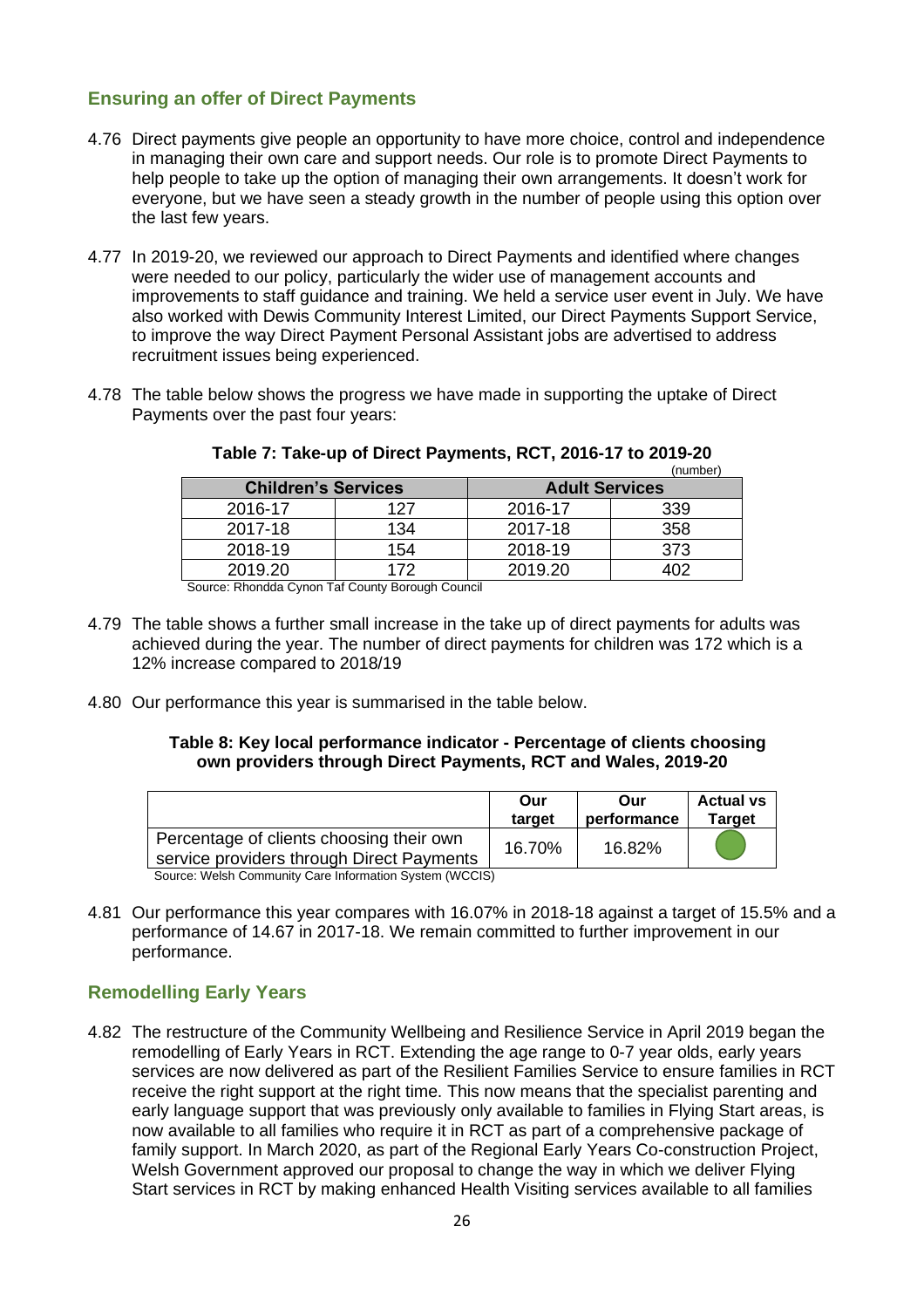who need them. This will further our aim to remove the inequalities in service provision linked to geographical postcodes and enable us to deliver targeted, enhanced and specialist early years support to those children and families in RCT who need it most.

# **What are our priorities for next year and why?**

- Review the delivery of integrated services for children, young people and families delivered by the Community Wellbeing and Resilience Service
- Improve access to information advice and assistance provision for children, young people and families within local communities
- Implement the new universal needs-based Early Years delivery model in RCT
- Develop a model of support for Kinship Carers

# **(b) Working with people and partners to protect and promote people's physical and mental health and emotional well-being**

# **What did we plan to do last year?**

4.83 We said in 2019-20 we would:

- Continue to develop new models of care to achieve better outcomes for young people transitioning into adulthood by focusing on preparing them for living as independently as possible.
- Undertake more work to implement arrangements for ongoing service user and carer engagement across Adult Services and to agree a strategy for annual delivery.

# **How far did we succeed and what difference did we make?**

## **Delayed transfers of care**

4.84 We have continued to work closely with the Cwm Taf Morgannwg University Health Board to reduce the number of delays in people being discharged from hospital. It remains one of our priorities.

#### **Table 9: Key national performance indicators – Rate of delayed transfers of care, where social care reasons for delay, RCT, 2019-20**

|                                                                                                                                          | Our<br>target | Our<br>performance | <b>Actual vs</b><br><b>Target</b> |
|------------------------------------------------------------------------------------------------------------------------------------------|---------------|--------------------|-----------------------------------|
| Rate of delayed transfers of care for<br>social care reasons for people aged<br>75+ per 1,000 population aged 75 or<br>over (Measure 19) | 2.8%          | 4.5%               |                                   |
| Rate of delayed transfers of care for<br>social care reasons for people aged<br>18+ per 1,000 population aged 75 or<br>over (Measure 19) | 4.4%          | 8.3%               |                                   |

Source: Welsh Community Care Information System (WCCIS)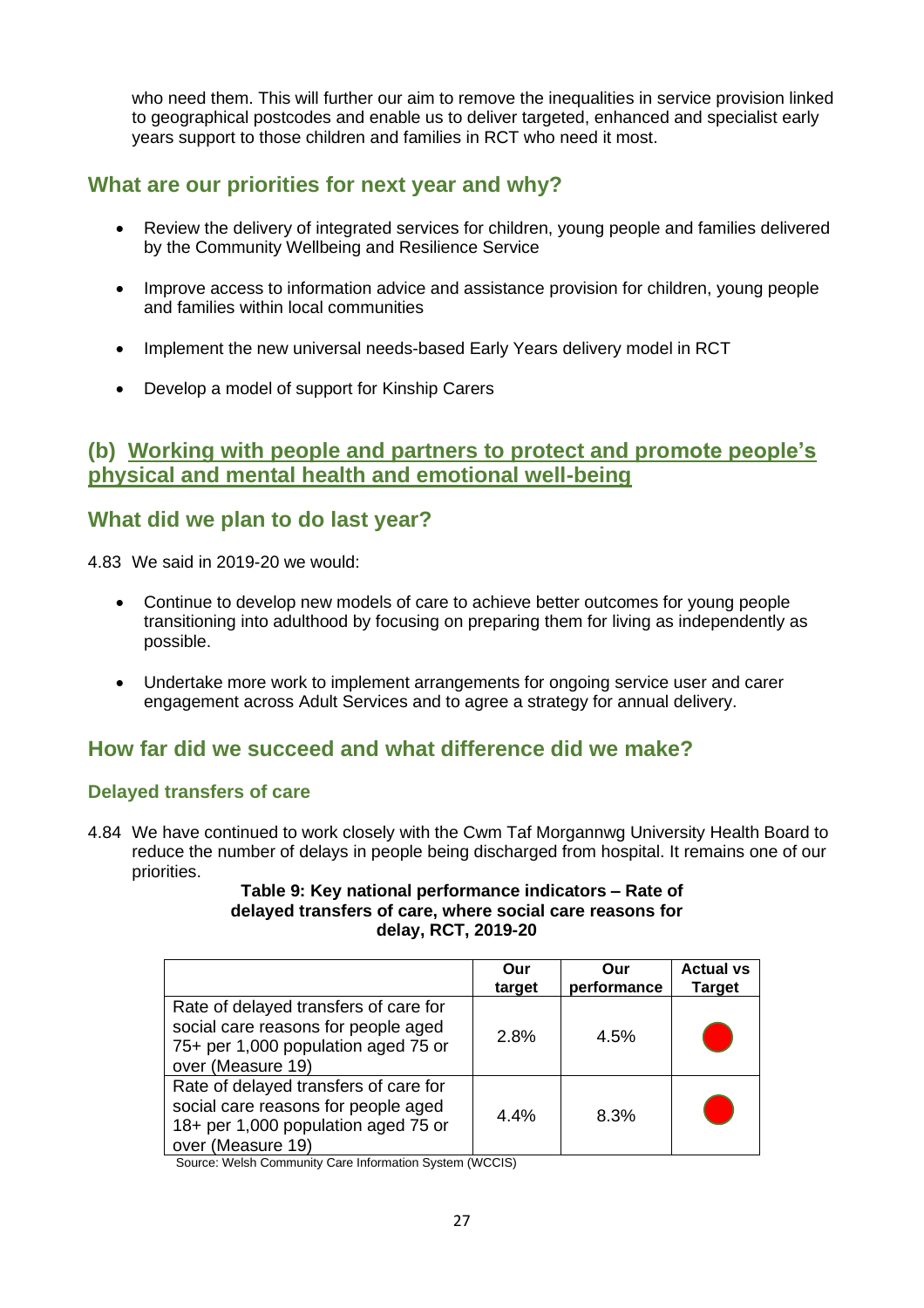- 4.85 There were 165 delayed cases for people aged 18 and over, of which 90 were for people aged 75 and over. The figures are higher than the corresponding number of cases in 2018-19 of 99 and 67 respectively and in 2017-18 (63 and 36 respectively).
- 4.86 The rate of delayed transfers of care where social care was the reason for the delay was higher in 2019-20 compared to the previous year. The rate of delayed transfers for social care reasons for people aged 18 and over was 8.3% compared to our target of 4.4%. For persons aged 75 and over, the rate was 4.5% against a target of 2.8 %.
- 4.87 The reasons for a patient in hospital becoming a case of Delayed Transfer of Care are varied and complex. However, they can be summarised under the following broad headings:
	- Community Care reasons related to social care assessment and care arrangements including housing, adaptations and equipment, and domiciliary care
	- Health relating to assessment and care arrangements, including mental health
	- Care Home including care home placement choice and selection availability
	- Other such as for example adult protection, mental capacity, disagreements, legal and financial related issues.
- 4.88 The main reasons for the delays experienced in 2019-20, are high demand for home care, less capacity across dementia care homes, and a high demand for assessments.
- 4.89 Many people have been supported to live at home and very often their physical and mental wellbeing can be enhanced living in their own environment close to family, friends and community networks. We are continuing to support and work with care providers to build capacity and resilience of the domiciliary care market. Where there is a lack of capacity in the independent sector, we provide support through our Support @Home Service as a shortterm measure.
- 4.90 There is reducing capacity across dementia care homes, particularly nursing care capacity i.e. those people with the most complex needs, which is adding pressure onto residential placements which require transfer to nursing. To reduce this risk, we have developed in partnership with Health the Specialist Dementia Team to support people with dementia and behaviours that challenge, and it provides training and support plans for staff. Capacity of the Team has been increased to meet an increase in demand for the services provided.
- 4.91 Demand for assessments continues to be high. We prioritise hospital discharges and have used additional funding to increase social work support to both reduce the number of admissions to hospital and create some additional capacity to respond to hospital patients. This helps reduce length of stay in hospitals and minimise delays in discharge.
- 4.92 We have also experienced more cases which have required referral to the Court of Protection to confirm ongoing care arrangements, particularly for placement into a care home when the person is firmly stating they want to return home. Inevitably, while we act according to the law, taking legal advice where necessary, this can cause delays for some patients.
- 4.93 Adult Services' StayWell@Home Service, the Support@Home service and the Brokerage Team are all helping to minimise delays in arranging community care packages of support. Adult Services have looked to extend the Broker Service to cover residential care placements and pilot arrangements within selected teams to review effectiveness. As a result, we have developed a new bed booking system. Its implementation has been delayed.to enable Bridgend to be part of the regional approach. With the support of all three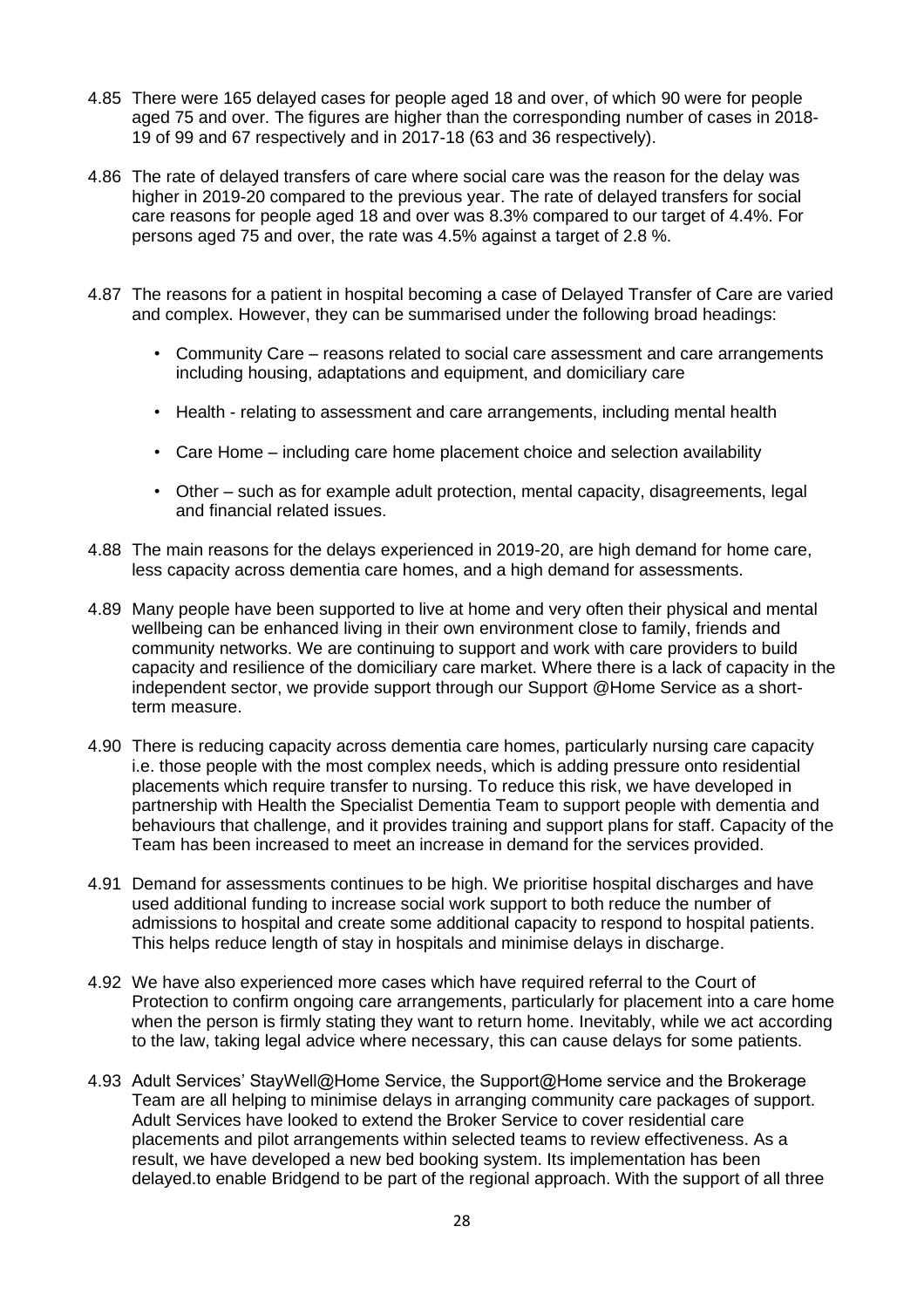local authorities and the Health Board, work is progressing albeit at a slower pace due to the impact of Covid.

- 4.94 Working with our partners we have also supported improved access to social care on weekends, expanded the use of technology to support people living in their own homes, and brought health and social care closer together to co-ordinate the care for people with complex needs.
- 4.95 Our Stay Well @Home Rapid Response service has been expanded to enable communitybased health, well-being, pre-hospital and social care professionals to access a same-day service of practical support to help people to live at home. It will be accessible from 8.30am to 8pm daily. The service will help people who do not need to go to hospital but need extra support to manage at home.

| <b>Measure</b>                                                             | 2016-17<br><b>Baseline /</b><br><b>Benchmark</b> | 2019-20<br><b>Actual</b> |
|----------------------------------------------------------------------------|--------------------------------------------------|--------------------------|
| Percentage of persons aged 61+ turned<br>around at the hospital front door | 39.1%                                            | 40.19%                   |
| Percentage of persons aged 61+ with<br>zero length of stay in hospital     | 13.5%                                            | 15.03%                   |
| Percentage of persons aged 61+ staying<br>$5+$ days                        | 52.0%                                            | 47.36%                   |
| Average length of stay for persons aged<br>61+ staying 5+ days             | $16.8$ days                                      | $15.9$ days              |

#### **Table 10: Key measures, StayWell@Home service, 2016- 17 and 2019-20**

- 4.96 The table shows success in reducing the number of the people admitted to hospital as a result of our community-based support. While there has been an increase in the number of people attending hospital, a higher proportion did not need to be admitted off the assessment wards due to the support which could be made available in their own home. There has also been a slight reduction in the length of stay, so people have been going home earlier.
- 4.97 As highlighted earlier in the report, we have also enhanced our Assistive Technology Lifeline. Since January, we are providing a 24-hour mobile rapid response service, 365 days a year, to people using one of our lifeline pendants or wrist bands. The service will respond to people who have fallen or are unwell when they press their pendent. It will ensure individuals have the right equipment to support them to remain living as independently as possible in their own homes.
- 4.98 Additional funding of £1.3 million from the Welsh Government to manage winter pressures was used to facilitate hospital discharge and prevent admission and provide additional, for interim placements, and for intermediate care and reablement capacity. We also used it to increase domiciliary care capacity, to increase our capacity for social work assessment at the hospital interface, and to increase community occupational therapist capacity.

## **Reablement**

4.99 Reablement helps people to remain living in their home safely and independently by providing intermediate care and rehabilitation services, specialist equipment and aids and, if necessary, adaptations to the home. It is available to anyone aged 18 and over and is free of charge up to six weeks. If support is needed longer, charges are made in accordance with our policy on charging for non-residential social services<sup>5</sup>.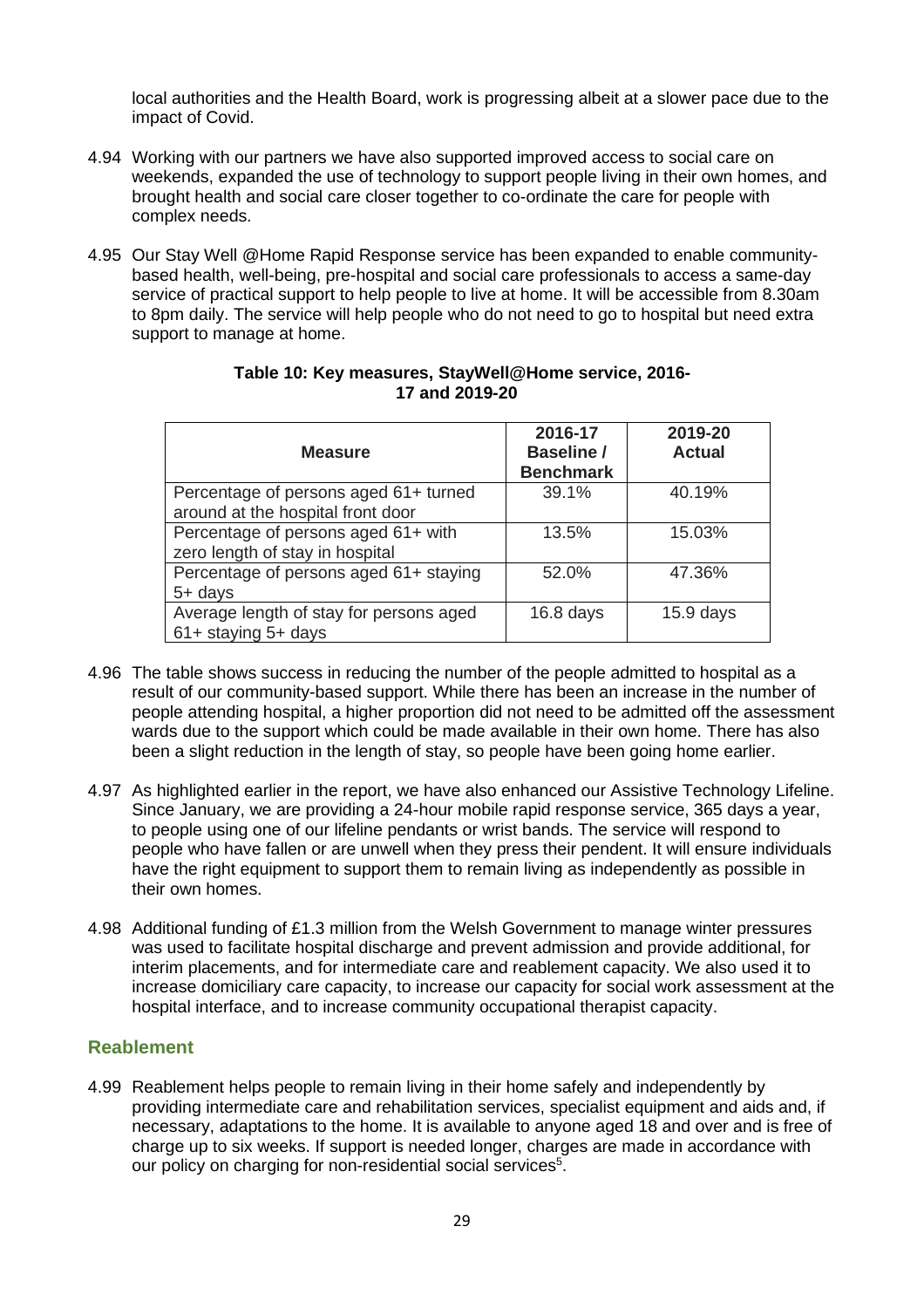4.100 In 2019-20, our Reablement Service helped 1,058 people, which is an increase of 11% on last year's figure of 955. The table below highlights our performance against key national indicators.

|                                                                                                                                                                                                    | Our<br>target | Our<br>performance | <b>Actual vs</b><br><b>Target</b> |
|----------------------------------------------------------------------------------------------------------------------------------------------------------------------------------------------------|---------------|--------------------|-----------------------------------|
| Percentage of adults who completed a<br>period of reablement & have a<br>reduced package of care & support 6<br>months later (Measure 20a)                                                         | 85.4%         | 86.67%             |                                   |
| Percentage of adults who completed a<br>period of reablement and have no<br>package of care and support 6<br>months later (Measure 20b)<br>Source: Welch Community Care Information System (WCCIS) | 73.5%         | 81.0%              |                                   |

#### **Table 11: Key national performance indicators - Support after reablement, RCT, 2019-20**

Source: Welsh Community Care Information System (WCCIS)

- 4.101 After help from our teams, the proportion of adults who, six months after we had provided reablement assistance, were able to live with a reduced package of care and support was 86.67%. This was higher than our target of 85.4%, and higher that our 2018-19 performance of 85.43%.
- 4.102 The proportion of people who, six months after receiving our Reablement service, required no care or support at all was 81%. This was higher than our target of 73.5% and also a further improvement on last year's figure of 73.47%.

## **Residential care homes**

4.103 The average age of adults entering residential care in Rhondda Cynon Taf during the year was 85 years 11 months. We narrowly missed our target of 86 years 6 months. Performance this year was also slight lower than the 2018-19 figures of 86 years and 9 months.

|                                                                                                                | Our            | Our         | <b>Actual vs</b> |
|----------------------------------------------------------------------------------------------------------------|----------------|-------------|------------------|
|                                                                                                                | target         | performance | <b>Target</b>    |
| The average length of time adults<br>(aged 65 or over) are supported in<br>residential care homes (Measure 21) | 959.35<br>days | 983<br>days |                  |
| Average age of adults entering                                                                                 | 86.5           | 85.85       |                  |
| residential care homes (Measure 22)                                                                            | vears          | vears       |                  |
| Number of people admitted to<br>residential or nursing care<br>(Corporate Indicator)                           | 400            | 385         |                  |

#### **Table 12: Key national and local performance indicators – Residential care homes, RCT, 2019-20**

Source: Welsh Community Care Information System (WCCIS)

4.104 In all, 385 people were admitted to residential or nursing care, which is less than the previous year and better than our target this year of 400 people and our 2018-19 performance of 420. This shows our work to help people to stay in their own homes is working. On average, people aged 65 and over are being supported for 983 days which is more than our target of 959 days. It was also higher than the previous year's figure of 959.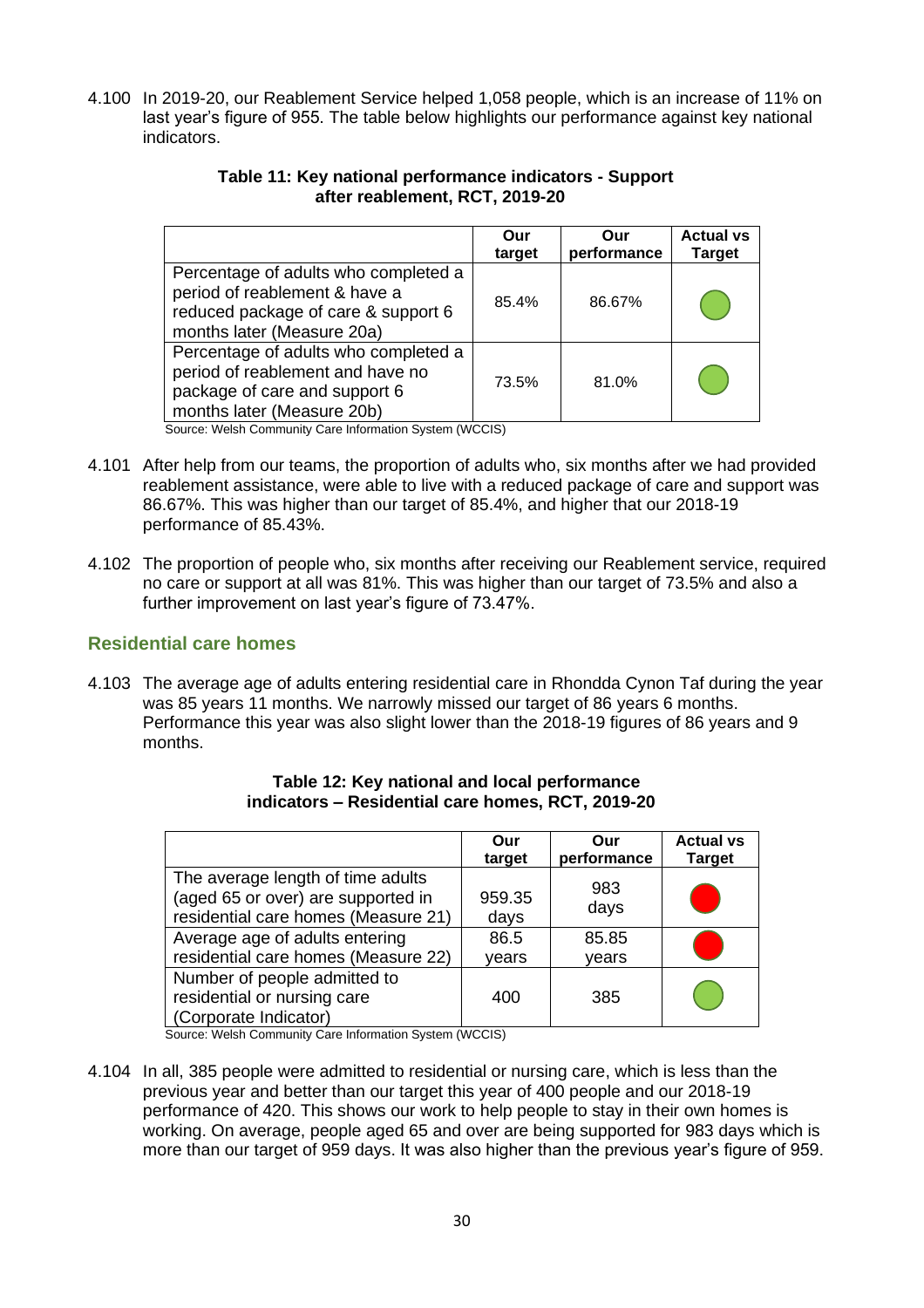4.105 We have made significant progress of developing new models of accommodation for our older residents. Residential care is summarised later in this report. Day care is reported below.

## **Community based services**

- 4.106 We have also worked hard to develop a new delivery model for our day care services for older people. Our proposals mean we can provide specialist provision for those with more complex care and support needs. It means we can upskill our staff to concentrate on providing this specialist service in a way that it is currently more difficult to do because of the range of complex and non-complex needs.
- 4.107 Our proposed new model of service includes specialist dementia day care, day care services, community hubs, and our universal services offer.
- 4.108 The proposed new service model offers flexibility and is geared toward achieving the outcomes people want.

## **Transition to adulthood**

- 4.109 The Principles & Approach to Transition "Preparing young people to succeed in adulthood were launched in September 2019 on behalf of the Safeguarding Board and contains seven principles:
	- Planning and decision making should be carried out in a person-centred way
	- Support should be co-ordinated across all services
	- Planning should start early and continue up to age 25
	- All young people should get the support they need
	- Young people, parents and carers must have access to the information they need
	- Families and carers need support
	- A continued focus on transitions
- 4.110 Work has begun between Children's services and Adult services to embed these principles and to consider options to support young people approaching adulthood. A redesign of service delivery will be considered to ensure young people are supported in the right way at the right time.
- 4.111 The Council also remains committed to helping care leavers by providing financial support up to the date of their 25th birthday. We have used our powers to scrap the council tax bills of any care leaver for whom the Council had corporate parenting responsibility. This has provided a period of financial support to help them adjust to living independently and managing their own household bills and finances for the first time, in many instances. On 1 April 2019, the Welsh Government introduced a new law to exempt all care leavers under 25 years old from paying Council Tax

## **What are our priorities for next year and why?**

• In continuing to support children into adult hood we will focus on reducing the figures for year 11, 12, and 13 school leavers not in education, employment or training by reviewing the joint working arrangements between the Youth Engagement and Participation Service, schools, education data team, careers wales colleagues and training providers.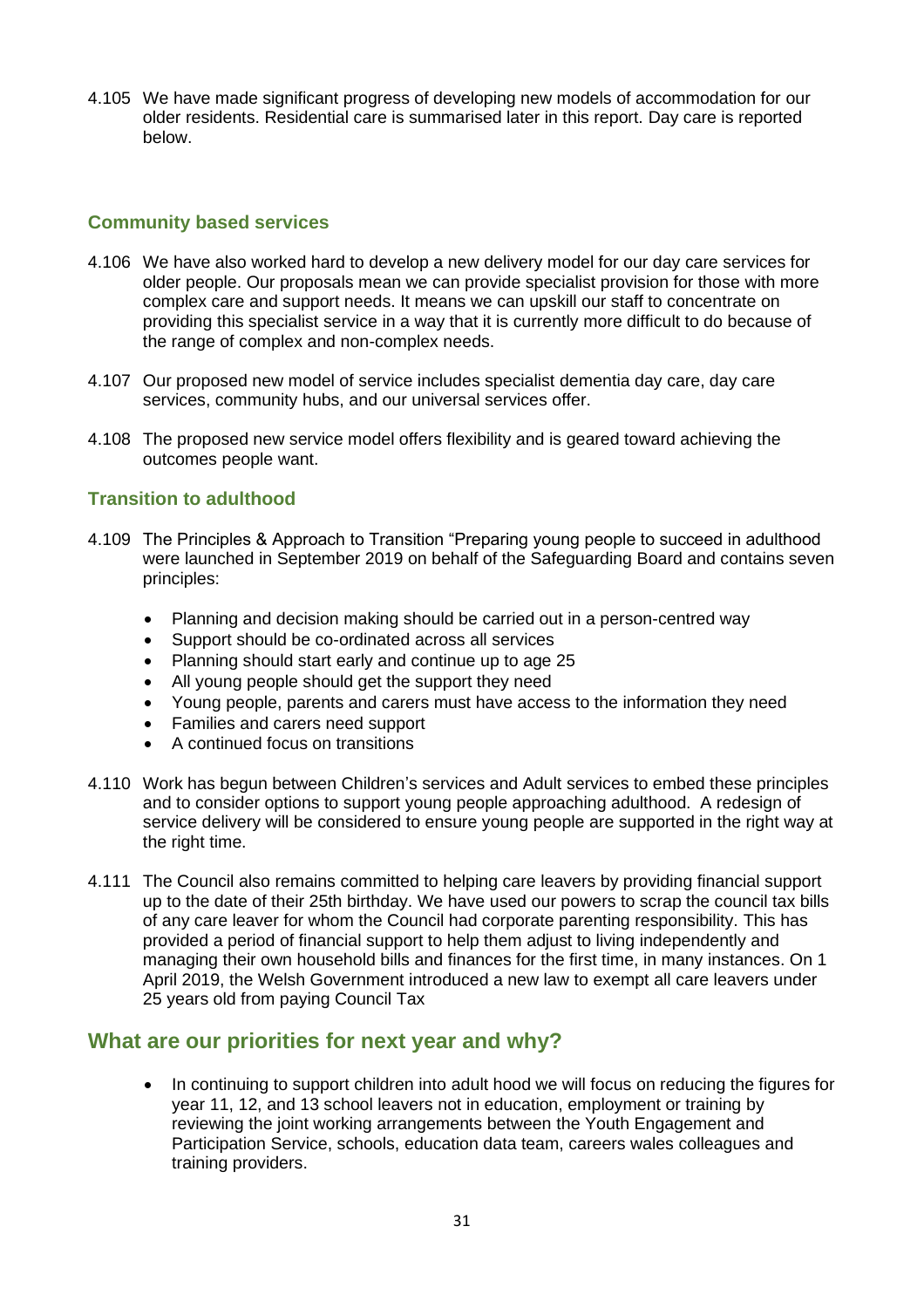• The implementation of a new model of Community Mental Health Services

# **(c) Taking steps to protect and safeguard people from abuse, neglect or harm**

# **What did we plan to do last year?**

- 4.112 During 2019-20, we said we would:
	- Implement the Quality Assurance Framework.
	- Strengthen the participation of children and young people in services delivery by continuing to promote engagement with Children Looked After and partner agencies to ensure coproduction and that the voice of the children and young people are heard.
	- Develop the pioneer Foster Carer Programme to mentor foster carers who have children with challenging behaviour placed with them.

# **How far did we succeed and what difference did we make?**

## **Child protection**

4.113 At 31 March 2020, 464 children in the area were on the Child Protection Register. This compares to 498 a year earlier and 502 in March 2018. Children who were on the Register for reasons of neglect increased slightly to 154 from 150 in March 2019. Those on the Register because of emotional abuse decreased from 263 to 232 over the same period.

#### **Table 13: Key national performance indicator – Children Looked After, RCT, 2019-20**

|                                                                                                 | Our    | Our         | <b>Actual vs</b> |
|-------------------------------------------------------------------------------------------------|--------|-------------|------------------|
|                                                                                                 | target | performance | <b>Target</b>    |
| Percentage of re-registrations of<br>children on a Local Authority<br>Child Protection register | 6.72%  | 10.05%      |                  |

Source: Welsh Community Care Information System (WCCIS)

- 4.114 The percentage of re-registration of children on our Child Protection Register was 10.05 %. This was higher than the 6.72% recorded the previous year. The figure, the lower the better, was behind our target of 6.72%.
- 4.115 During the year, 7 children become looked after on more than one occasion (4 in 2018-19). Repeat admissions for children who became looked after on more than one occasion equates to 3.9 % of all admissions, compared to 2.4% in 2018-19*.*
- 4.116 Our Miskin Service helps young people who may be vulnerable, looked after, or at risk of becoming looked after by reducing the inappropriate admission of young people into care and supporting those in care where there is a risk of placement breakdown. It also helps young people who are accommodated in an emergency to return home. In 2019-20, the service received 586 referrals. Of these, 572 (98%) were accepted for intervention. In 397 cases, intensive interventions were made. Of these, 219 were children who were referred because they were at risk of being admitted into our care as a local authority. At the end of the intervention, 95% remained at home and 5% (10 children) became looked after.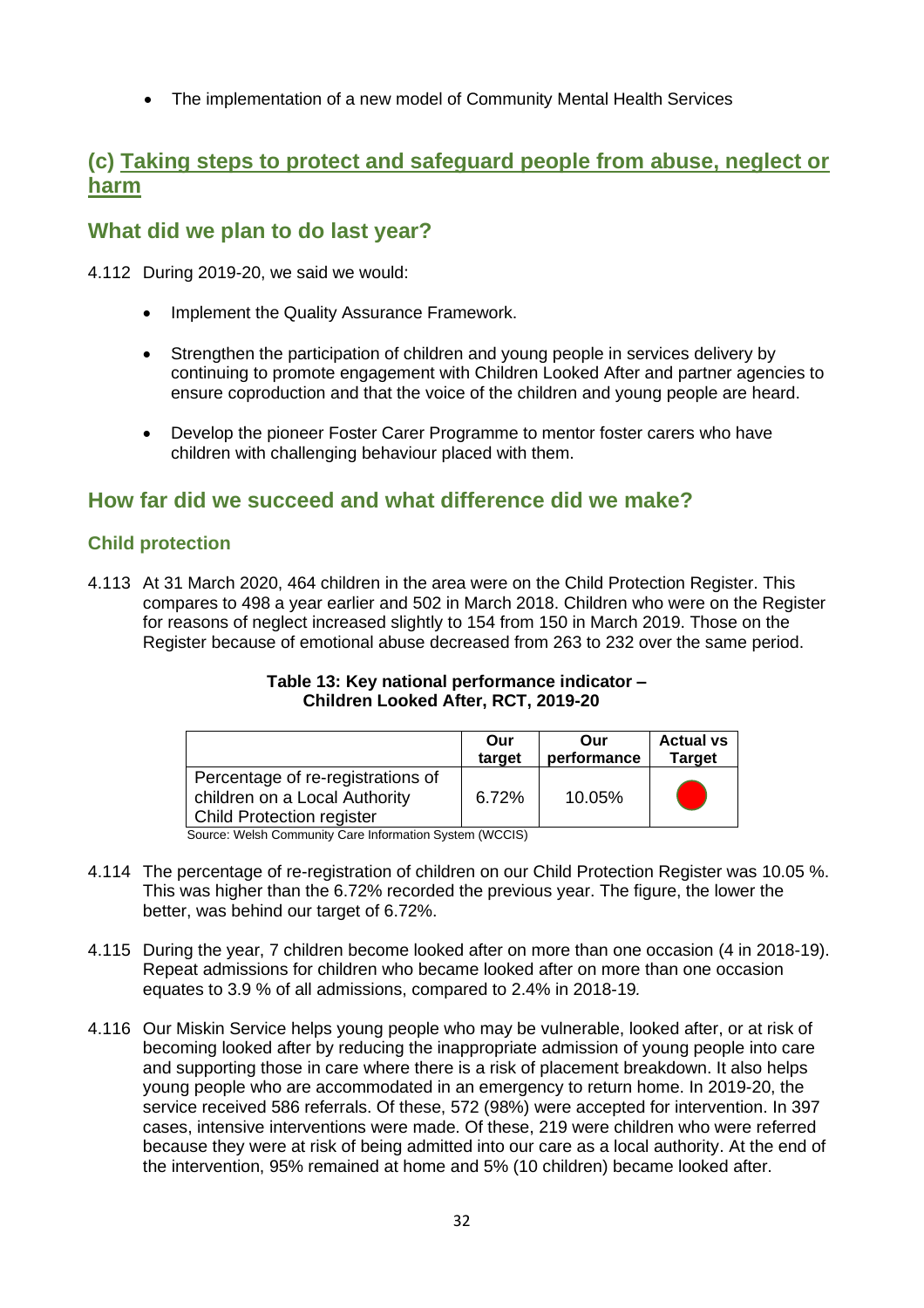4.117 The service also supports learning and development with our Cultural Services providing arts and music projects and with the Tai Education Centre providing outdoor activities. The aim is to get young people re-engaged with education through these activities and achieve recognised qualifications.

## **Supporting Children Looked After**

- 4.118 Over the course of the year, 179 children became looked after, an increase of 9% on the previous year (164 in 2018-19). A total of 840 children and young people were looked after during the year. This compares to 837 in 2018-19; 845 in 2017-18 and 884 in 2016-17*.*
- 4.119 The total number of children being looked after at 31 March 2020 was 717, which is an increase on the corresponding figure of 674 at 31 March 2019.

|                                                                                                                                                                                                   | Our<br>target | Our<br>performance | <b>Actual vs</b><br>Target |
|---------------------------------------------------------------------------------------------------------------------------------------------------------------------------------------------------|---------------|--------------------|----------------------------|
| Percentage of children looked after who<br>were seen by a registered dentist within<br>3 months of becoming looked after                                                                          | 81%           | 54.8%              |                            |
| Percentage of children looked after<br>registered with a GP within 10 days of<br>start of their placement                                                                                         | 98%           | 80.7%              |                            |
| Percentage of looked after children who<br>have experienced 1 or more changes in<br>school during a period or periods of<br>being looked after which were not due<br>to transitional arrangements | 12%           | 11.8%              |                            |

#### **Table 14: Key national performance indicators – Children Looked After, RCT, 2019-20**

Source: Welsh Community Care Information System (WCCIS)

- 4.120 We aim for all children looked after to see a dentist within three months. We achieved this for just over half the children (54.8%) of children compared with our target of 81%. This is a fall compared to our 2018-19 performance of 79.2% but remains slightly higher than performance in 2017-18 of 53.8%.
- 4.121 We were able to ensure 4 out of 5 children (80.7%) were registered with a GP within 10 days of the start of the placement against our target of 98%. It is also less than the 2018-19 performance of 89.3%.
- 4.122 Our target for the percentage of looked after children experiencing changes in school which were not due to transitional arrangements was 12%. Our performance was 11.8%. Although marginally less than our target, the lower the figure the better. It is a further improvement on last year and the year before of 12.8% and 14.4% respectively.

## **Quality assurance framework**

4.123 We have implemented a Quality Assurance Framework across Children Services. Each service area has developed a quality assurance plan. Quarterly Performance meetings established. Performance reports have been developed incorporating an agreed data set.

## **Fostering**

4.124 Recruiting and retaining foster carers is a challenge and there are several reasons why foster carers discontinue their role, including retirement, ill health or because they move to an independent fostering agency. There is a significant financial impact in having to use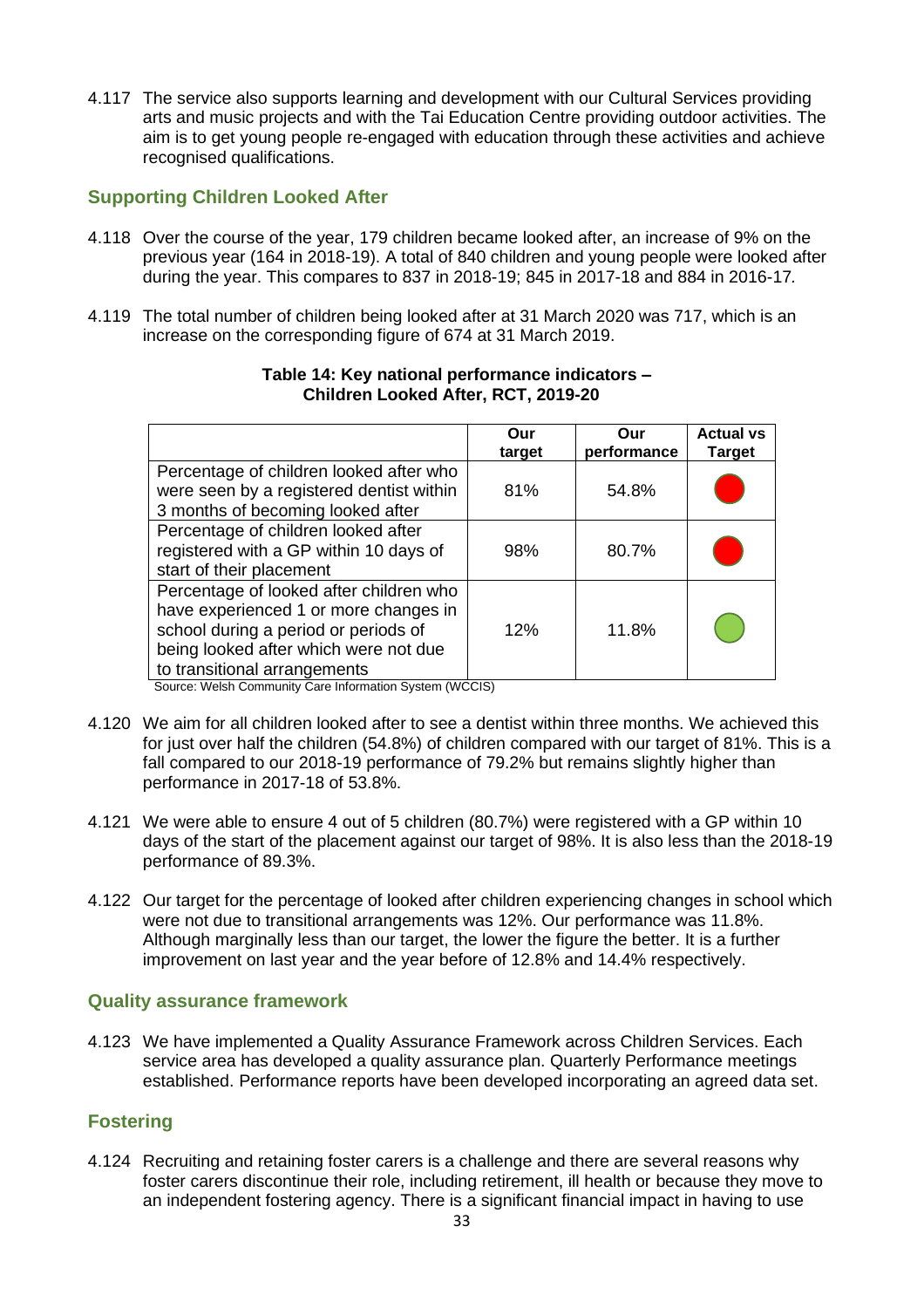independent foster agencies. There can also be a risk of instability for the child, who may have to move out of their local area, change schools, friendship groups and support networks. The lack of local authority foster carers can lead to a lack of suitable placements for children who may have a range of complex needs, resulting in poor placement matching and instability.

- 4.125 We participated in the National Fostering Framework to enhance our recruitment service, which has been developed with Merthyr Tydfil County Borough Council. We are now more responsive and positive in following up initial enquiries about becoming a foster carer. A dedicated recruitment telephone line has been established in addition to a new regional fostering website and live web-chat function to help potential applicants.
- 4.126 We know in 2019-20, the conversion rate from initial enquiry about fostering to the preassessment initial visit screening has increased from 16.4% to 30.1% compared to the previous year. The conversion rate from initial enquiry to proceeding into full assessment has increased from 11.6% to 16.3% over the same period.
- 4.127 We also launched a new training and support package in November 2019. It became operational in April 2020. It provides a development route for foster carers to increase their skills and knowledge. Our Fostering Wellbeing Programme has developed the role of Pioneer Foster Carers to offer peer support and advice to approved foster carers and to assist with the skills to foster training for prospective foster carers. We have rolled out a therapeutic training programme for all foster cares called "Confidence in Care ".

## **Adoption**

4.128 During the year, 27 children were adopted. This is lower than the 45 children adopted *in 2018-19 and 31 in 2017-18.*

## **Safeguarding**

4.129 During the year, the Adult Safeguarding Team received 4378 suspected adult-at-risk reports. This is 6.8 % less than the number received the previous year, which was 4699. The reports resulted in further action in approximately 12.9% of cases compared to 9% of reports resulting in further action in 2018/19.

|                                                                         | <b>Target</b> | RCT CBC   RCT CBC   Actual vs<br>Actual | Target |
|-------------------------------------------------------------------------|---------------|-----------------------------------------|--------|
| % of adult protection enquiries<br>completed within 7 days (Measure 18) | 93.6%         | 84.7%                                   |        |

| Table 15: Key national performance indicator - Adult |  |
|------------------------------------------------------|--|
| protection enquiries, RCT, 2019-20                   |  |

Source: Welsh Community Care Information System (WCCIS)

- 4.130 Just over 4 out of 5 adult protection enquiries 84.7%% were completed within 7 days against our target of 93.6%%. This year's performance is less than that in 2018-19 (93.57%).
- 4.131 The Cwm Taf Multi Agency Safeguarding Hub for Children's Services received a total of 18,506 contacts during the year, of which 10% (1833) had child protection concerns. This compares to the 2018-19 figures that were 10,606 and 17.8% respectively.
- 4.132 Of the contacts made, 1397 (76%) proceeded to investigation. This compares to the 2018/19 figures when 451 (77%) proceeded to investigation.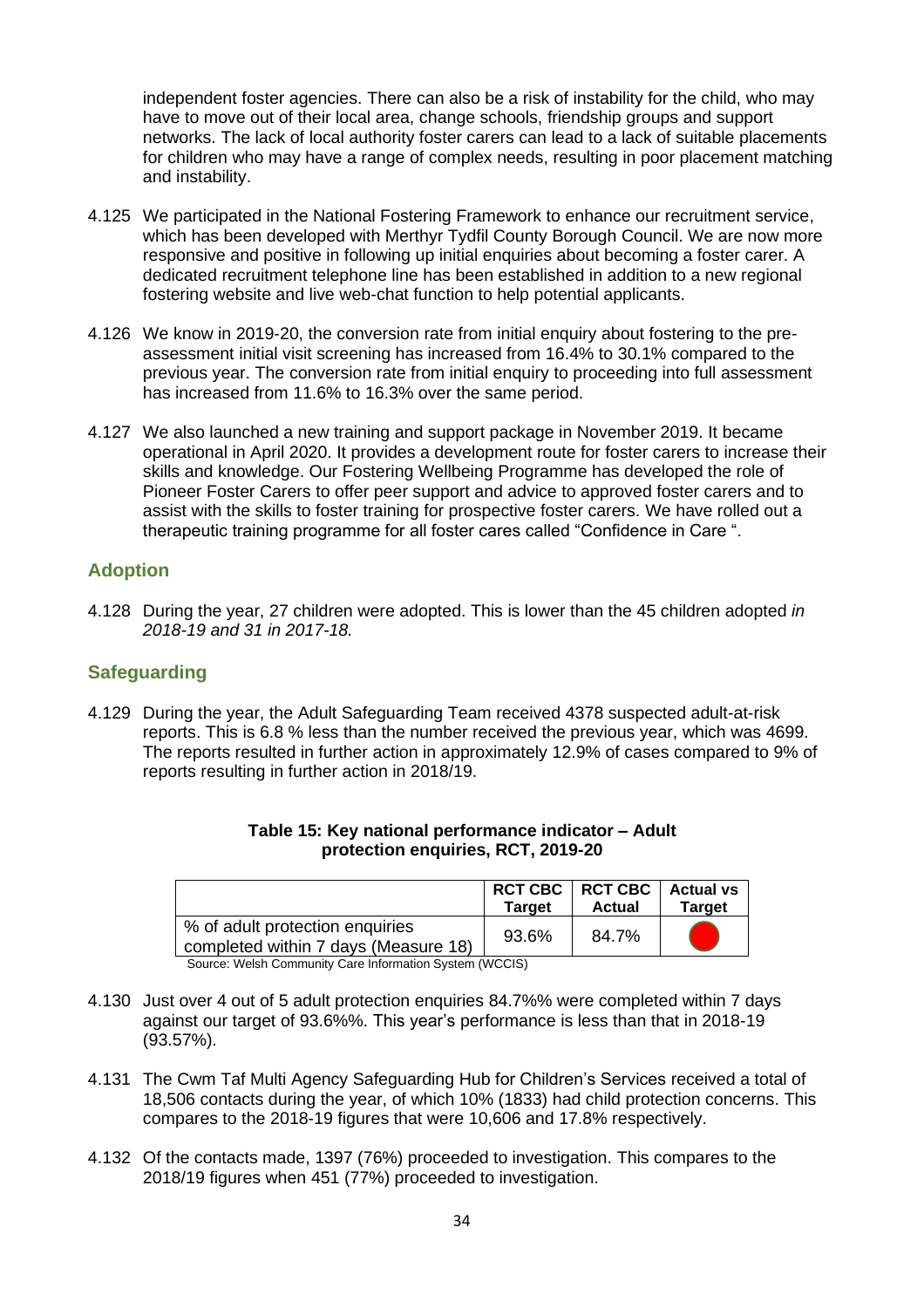#### 4.133 The following safeguarding audits were undertaken during the year:

- Individual case audits for adults and children
- Management of Safeguarding Cases involving Domestic Abuse (x2)
- Audit of domestic abuse cases not proceeding to Section 126 enquiries
- Management of Repeat Safeguarding Reports
- Quality of Terms of Reference for non-criminal investigations
- Management of Safeguarding Cases where the alleged perpetrator is a professional
- Section 135 audit completed by Children's and Adult Services identified areas of good compliance and gaps / areas for development. It informed a development day for the Safeguarding Board, which agreed several thematic audits would be combined and covered by an overarching Domestic Abuse audit:
- 4.134 Audits and training activities are important. They help to enhance the knowledge, skills and values of our staff. Where joint activities are undertaken with other organisations, it strengthens joi8nt working to ensure the effective operation of the multi-agency initiatives such as the Multi-Agency Safeguarding Hub.

# **What are our priorities for next year?**

- To implement the Cwm Taf Morgannwg Safeguarding Work Plan
- Continue to work towards reducing the number of children looked after, reducing numbers as per Welsh Governments reduction initiative
- Work with providers to develop a placement sufficiency in line with our placement Commissioning Strategy
- Promote engagement with children looked after and partners agencies to ensure coproduction and that the voice of children and young people is heard
- The implementation of Liberty Protection Safeguards

# **(d) Encouraging and supporting people to learn, develop and participate in society**

# **What did we plan to do last year?**

4.135 In 2019-20, we said we would:

- Develop new community-based models of service with a focus on prevention, independence, choice and wellbeing, including day services; respite, carers, direct payments, telecare, StayWell@Home and home care.
- Review the changes made to the single point of contact for service provision to realign with the development of the Community Zones/Neighbourhood networks.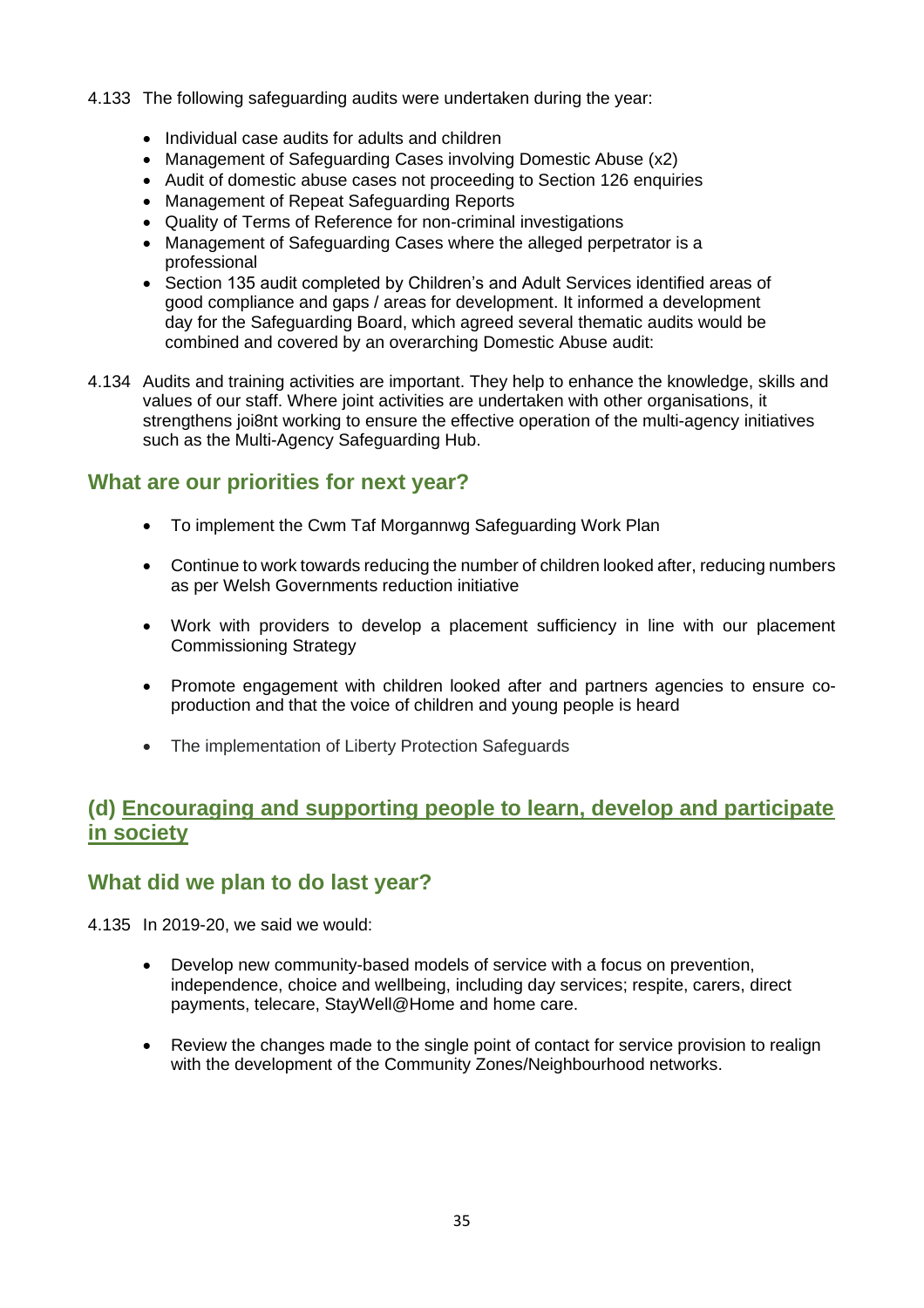# **How far did we succeed and what difference did we make?**

## **Community Hubs**

- 4.136 In May 2019, after a public consultation, Cabinet approved the closure of three community day centres in Gelli, Maerdy and Williamstown because of low usage, the increasing costs and the potential significant capital investment required to retain them. Alternative provision has been explored for users in the communities concerned through third sector organisations or where appropriate, by the developing Community Hubs.
- 4.137 We continue to make solid progress on Community Hubs, which encourage and support people to learn, develop and participate in society. They provide a range of services in one or more closely located buildings in priority neighbourhoods. Bringing services together provides a better service and create economies of scale for staffing and building costs, which makes them more sustainable. The Hubs use the neighbourhood network of third sector providers to enhance the range of support services
- 4.138 The Hubs support individuals and families to access help as early as possible to prevent problems from escalating and they make an important contribution to improving health and well-being. They offer a single point of contact to access good quality information, advice and assistance, a platform for community volunteering, and flexible community space for people to meet, share interest and socialise, thereby tackling loneliness and social isolation. They help parents and families improve their relationships and parenting skills, support vulnerable people, who need signposting to other services, and opportunities for people to learn and develop skills in support of employment.
- 4.139 Two new Community Hubs have been opened Canolfan Pennar in Mountain Ash and Yr Hwb in Ferndale. They include a range of community services, including a library, access to employment support, community rooms. There is a community cafe at Canolfan Pennar and childcare provision at Yr Hwb.
- 4.140 Both have been embraced by their local communities. Canolfan Pennar had 119,666 visitors during the 2019/20 period. In Ferndale, visitors to the library have increased by approximately [47%] since moving into the shared space of the Hwb, rising from 5,427 visitors between Oct-December 2018 to 7,982 visitors in the same period of 2019.
- 4.141 In Ferndale, the Fern Partnership sought external funding to support the development alongside a funding contribution from the Council. Its "Little Ferns" nursery has registered 79 children since opening. Feedback continues to be positive with reference to developing children's independence skills. From September 2019, the Children and Adolescent Mental Health Service have started offering support for anxiety, low mood, self-harm (no suicide ideation) via GP referrals and will have an ongoing presence in the Hwb. A series of adult learning classes and information sessions have also started.
- 4.142 Canolfan Pennar in Mountain Ash has seen the co-location of Council services the library service, One4All and employment programmes - alongside a privately run café at the former Council Day Centre. In the first few months, the library saw visits almost double from 14,600 between June and September 2018 to 26,600 in the same period in 2019. The Cwm Taf University Health Board is considering opportunities links with the proposed primary care hub it is developing.
- 4.143 Canolfan Pennar has also found itself the focus of some attention in terms of a replicable model for other Local Authorities, and Community developments most recently in December the Leader of Swansea City Council and colleagues visited the site.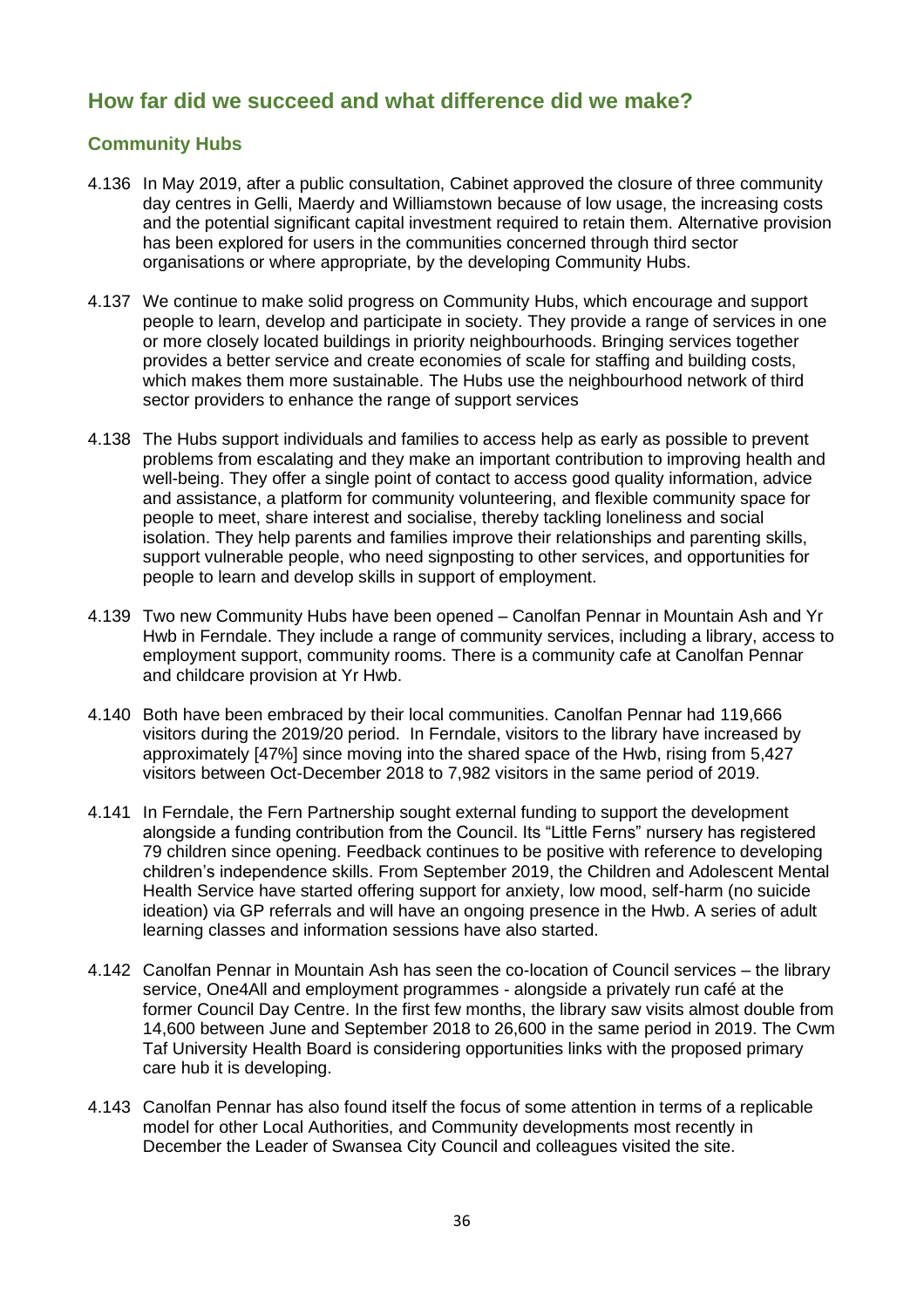- 4.144 Work has commenced on Porth Plaza and the Hub at Llys Cadwyn in Pontypridd, with Leisure Services, One4all Services & Library Services all operating out of the same building, was due to be opened in March 2020. However this had to be delayed due to the impact of Covid 19. The hub has now opened but the only service currently operational is the Libraries 'Order & Collect' service. A Hub is also being developed in Treorchy and with Age Connect Morgannwg in Aberdare.
- 4.145 The achievements for the two hubs currently open are very encouraging. We will be monitoring their operation and evaluating the impact of all our hubs and neighbourhood networks,

## **Community-based support**

- 4.146 We have three Community Co-ordinators operating in the Cynon, Taff Ely, and Rhondda parts of the County. The posts are funded by the Welsh Government's Integrated Care Fund. Another co-ordinator works with primary care practices across the whole area. The coordinators engage with people in communities and provide information, advice and signpost to local community groups, activities, and services, building strong local networks. As such, they complement our development of Community Hubs. The Co-ordinators are also a dedicated resource to the Social Care Services Single Point of Access (SPA). Coordinators have an excellent knowledge of what is available in the local community & during 2019/20 they received a total of 736 referrals into the service & made 338 referrals out to community organisations & 4,174 signposts to community support.
- 4.147 The development of Phase 2 of our StayWell@Home service was mentioned earlier in the report in respect of progress made on integrating services. The opportunity to enhance this community-based service was made possible by funding from the Welsh Government. This new model builds on the success of Phase 1, which set up multidisciplinary teams in the hospitals in our area to help avoid unnecessary admission after assessment at Accident and Emergency departments.
- 4.148 Phase 2 provides rapid assessment and response services to individuals with care and support needs in the community to enable them to safely remain living at home and became operational in January 2020. Access to services was increased from 5 to 7 days a week with extended opening hours to 8.00p.m. This provides community professionals such as GP's, District Nurse, and the Welsh Ambulance Service with access to responsive preventative and rehabilitative services 365 days a year. It helps avoid unnecessary conveyancing or admissions to hospitals. There is a single point of access. All interventions are be subject to a two-week review to ensure outcomes for the individual are being achieved and any onward referrals made. The new model is working well since implementation. It is helping community health professionals to ensure that individuals get the right care at the right time and in the right place for them.

## **Working with other Council services**

4.149 Our social services teams work closely with the Council's other departments. Our Arts Services delivered a range of services and support during the year which was taken up by young people. The Hot Jam Rock and Pop Summer School was delivered in August 2019 for young musicians aged 11 – 18 years. Forty four young people participated in this event, compared to twenty-five young people who participated in 2018/19. Many reported experiencing improved emotional and mental wellbeing, as well as showing positive changes to lifestyle behaviour. One of the young people was referred by their Social Worker, who said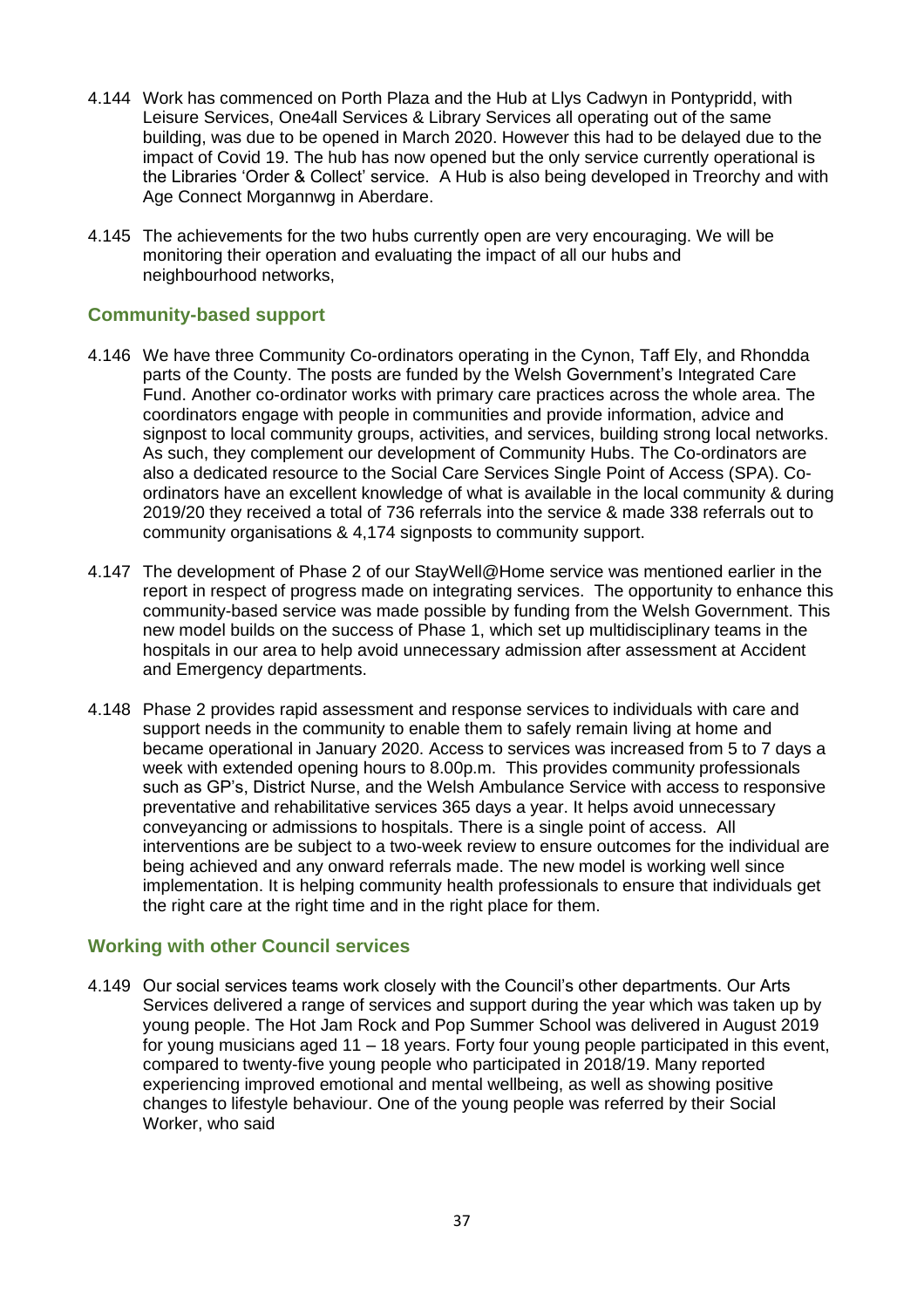"*The sessions were very professional and despite a torrid time in her personal life, she absolutely loved it. It really helped boost her confidence and has given her a wider perspective of life and the future."*

- 4.150 Weekly arts and crafts sessions were provided weekly for young people accessing the Miskin Project in Glyncornel. The sessions used arts to improve their confidence and selfesteem. 35 young people have participated during 2019-20 with many experiencing improved emotional and mental wellbeing, as well as showing positive changes to lifestyle behaviours.
- 4.151 Fifty one young people participated in the Young Promoters Network, which creates opportunities for aspiring young promoters, photographers and music artists aged 14-25 years old. It helps them to develop their skills and knowledge of careers within the music industry by providing supported real experiences in performance, photography and event promotion.

# **What are our priorities for next year and why?**

- Present options for the remodelling of learning disability day services
- Further build a presence of the Resilient Families Service and the Children and Young People Service within the Community Hubs to raise awareness of services on offer and deliver support activities within localities

# **e) Supporting people to safely develop and maintain healthy domestic, family and personal relationships**

# **What did we plan to do last year?**

4.152 In 2019-20, we said we would:

• Continue to work to reduce the need for Statutory Services by ensuring that children, young people and families have coordinated integrated family support earlier.

# **How far did we succeed and what difference did we make?**

## **Helping children, young people and families**

- 4.153 Our Community Well-being and Resilience service play an important role in helping children, young people and families. It is responsible for:
	- Children & Young People
	- Resilient Families Service
	- Programme Flexibilities Service
	- Early Intervention & Prevention Commissioning Team
	- Service Planning & Transformation Team.
- 4.154 We managed a major transition from seven individual grant programmes to a single Communities & Children Grant. Our Early Intervention and Prevention Commissioning Team links with and supports the work being undertaken in the Community Zones/Hubs, Communities & Children Grant and Early Years Co-construction work with Welsh Government.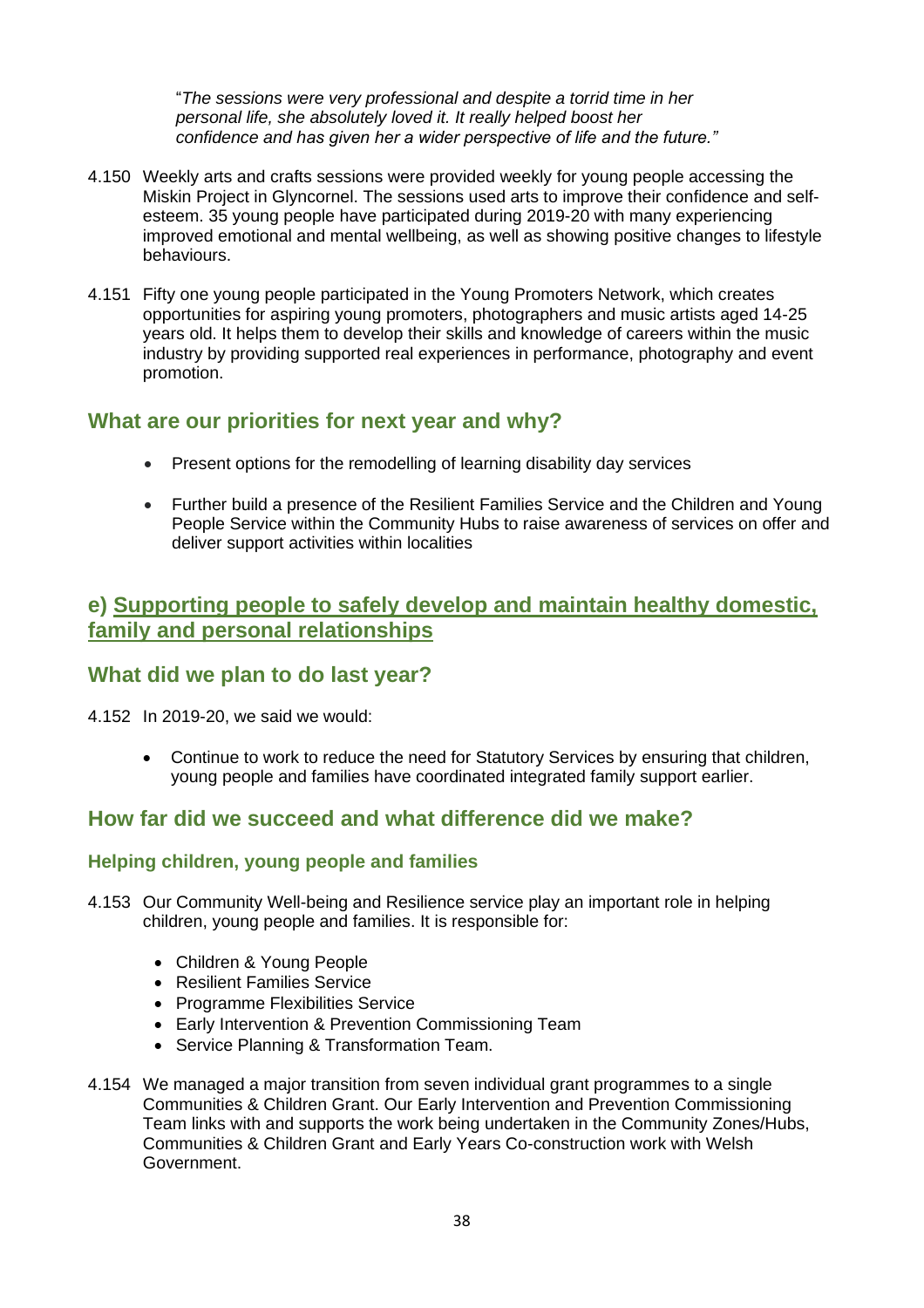- 4.155 Over and above our Resilient Families Service, we have several Families First projects which provide support to parents or for young people. In 2019-20, a total of 7,260 people accessed the services. Families First worked with 6,528 participants who had an identified need. This was a 53% increase on the 4,243 in 2018-19. Of these, 3,762 (58%) achieved a successful outcome against one of the 14 national performance measures. This is lower than the 69% recorded the previous year. The reason for the reduction is due to a number of factors related to service delivery improvements including streamlining the number of commissioned projects; developing joint Families First and Flying Start delivery arrangements; and agreement with WG to focus on key priority performance measures to reflect the new ways of working in implementing the Resilient Families Programme. During the year, 3,113 children were registered to receive a Flying Start service (3,353 in 2018-19) including enhanced health visiting, childcare and parenting support as a result of residing in Flying Start postcode areas.
- 4.156 The Principles & Approach to Transition 'Preparing Young people to Succeed in Adulthood' were launched in September 2019 on behalf of the Safeguarding Board. Work has commenced between Adult & Children's Services in RCT to embed the principles of this approach & to consider options to support young people approaching adulthood. A redesign of service delivery will be considered during 2020/21 to ensure that young people are supported in the right way at the right time.

## **What are our priorities for next year?**

- To further build a presence of all Community Well-being and Resilience services within the Community Hubs to raise awareness of service on offer for and deliver support to activities within localities.
- Review commissioning activities considering the further developments around the Children and Communities Grant and funding flexibilities/alignment.
- Secure ministerial approval for the Early Years transformation proposals and the implementation of a universal needs-based approach for Early Years services across RCT.

# **(f) Working with and supporting people to achieve greater economic well-being, have a social life and live in suitable accommodation that meets their needs**

## **What did we say we would do?**

4.157 We said in 2019-20 we would:

- We will review our model of residential care and the housing needs of our children looked after aged 16 and over.
- Deliver new accommodation models to improve outcomes for individuals who need support to live independently (This will include actions in relation to extra care/supported living).

# **How far did we succeed and what difference did we make?**

## **Developing new accommodation models for adults**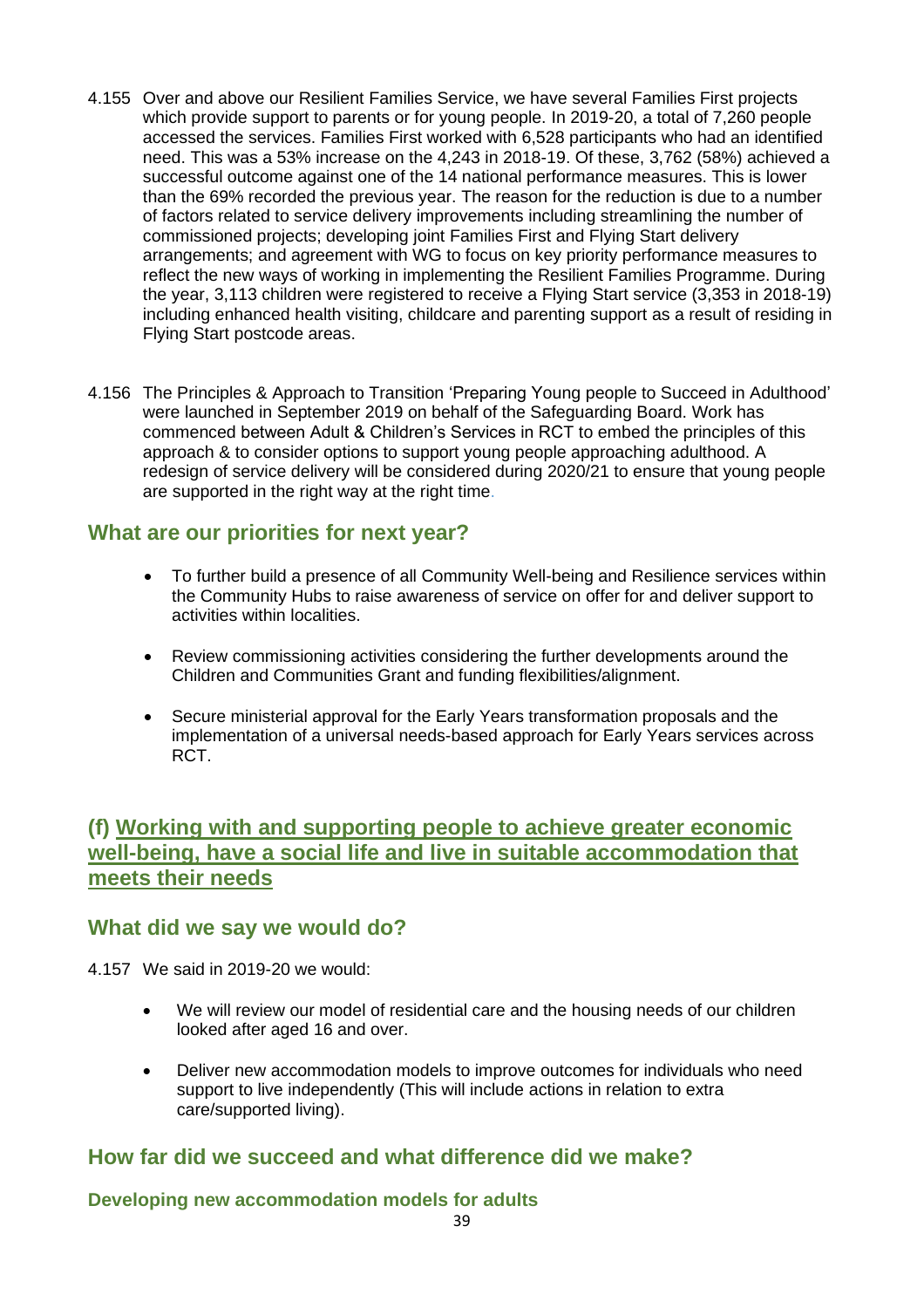- 4.158 We have made considerable progress on developing new models of accommodation for older people, to meet rising demand and people's expectations. The Cwm Taf Joint Commissioning Statement for Older People's Services (2015-2025) helped identify what people needed. The development of Extra Care housing was identified as being important. It can offer older people care and support to enhance their health, wellbeing and independence and avoid over reliance on traditional residential care homes.
- 4.159 We commissioned an extensive, independent, consultation with residential and day service staff, care home residents and their families and day centre users on the future delivery model. The aim was to gather as many views as possible from stakeholders to inform the Council's decisions. The consultation ended at the beginning of April 2019.
- 4.160 The consultation informed our proposals, which were:
	- To retain a level of provision of residential care homes focused on providing complex care and respite. The level of provision would be based on the market share and need required in each of the Rhondda, Cynon and Taf geographical areas; and
	- A phased decommissioning of the Council's day services as part of a planned programme of transformation in line with a proposed new service model
- 4.161 Seven residential care homes would be retained, and four homes would be decommissioned. After the proposals had been formed, we embarked on a further 12-week consultation. This ended in December 2019. The key results were $6$ :
	- 47% of respondents agreed with the Council's preferred option to retain a level of provision of residential care homes which are focused on providing complex care and respite. Slightly more than a third (35%) disagreed and the remainder were unsure.
	- For the proposal to phase the decommissioning of the Council's day services as part of a planned programme of transformation, 53% disagreed with our proposal, while 48% of people opted for no change.
- 4.162 One common theme to emerge from the consultation was the quality of the care and support provided by the Council. The contribution and commitment of staff was highly regarded. There were concerns about care being transferred to the private market, and some respondents considered Council run care homes to be better than private care homes. The financial implications for individuals moving into a private care home were also a worry for some i.e. more expensive potentially and uncertainty about fee levels.
- 4.163 The higher standards of environment and facilities provided by new Extra Care accommodation and its operation, including living conditions, care provided and funding, and costs were welcomed.
- 4.164 Understandably, while the need to improve care for the future was recognised, no one wanted their care home or day centre to be de-commissioned. Reassurance was sought about any de-commissioning the process that would be followed to determine any future decision. It was recognised that more people with dementia would in the future need care and support both in the community and in residential care.
- 4.165 The location of care was of critical importance. Residents and centre users wanted to continue to live in their chosen community. Staff too saw the importance of location in relation to care options, support services, transportation, resident/service user wellbeing, travel to work etc.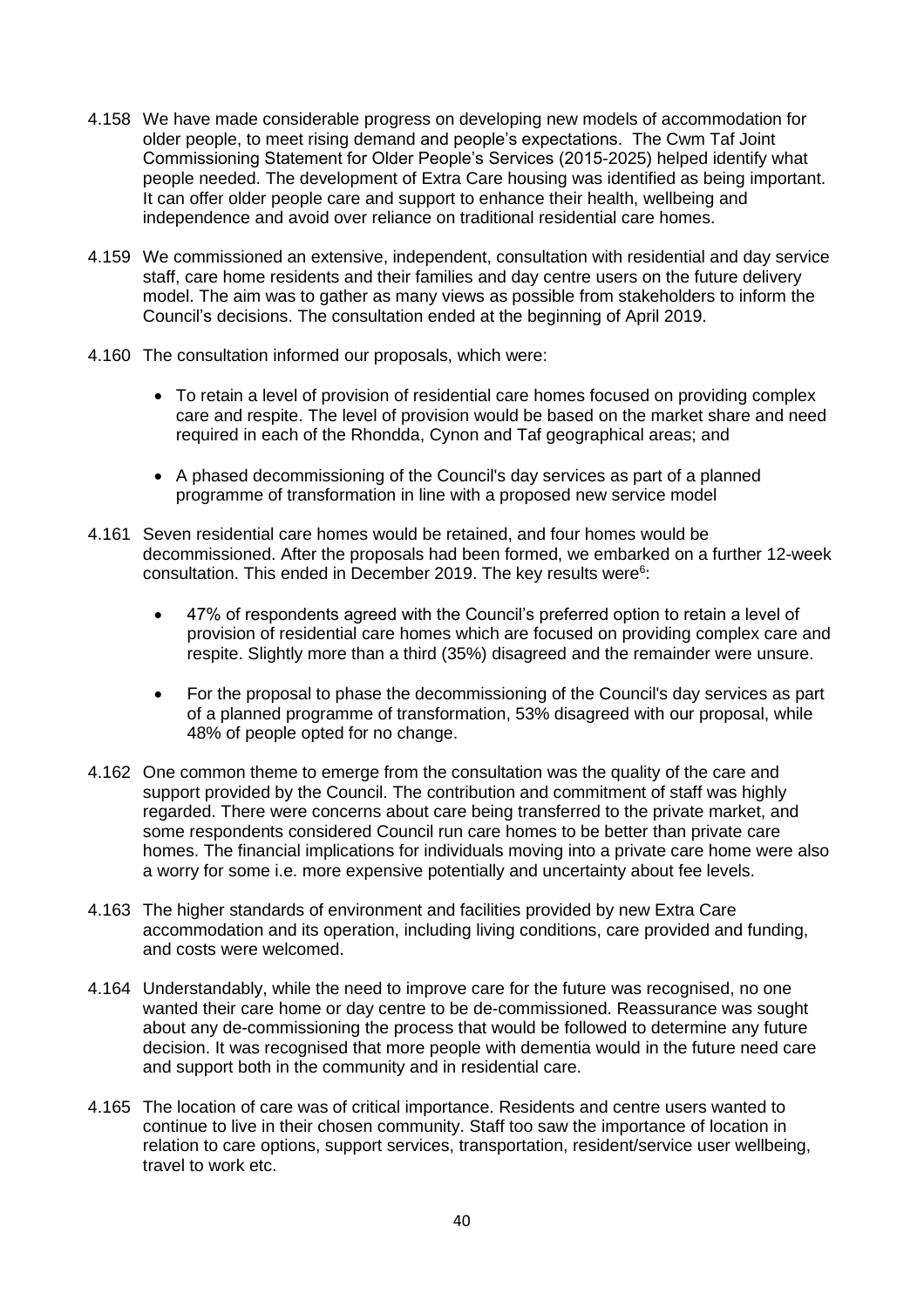## **Extra Care Housing**

- 4.166 Our first Extra Care housing (40 apartments) in Ty Heulog, Talbot Green has been joined by our second (again with 40 apartments) on the site of the former Maesyffynnon Care Home in Aberaman, which opened in May 2020. We know we need to do more, so, further progress has been made on the development of a 60-apartment facility in Pontypridd which is due to open in 2021. In 2022, we expect to have a development in Porth providing 60 apartments followed by another in Treorchy providing 60 apartments in 2023. A development in Mountain Ash will provide 40 apartments by 2025.
- 4.167 Our drive to increase Extra Care is key to shifting the balance away from institutional residential care. This will allow some of our existing Council-owned care homes to be replaced thus addressing the surplus capacity in homes which is projected by 2025.

## **Learning disabilities**

- 4.168 In 2018-29 we stated our intention to increase our "Shared Lives" provision, which offers both short and long-term support to all people with an assessed need across adult services. The relaunch of the Ategi Shared Lives scheme took place in June 2019. Since then, recruitment and information events have been held to support and recruit additional carers. In the year, there were 14 applications to become carers. Eleven progressed to a full assessment, 9 of which were approved. Three long term placements/ arrangements are now in place and 6 short-term (respite) placements. Encouragingly, the Scheme continues to receive enquires and Ategi is undertaking active recruitment events.
- 4.169 Engagement workshops were held in July 2019 to identify the priorities of individuals with a learning disability and their families. Progress on finalising the strategy has been delayed due to the extensive work undertaken on changes to adult residential care and day care centres. However, we held two consultation events to showcase the new development at the Penllew Court (Aberdare) supported housing scheme. The refurbishment was completed, and individuals will start to move in from January 2020. Nine people had moved into the scheme by the end of March 2020 from either the community, supported living schemes or specialist placements. Plans are currently in place to support an additional eight people to move into the scheme. Good progress was also being made with our Partners Trivallis on the Crown Avenue (Treorchy) supported housing scheme. However this has unfortunately been delayed due to the COVID-19 pandemic, with required works having to be put on hold as the building is not listed as an emergency facility. The estimated completion date is now October 2020.
- 4.170 We have worked with the Innovate Trust to use the learning obtained from the "new technology" pilots we ran last year to agree a roll out across their learning disability support living schemes and implement. The plan is being implemented and learning is being shared with other Supported Living Providers to develop day opportunities across their commissioned provision.

#### **Accommodation and placements for Children Looked After**

- 4.171 In May 2019, we developed a new placement commissioning strategy<sup>7</sup> to guide our work in finding placements for children looked after. The three-year strategy outlines the following priorities:
	- Recruit more foster carers able to meet the more complex needs
	- Provide more in-house residential placements within the local area to meet need.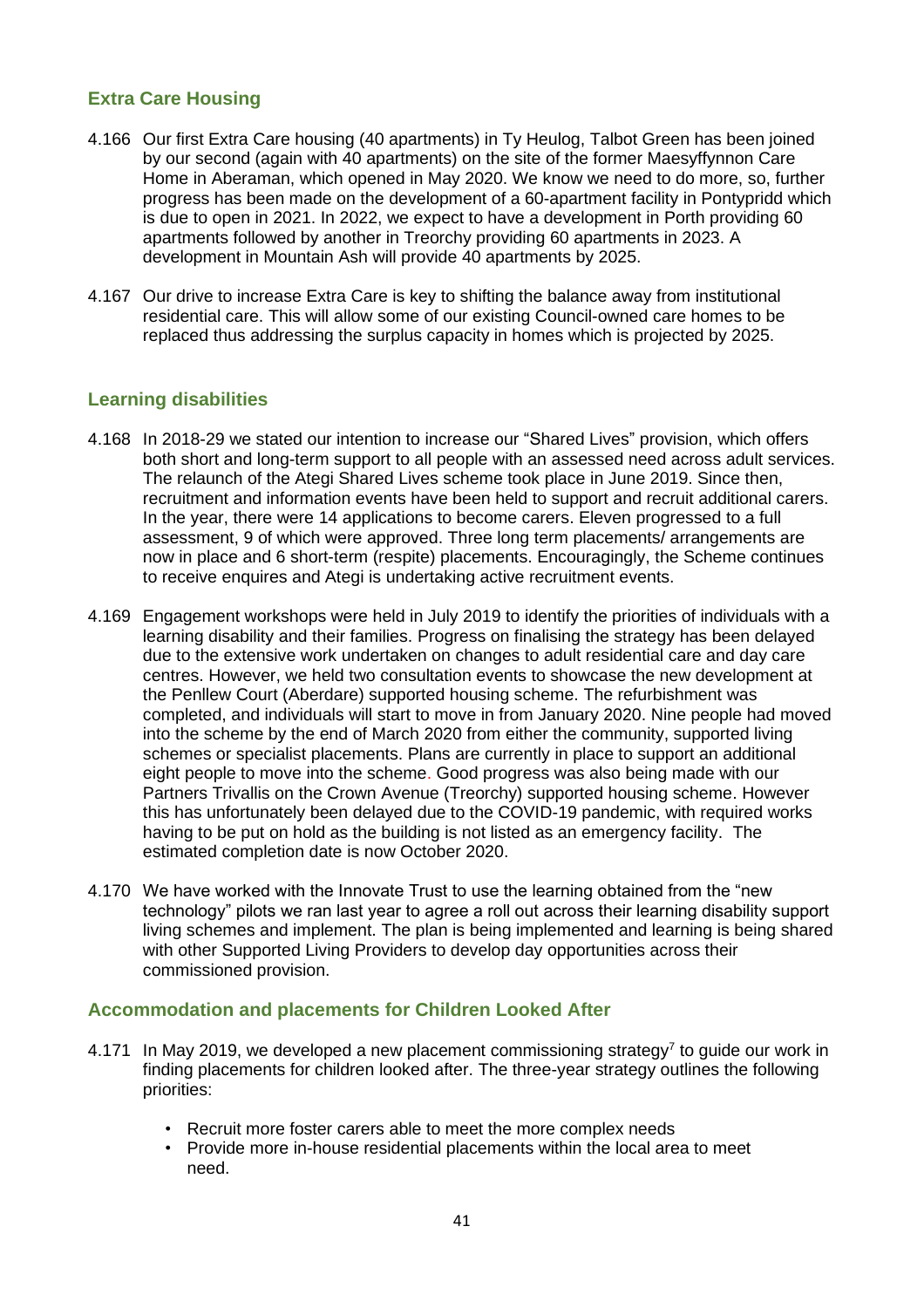- Provide better support packages to carers to encourage them to apply for Special Guardianship Orders rather than be kinship foster carers.
- Provide a range of accommodation for 16+ and care leavers.
- Improve our commissioning processes for external placements, including integrated commissioning with key partners.
- Develop a reunification model to return young people safely to their family members.
- 4.172 Shaping the external market has been highlighted as a priority. This is in line with the Welsh Government's aim to reduce the number of children looked after who are placed outside a local authority's own area. While there is sometimes a need for some placements to be out of county, these specialist placements should be based on specific needs of the child/young person.
- 4.173 We have developed several ways of helping children and young people and their families, and we are continuing to develop innovative new ways to provide support, including:
	- RCT Integrated Family Support Framework
	- RCT Resilient Families programme- Miskin Service
	- Early Years and Family Support Service Reflect Project
	- Information Advice and Assistance Team
- 4.174 We will ensure children are looked after in placements that meets their needs. Our approach is to:
	- Shape our internal services to maximise quality and value for money.
	- Work in collaboration with public sector partners across the regional footprint where this offers identifiable benefits.
	- Increase placement choice to ensure the right child for the right place
	- Co-produce outcomes focused services multiple partners who may be cooperatives, charities or commercial partners.

The approach set out in the strategy is shaping our internal placement services, our partnership working with stakeholders and a range of public and private sector partners, and our Market Position Statement which was published **on the** RCT website in November 2019. A stakeholder event will be held in Autumn 2020 delays due to the Covid-19 Pandemic.

## **What are our priorities for next year?**

- Further improve capacity and performance of independent sector domiciliary care providers to put in place sustainable local solutions
- Work with providers to develop placement sufficiency in line with our Placement Commissioning Strategy/ Market Position Statement
- Implement the Trauma Recovery Model in internal residential and foster care services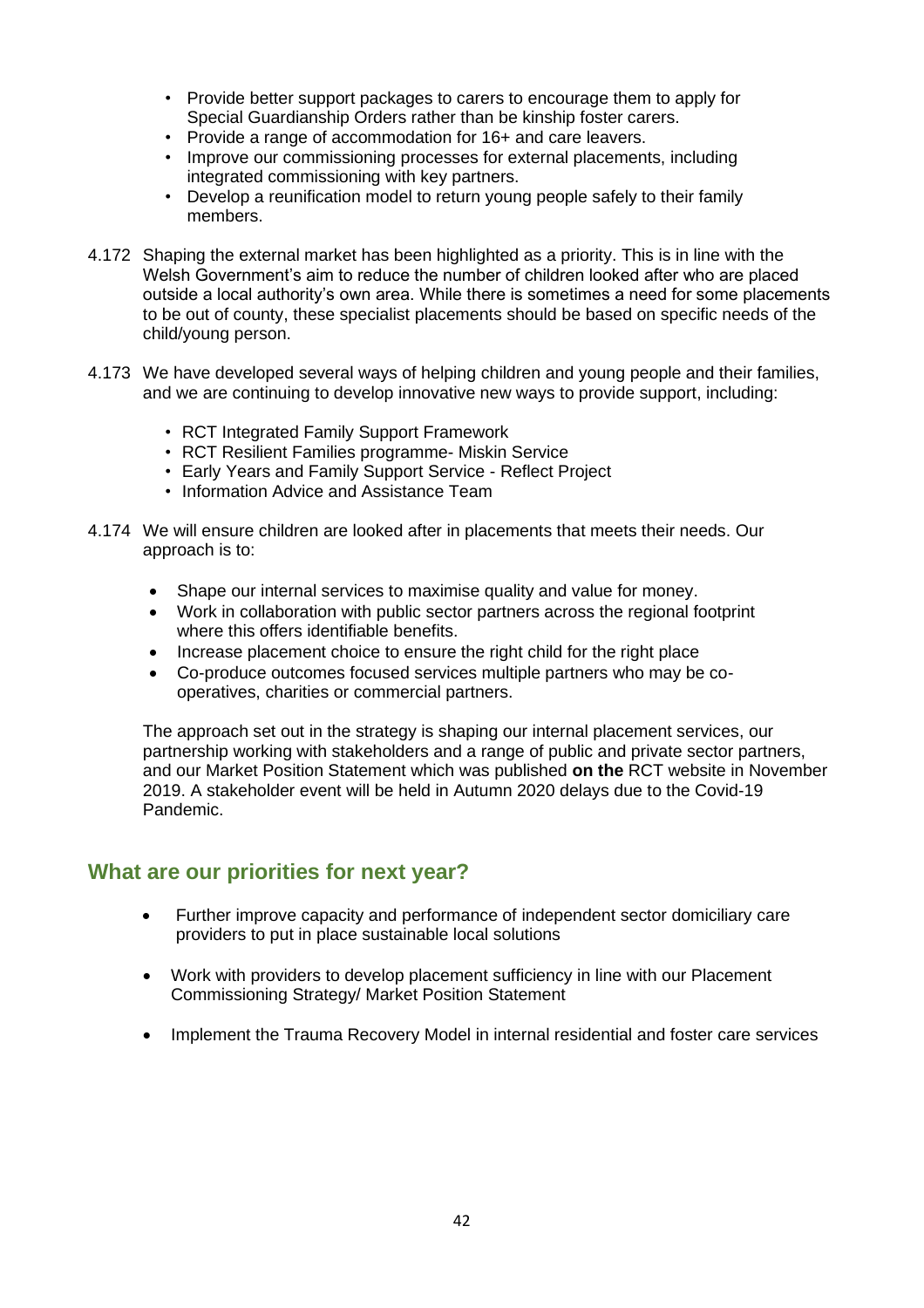# **5. How we do what we do**

# **What did we say we would do?**

- 5.1 In 2019-20 we said we would
	- Develop of an overarching workforce development strategy for Adult Services.
	- Deliver agreed budget efficiencies and manage services within resources available in the medium-term, including action to reduce sickness absence and improve business processes.
	- Embed quality assurance and performance management culture at all levels of adult services (This will include actions on management information and performance indicators).
	- Maximise adult social care income and debt recovery to build on improvements in level of debt achieved in 2018-19.
	- Manage the market to ensuring we have the local workforce and safe and the sustainable localised care and services that we need.

# **(a) Our workforce and how we support their professional roles**

- 5.2 Our workforce is our most important asset without whom high-quality services could not be delivered. We continue to need an adequate workforce of well-trained, experienced staff with the right skills and approach needed to work with citizens and effectively in partnership with other organisations.
- 5.3 The Council's five-year Workforce Plan<sup>8</sup> is the framework for our approach. It has five aims:
	- Developing a flexible and agile workforce that shares organisational knowledge
	- Recruiting and retaining the best talent to create a diverse workforce
	- Leadership and management development
	- Enabling a high performing, engaged and committed workforce
	- Supporting the health and well-being of our workforce to maximise attendance
- 5.4 Adult Services continues to undergo significant organisational and cultural change and the impact on our workforce is significant. One of the consequences of this has been the need to recruit to new and vacant posts and to embed new staff into existing busy teams. This is now proving even more challenging due to the Covid outbreak. We have redeployed staff to manage the situation and, over and above the practical difficulty of selection and interviewing during the lockdown, many people are less inclined to seek new jobs when there is uncertainty about the future.
- 5.5 We have created several new Social Worker and Care and Support Practitioners posts, including over-establishment cover to meet demand. Teams have not yet experienced the intended benefit of these posts as it is hard to recruit, meaning that individual caseloads are higher than we would prefer. These issues have led to a reliance on agency staff. We are using the extra Care and Support Practitioners posts to meet the assessment demand and address waiting lifts backlogs.
- 5.6 We commissioned an independent review which confirmed the recruitment and retention challenges. Consequently, a review of pay was considered necessary and arrangements with interim market supplements paid pending completion of a full and thorough review of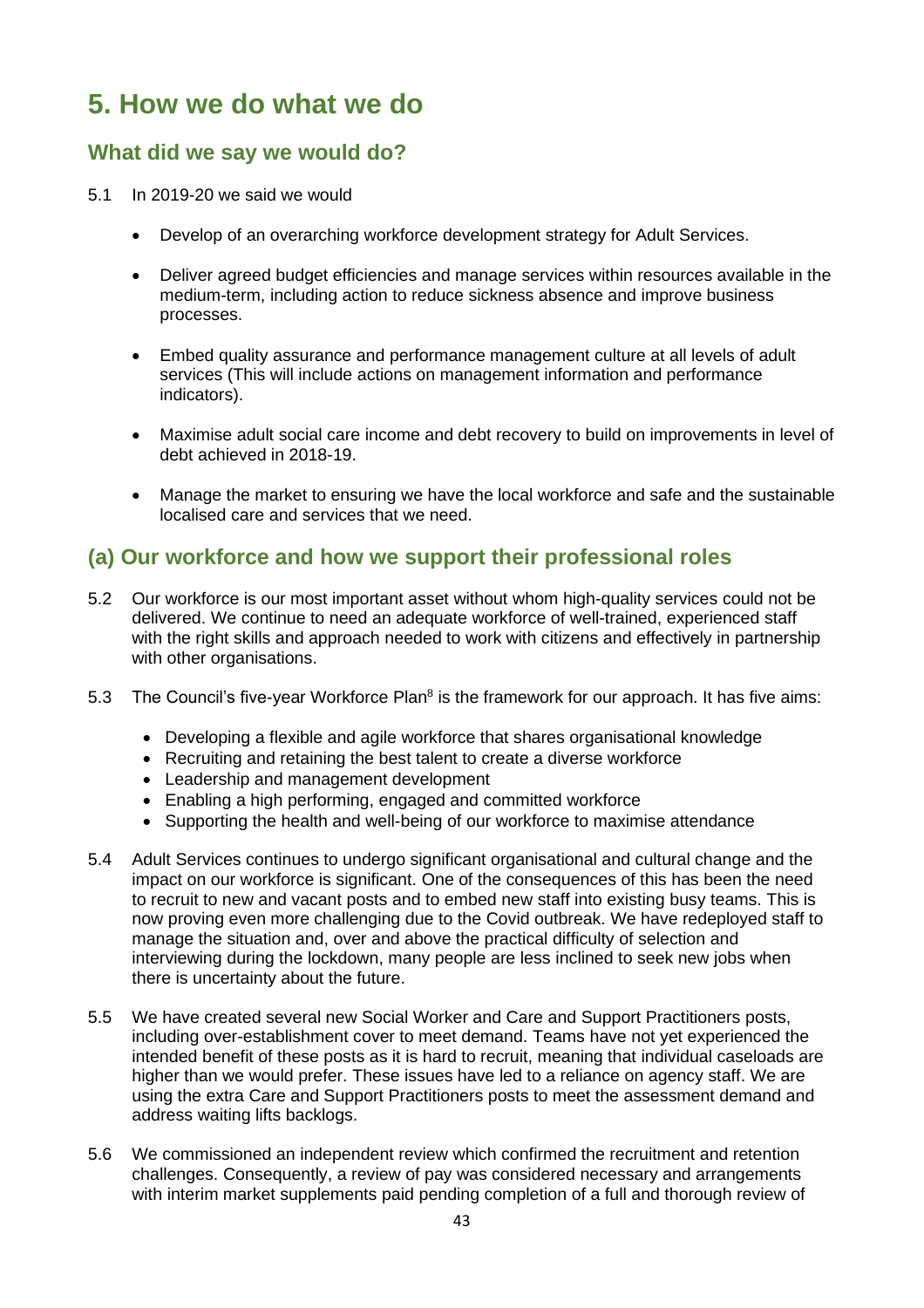social pay and grades. The review was due to be completed by April 2020 but was delayed due to the COVID-19 pandemic. It should now be complete by autumn 2020.

- 5.7 Across in-house direct services, we have also increased the number of casual, temporary, and permanent staff. The Support @Home Service is one area where we have been actively recruiting additional staff to meet demand, using social media to advertise vacancies, which has helped to increase the number of applicants. Where appropriate arrangements are being put in place to ensure in-house domiciliary staff are supported to complete their registration with Social Care Wales. This experience and learning is being shared with our externally commissioned domiciliary care providers.
- 5.8 In addition, we have continued to support our social care workforce through the Regional Social Care Workforce Development Partnership to ensure regular and appropriate training is available for staff at all levels e.g.
	- Training, development, and qualification of social care managers: including Step Up to Management; Middle Manager Development Programme; Team Manager development programme; and those requiring registration as managers
	- Ongoing development of approaches to outcome-focused care and support practice for both Social Work qualifying training and post-qualifying training in Wales
	- Development of skills in relation to social care, and a revised induction framework
- 5.9 Further action undertaken to strengthen the management and support of the workforce, includes:
	- New Supervision Policy; peer-group and active learning group arrangements across Assessment Teams
	- Regular engagement with staff by operational and senior managers to improve communications and to allow concerns, developments, suggestions and ideas to be discussed. This happens in different ways in different service areas.
	- Improved and wider use of agile working arrangements, which has been generally appreciated by staff and is seen to be a positive development
	- Regular one-to-one sessions take place across adult services and, where applicable, in line with regulatory requirements.
	- Managers' ongoing participation on corporate development programmes
	- Use of the graduate and apprenticeship programmes, with most participants progressing to permanent roles.
- 5.10 In Children's Services our Senior Managers have undertaken the Transform and Aspire training. Staff have been involved in several task groups to develop systems and processes that provide a more streamlined approach to service.
- 5.11 All staff have undertaken training on matching children looked after with foster carers, adoption processes and procedures and staff continue to be part of several national working groups such as the National Fostering Framework and the Welsh Government Fostering Regulatory Technical Group. The training that falls out of these groups is included in the Annual Training Programme.
- 5.12 Service Director and Heads of Services meet with Team Managers and Senior practitioners on a quarterly bases to ensure strategic support for the development of the workforce which is also supported by our performance Management framework which defines expectations at all levels to include Staff supervision. Supervision is in place at all levels and is considered effective in terms of case management; however, improvement can be made in relation to individual performance. Annual supervision audits are undertaken.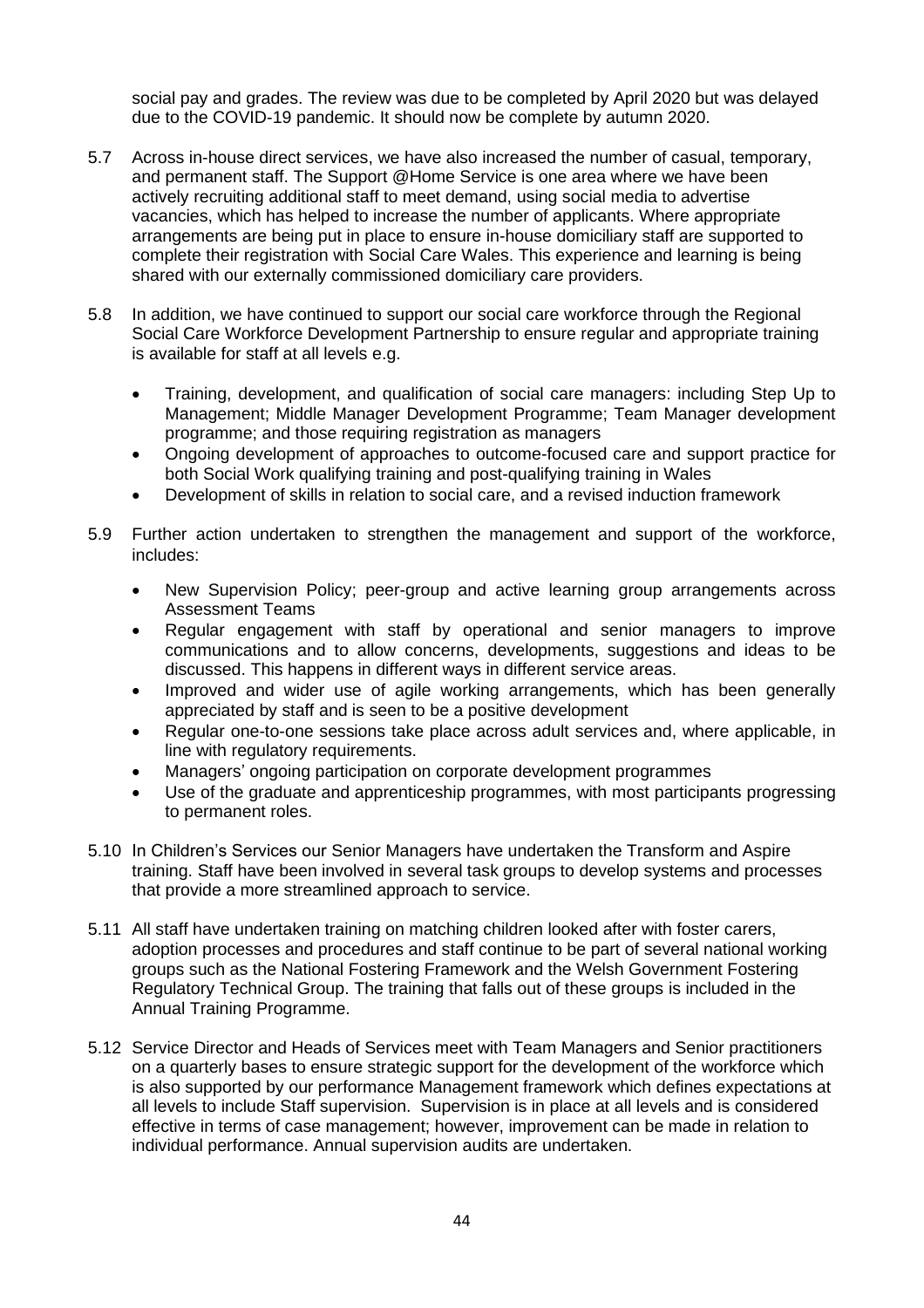5.13 The annual Children Services Training Programme is developed with staff. In 2019-20, the programme resulted in:

| No of Children's Services<br>training<br>sessions offered & booked | No of people<br>attending | %<br><b>Attendance</b> |
|--------------------------------------------------------------------|---------------------------|------------------------|
|                                                                    | 3266                      | 77%                    |

We have also taken, and are continuing to take, action specific to our social care workforce internally and through the Cwm Taf Social Care Workforce Development Partnership Annual Work plan. This is a rolling action plan to improve the quality and management of social care services provision and to increase the proportion of staff across the whole care sector with the qualifications, skills and knowledge required for the work they do.

One of the key objectives included in the work plan is to support social work qualifying training and during the year 36 students have been hosted for social work placements across Rhondda Cynon Taf. These students are studying at University of South Wales and Cardiff University. Many of the third year students then apply for social work jobs in RCT and are successful.

We also have 13 staff from RCT currently being sponsored on their social work degree programme. This is an initiative to 'grow our own' social workers and, in part, address the nationwide problem that exists in relation to the recruitment & retention to social work posts.

# **What are our priorities for next year?**

- Develop a recruitment and retention strategy specifically for Children Services to ensure sufficiency of skilled staff
- Development of overarching workforce development strategy for Adult Services
- Reduction of sickness/absence rates

# **(b) Our financial resources and how we plan**

- 5.14 We continue to face particularly challenging financial circumstances. The demands for social care continue to increase while public finances are very tight and under immense pressure. We are fortunate the Council continues to support and prioritise Adult and Children's Services but within significant cost pressures.
- 5.15 To manage these ongoing budget pressures, in Adult services we continue to:
	- strengthen our prevention activity to reduce and/or contain demand
	- increase the number of clients living independently and reduce the cost of care
	- improve efficiency and productivity of our operations
	- increase service efficiency from commissioned and directly provided services
	- right size care packages and/or targeted reviews
	- working differently through increased use of technology, agile working, automation and business process efficiencies
	- challenge vacancies and, where possible, consider the opportunity to rethink our activity and reshape delivery
	- maximise regional grant funding to support new opportunities alongside side existing budget pressures/gaps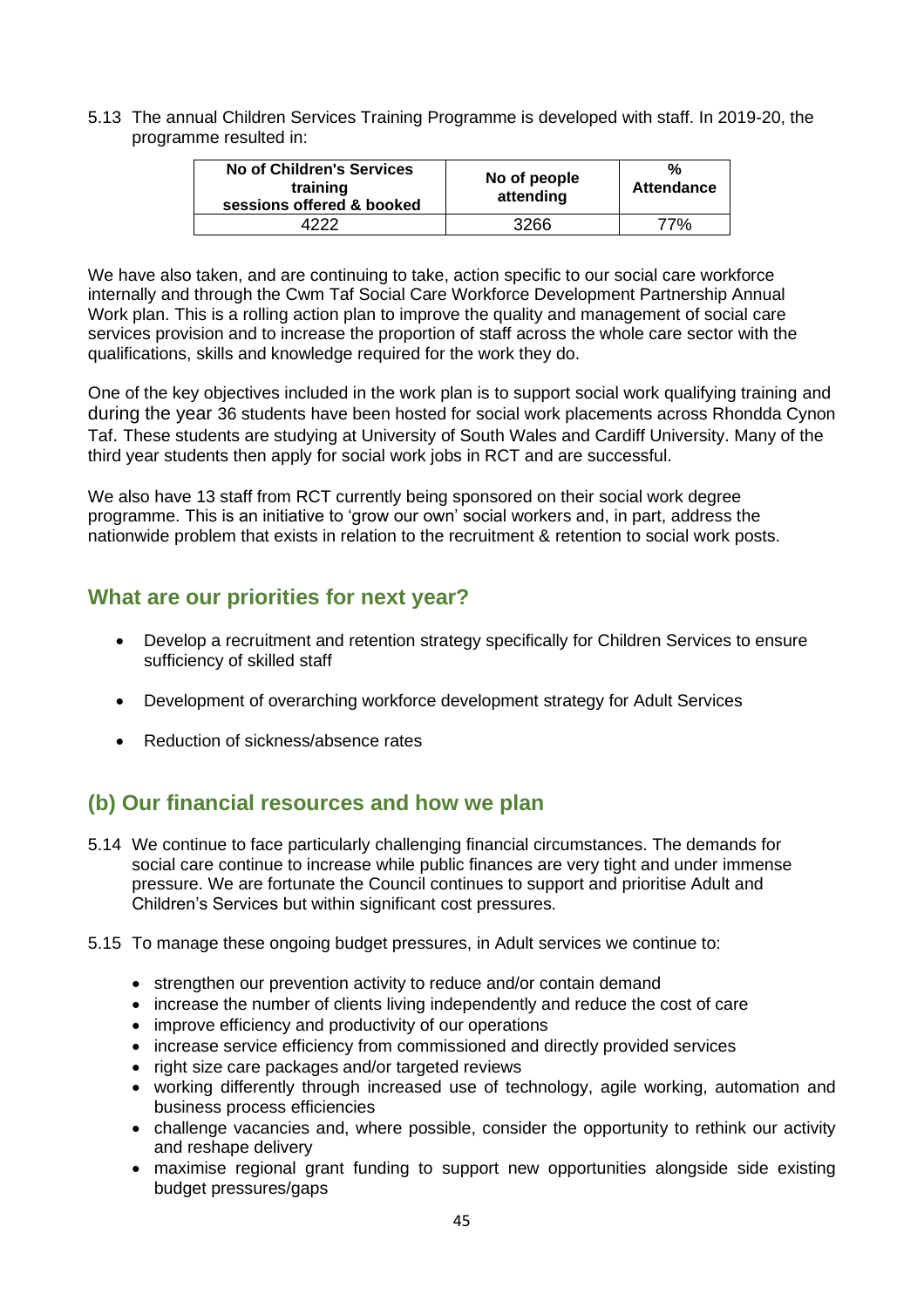- maximise income in Vision Products, increasing long term window contracts and orders
- grow and develop Vision Products business i.e. now servicing specialisation equipment within accommodation and day services from April 2020 instead of buying these services in from outside the Council.
- 5.16 Quality Assurance Panels continue to oversee commissioning decisions to ensure challenge and consistency in the quality of assessment outcomes and cost- effective care. Monthly meetings take place with members from adult services management teams to provide monitoring oversight. Funding of joint packages of care with Health continue to be robustly challenged. However, Continuing Health Care processes are often long and difficult. Arrangements for learning disability cases are being reviewed with Health to address existing backlogs and to ensure decisions are timelier and people's needs, and outcomes are met by the most appropriate and cost-effective care package.
- 5.17 Our Specialist Placements Panel oversees specialist accommodation and community-based decisions and monitors individual case move-on. We have also created additional capacity to form a Complex Care and Supported Living Team to ensure outcomes for people with learning disabilities are being met and the care and support provided offers value for money.
- 5.18 In Children's Services too we continue to respond to high cost pressures. The service continues to implement robust and manageable budget strategies to ensure timely identification of budget efficiency and such processes include a rigorous scrutiny process via our Group Management Team of which the Head of Finance is a Member.
- 5.19 The biggest pressure is our Children Looked After budget and work through the Children Looked After Group is constantly being undertaken to look for opportunities to "invest to save"
- 5.20 In January, the Council announced plans for the budget for 2020-21, which included £200,000 for youth services, an additional £50,000 allocation for youth offending, and a further £12.7m for schools. The Council also proposed an increase of £9.34m for Community and Children's Services from £153,264,000 in 2019-20 to £162,604,000 for 2020-21, which includes social care, to help alleviate the key pressures that we face.
- 5.21 In addition to consulting with elected members we also did an extensive public consultation which included:
	- An online questionnaire
	- Three youth events held at Y Pant, Treorchy and Aberdare schools
	- Promotion through social media
	- Three public 'drop-in' events, at Canolfan Pennar (Mountain Ash Hub), Pontypridd Town Centre, and Rhondda Sports Centre, Ystrad
	- Older Persons Advisory Group
	- Disability Forum Meeting
	- Promotion with key stakeholders, including local AMs, MPs, Community & Town Councils, and Trade Unions

# **(c) Our partnership working, political and corporate leadership, governance, and accountability**

5.22 Social Services continues to remain a priority for the Council, receiving strong and proactive support from the Cabinet Members for both Adults and Children's services. Engagement and involvement of elected members is positive, and we have open communication and updates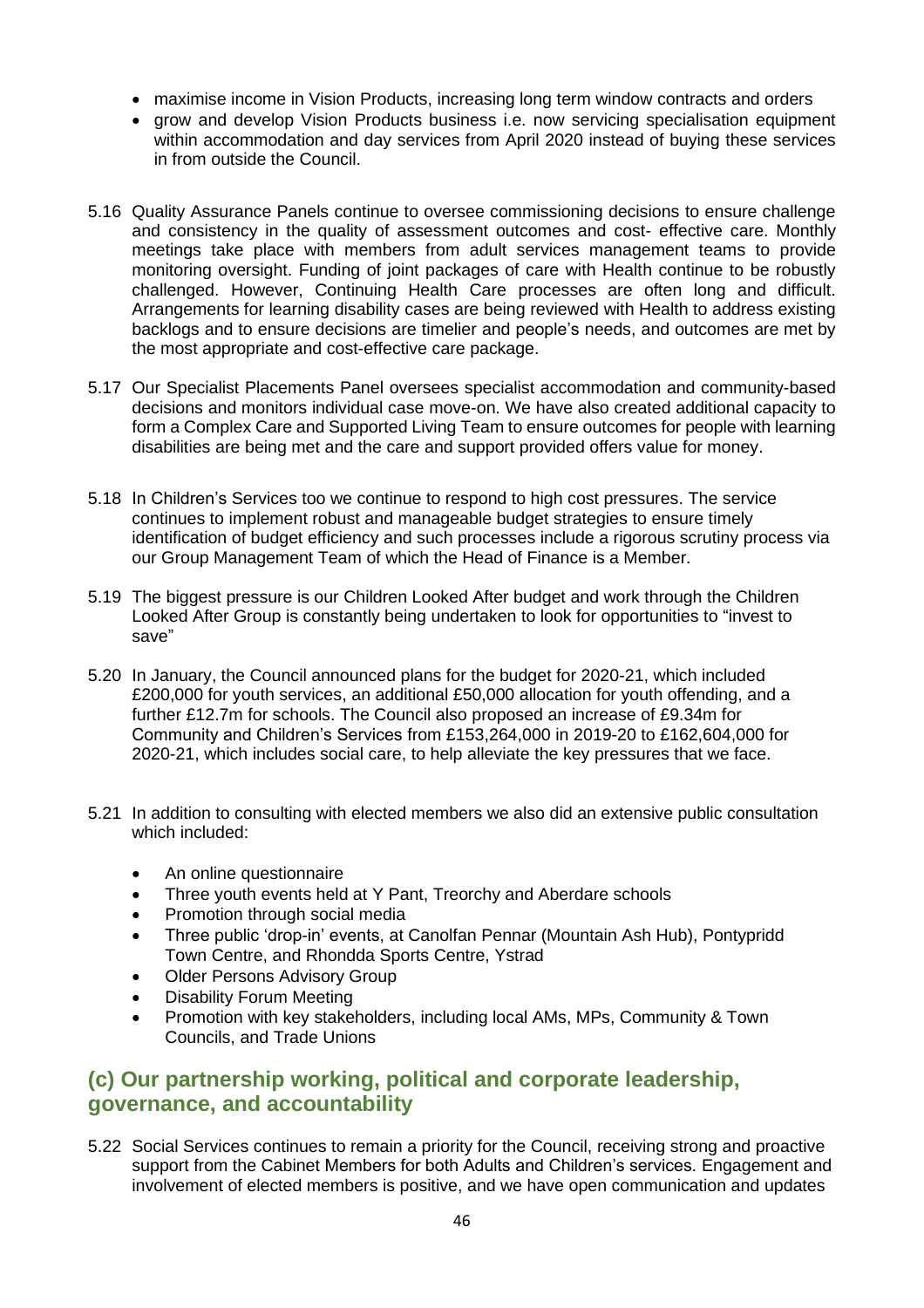on national, regional and local matters. The Health and Wellbeing Scrutiny Committee has also continued to play an important role in supporting the drive towards improved performance in Adult Social Services. The Committee has undertaken scrutiny across a number of areas including Delayed Transfers of Care; Stay Well @Home; EMI Accommodation; Mental Health and Autism.

- 5.23 Our Corporate Plan for 2020 2024 was approved in March 2020 and sets out the Council's overall vision for the next four years and contains three specific objectives to which social care services and our partnership working will contribute. Inevitably, our need to manage the Covid-19 outbreak has placed additional demands and priorities on our work.
- 5.24 We continue to make a significant contribution to the work of the Cwm Taf Morgannwg Safeguarding Board. In April 2019, the board expanded to include Bridgend. The Board is a statutory partnership made up of agencies responsible for safeguarding children and adults at risk. Our work on safeguarding was reported earlier in the report.
- 5.25 In adult services we are accountable for service delivery through our monthly performance reviews and quality assurance checks. We also ensure a high level of governance over the budget and financial management, to ensure that we are sighted for example on high-risk cost and care, and specialist placements.
- 5.26 Our performance against Corporate Plan priorities and National Performance Measurement Framework Performance Indicators is reported quarterly to the Council's Cabinet and Scrutiny Committees. Performance indicator targets are set utilising trend data and national benchmarks, where applicable whilst considering scope and capacity to improve.
- 5.27 All this promotes effective performance management and accountability across Adult Services which is further strengthened through the production of monthly service area and team performance reports and the ongoing development of quality assurance frameworks. In addition, there is regular engagement with staff by operational and senior managers to improve communications and to allow concerns, developments, suggestions and ideas to be discussed. This demonstrates that there is effective leadership and focus on what needs to be done to achieve sustainable change and embed the requirements of the Social Services and Wellbeing Act and, as a result, Adult Services is in strong position.
- 5.28 In Children's Services we have regular reports as part of our governance and accountability are presented to Corporate Parenting, scrutiny, and cabinet meetings. To ensure the appropriate challenge in relation to priorities i.e. Children Looked After Placement Performance this is an important part of what our elected members engage in. There are also monthly meetings held with the Cabinet Member for Children Services, the Director and individual Heads of Services.
- 5.29 Partnership working to improve services and to achieve efficiencies remains an important part of our work in both Adult and Children's Services. We continue to play a significant part in the Regional Partnership Board and the delivery of the regional plan, which was produced in conjunction with, Merthyr Tydfil County Borough Council, the Cwm Taf University Health Board and Third Sector organisations.
- 5.30 The Multi Agency Safeguarding Hub has continued to develop and mature with strong evidence of sound inter-agency safeguarding practice. The work of the Safeguarding Board has delivered opportunities for improvements in practice both within and between agencies.
- 5.31 Partnership working is also a fundamental part of both our Children's and Adult Services. For example: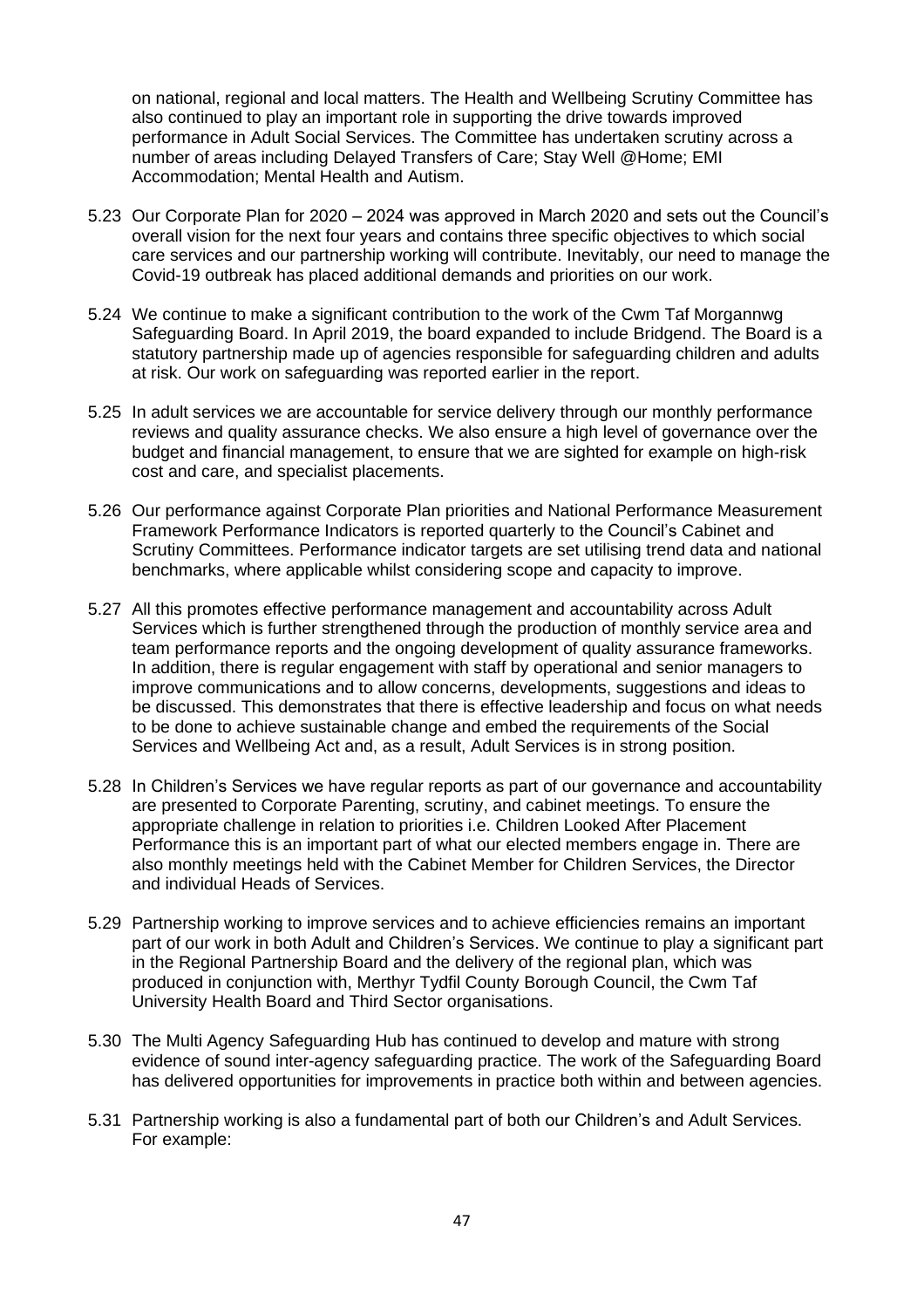- We continue to lead the Cwm Taf Reflect Project, which works with young women who have had children removed from their care, and the Regional Advocacy Service.
- We continue to chair the "Together for Mental Health" Partnership Board for Children and Young people and we are working with South Wales Police on the implementation of the Early Action Programme.
- 5.32 Having established a Regional Commissioning Team, we are committed to helping it become an effective means of developing more integrated services. The team, is helping us to drive the health and social care integration agenda on behalf of the Regional Partnership Board, supporting a programme of activities, which will help to improve the quality and value for money of care services. This teams have provided significant capacity to support our work especially as the role of the Regional Partnership Board has increased.

## **What are our priorities for next year and why?**

- Contribute to more joint learning between health and social care staff as part of a joint evaluation and learning framework for the Welsh Government's Transformation Fund
- Work with Third sector partners to consider alternative service models, such as social enterprise and user led organisations such as co-operatives